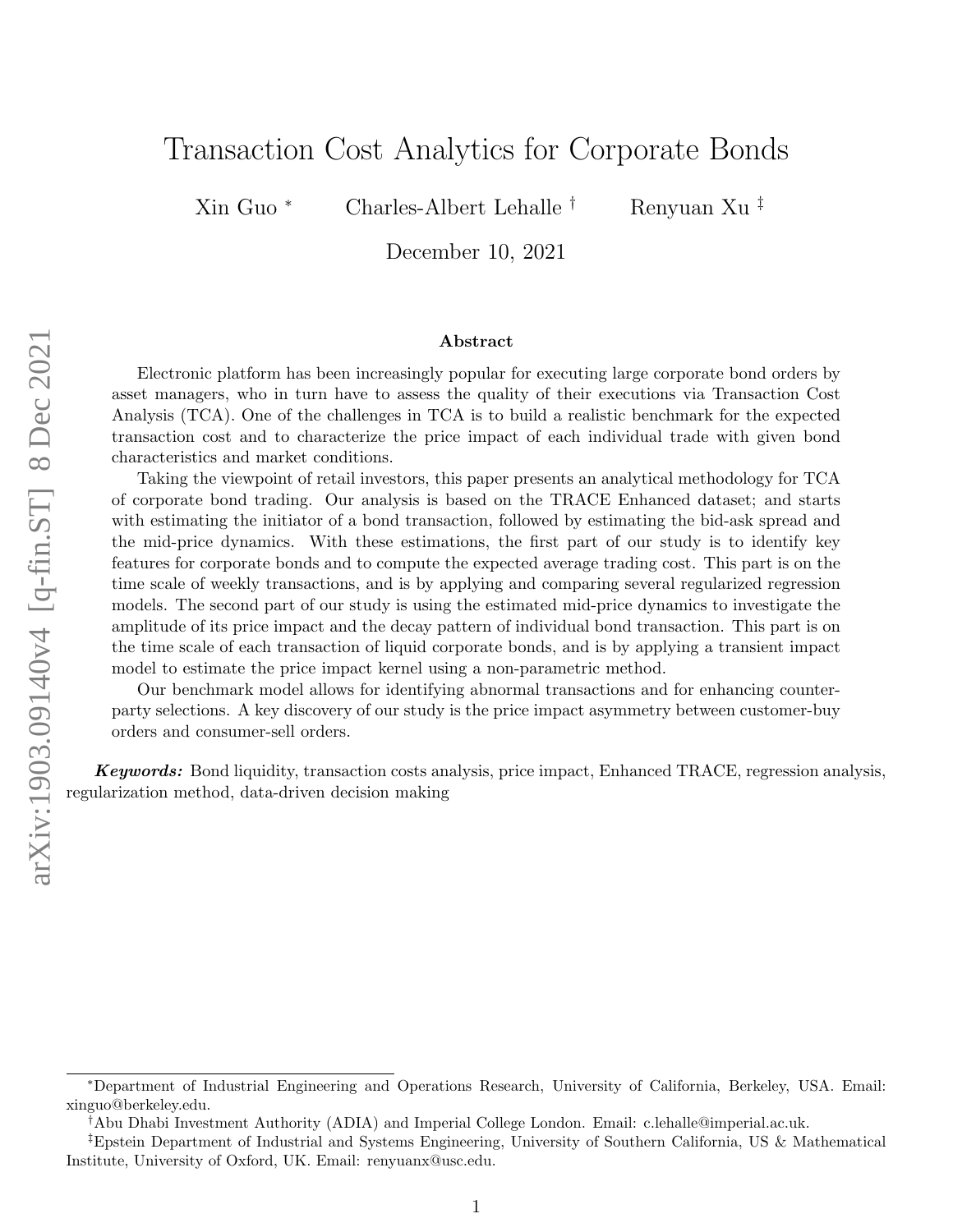## <span id="page-1-0"></span>1 Introduction

Corporate bonds are critical to firm finance and play an important part in asset management [\[Nagel, 2016\]](#page-27-0). Different from equity shares which are mostly traded via order books available in multilateral trading facilities, cooperate bonds are mainly traded via bilateral mechanisms [\[Fermanian et al., 2015\]](#page-27-1) due to limited available electronic platforms [\[Linciano et al., 2014\]](#page-27-2). Even with the introduction of the TRACE reporting system in US in June 2002 and the establishment of MiFID 2 for electronic bond tradings in Europe in January 2018, bond trading remains far less transparent than equity trading [\[Bessembinder et al., 2008\]](#page-26-0).

After the 2008 financial crisis, the macroprudencial regulation requires more transparency of corporate bond trading to reduce information asymmetry [\[Hendershott and Madhavan, 2015\]](#page-27-3) between intermediaries and their clients, leading to an increase in capital requirement and in turn preventing banks from taking large inventories as before [\[Wilson et al., 2014\]](#page-28-0). This lower inventories, combined with the requirement of more transparency, pushes banks and dealers towards flow driven business via electronification [\[Harris, 2015\]](#page-27-4).

In this new trading environment, asset managers, lacking pricing tools and private databases enjoyed by maker-dealers, have to assess the quality of corporate bonds execution via Transaction Cost Analysis (TCA). Details of TCA are then shared with the portfolio managers of investment firm to review market liquidity and for allocation and hedging purposes [\[Albanese and Tompaidis, 2008\]](#page-26-1).

TCA is difficult as there is a dire lack of benchmark [\[Collins and Fabozzi, 1991\]](#page-26-2) for bond trading, unlike equity trading where the bid-ask spread is an obvious and easy choice for the benchmark. Instead, TCA needs to break down costs of a particular bond trading according to brokers from all possible execution venues in fragmented markets, including order books, requests-for-quotes, voice, dark pools, and block discovery mechanisms.

Our work. The goal of this paper is to establish a TCA benchmark in bond trading for retail investors. That is, we take the standpoint of an individual investor to evaluate the execution performance of each transaction.

Our TCA is based on the Enhanced TRACE dataset from 2015 to 2016. We assume that TCA consists of the bid-ask spread measuring the cost of illiquidity and the mid-price move measuring the impact of an individual trade.

Our analysis starts with a preliminary step of estimating the initiator of a bond transaction (Section [3.1\)](#page-5-0). Initiator, currently missing from the TRACE database, indicates whether a given transaction is buyer-initiated or seller-initiated. This estimated initiator of each trade enables us to estimate the bid-ask spread and the mid-price dynamics (Section [3.1\)](#page-5-0).

With this preliminary step, the first part of our study is to identify the most important features for corporate bonds and to compute the expected average trading cost (Section [4\)](#page-8-0). This study is on the time scale of weekly transactions, and is carried out via comparing several regularized regression models including the two-step Lasso, the Ridge regression, and the two-step Elastic Net regression. The response variable in the regression analysis is the estimated bid-ask spread from the preliminary analysis.

Our regression approach manages to select features for corporate bonds that are consistent with existing works, including the volatility of the bond price, the number of years from the issue date, and the *activities* of the bond characterized by the number of trades and the traded amount (in dollars) per week. In addition, the number of trades and the traded amounts are found to play two opposite roles: the larger the amount traded in dollars, the smaller the bid-ask spread; the more trades (for the same amount in dollars), the larger the bid-ask spread. It is worth mentioning that the  $R^2$  value obtained from our regression analysis ranges from 0.50 to 0.60, whereas the  $R^2$  in existing works via regressions varies from 0.05 to 0.20 in [\[Hendershott and Madhavan,](#page-27-3) [2015\]](#page-27-3), 0.30 to 0.50 in [\[Edwards et al., 2007\]](#page-26-3), and 0.50 to 0.80 in [\[Dick-Nielsen et al., 2012\]](#page-26-4).

The second part of our TCA is using the estimated mid-price dynamics to investigate the amplitude of its price impact and the price decay pattern of individual bond transaction. This study (detailed in Section [5\)](#page-16-0) is on the time scale of each transaction of liquid corporate bonds. It is done by applying a transient impact model (TIM) to estimate the price impact kernel via a non-parametric method. The transient impact functions estimated in our study is found to share several important characteristics with those in the equity market:

- a price jump when the trade occurs,
- a price decay after the initial jump,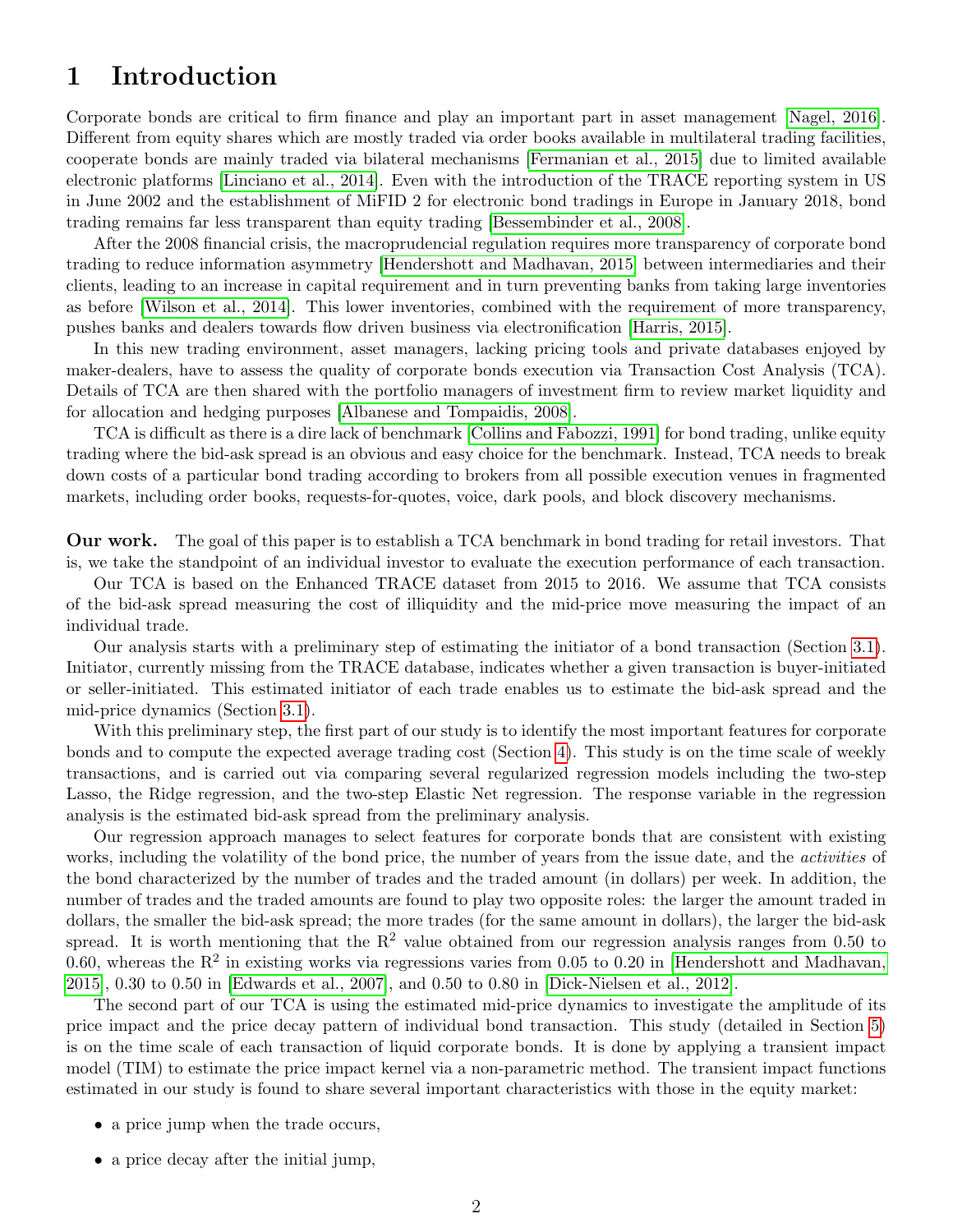• and the stabilization at a "*permanent level*" higher than the initial price: this permanent impact can be interpreted as the informational content of the trade.

In addition, we discover an asymmetry in the amplitude of the initial price jump: buy-initiated transactions with more instantaneous impact than sell-initiated transactions on corporate bonds. Note that such an asymmetry, not present in the equity market, has also been reported in [\[Hendershott and Madhavan, 2015\]](#page-27-3) and [\[Ruzza,](#page-28-1) [2016\]](#page-28-1) for corporate bonds.

Existing works on TCA of corporate bonds. Empirical studies on transaction costs of corporate bonds are mostly from post-TRACE, as it was difficult for retail investors to obtain data in the pre-trace era. The post-TRACE trade reporting obligation started in US in July 2002. Because of the exogenous shock from the entry of TRACE, a number of earlier works [\[Goldstein et al., 2007,](#page-27-5) [Ruzza, 2016,](#page-28-1) [Bessembinder et al., 2008\]](#page-26-0) focused on the early years of its introduction in order to identify the cost effect of this transparency. Another family of post-TRACE studied the influence of adopting electronic and multilateral trading [\[Hendershott and](#page-27-3) [Madhavan, 2015\]](#page-27-3) and decreasing borrowing costs from 2004 to 2007 [\[Asquith et al., 2013\]](#page-26-5).

All these studies reached similar conclusions that the trading costs of corporate bonds decreased on average over the last twenty years. The main proxy for transaction costs adopted in these works was the (expected) bid-ask spread [\[Glosten and Milgrom, 1985\]](#page-27-6), [\[Edwards et al., 2007\]](#page-26-3). Their main statistical approach was ordinary least square (OLS) regression to account for bond-specific or context-driven variations. The explanatory variables in these studies [\[Dick-Nielsen et al., 2012,](#page-26-4) [Edwards et al., 2007,](#page-26-3) [Goldstein et al., 2007,](#page-27-5) [Eom et al.,](#page-27-7) [2004\]](#page-27-7) were the coupon, the maturity date, the number of years to maturity, the volatility, the risk-free rate, the expected recovery rate of the company, and the probability of default.<sup>[1](#page-2-0)</sup> See Table [12](#page-29-0) in [A](#page-29-1)ppendix A for a summary of the dataset and the years of bonds studied in these empirical analysis.

Existing works on asymmetric price impact. The price impact asymmetry between customer-initiated buy orders and customer-initiated sell orders in corporate bond market has been documented in the literature. For example, this asymmetry is reflected in the regression of Table IV of [\[Hendershott and Madhavan, 2015\]](#page-27-3) since the coefficients of the buy and sell orders are not of the same amplitude for over-the-counter (OTC) trades (but not for electronic trades). Such an asymmetry was also reported in Figure 15 of [\[Mizrach, 2015\]](#page-27-8) and Table 1 of [\[Ruzza, 2016\]](#page-28-1). The former plotted the yearly average price change after five trades from 2003 to 2015, with the impact of buys around 25% more than the impact of sells. The latter suggested that the average difference between the price of a transaction and the average price of the day is 56bp to 33bp for institutional buyers and -25bp to -21bp for institutional sellers on TRACE data from 2004 to 2012.

Our work is different from existing studies of average transaction costs with OLS, as we apply regularized regression models to select features within a broader class of candidate features. Unlike previous studies on the price impact asymmetry from a static point of view, we investigate the price impact curve of individual trade and analyze its asymmetry in a dynamic setting, characterizing both the amplitude of the price impact and the decay via TIM models. Moreover, the analysis and methodology presented in this paper are general and can be applied to conduct TCA on other datasets including Standard TRACE.

## <span id="page-2-1"></span>2 Data Processing and Bond Selection

Enhanced TRACE. TRACE, an acronym for the Trade Reporting and Compliance Engine, is the FINRAdeveloped mechanism that facilitates the mandatory reporting of over-the-counter secondary market transactions in eligible fixed income securities. TRACE database contains some useful (though limited) information and has been used for empirical studies by [\[Dick-Nielsen, 2014\]](#page-26-6) and [\[Harris, 2015\]](#page-27-4).

The main difficulty working with TRACE is the lack of information on the liquidity offer. For example, there are neither quotes, nor bid prices, nor ask prices. Instead, only final transactions are recorded, together with the type of the transaction: dealer-to-dealer, dealer-to-customer, or customer-to-customer. Therefore, besides

<span id="page-2-0"></span><sup>&</sup>lt;sup>1</sup>Note that [\[Biais and Green, 2019\]](#page-26-7) did not perform any linear regression, but relied on descriptive statistics, probably due to the lack of explanatory variables available during this period.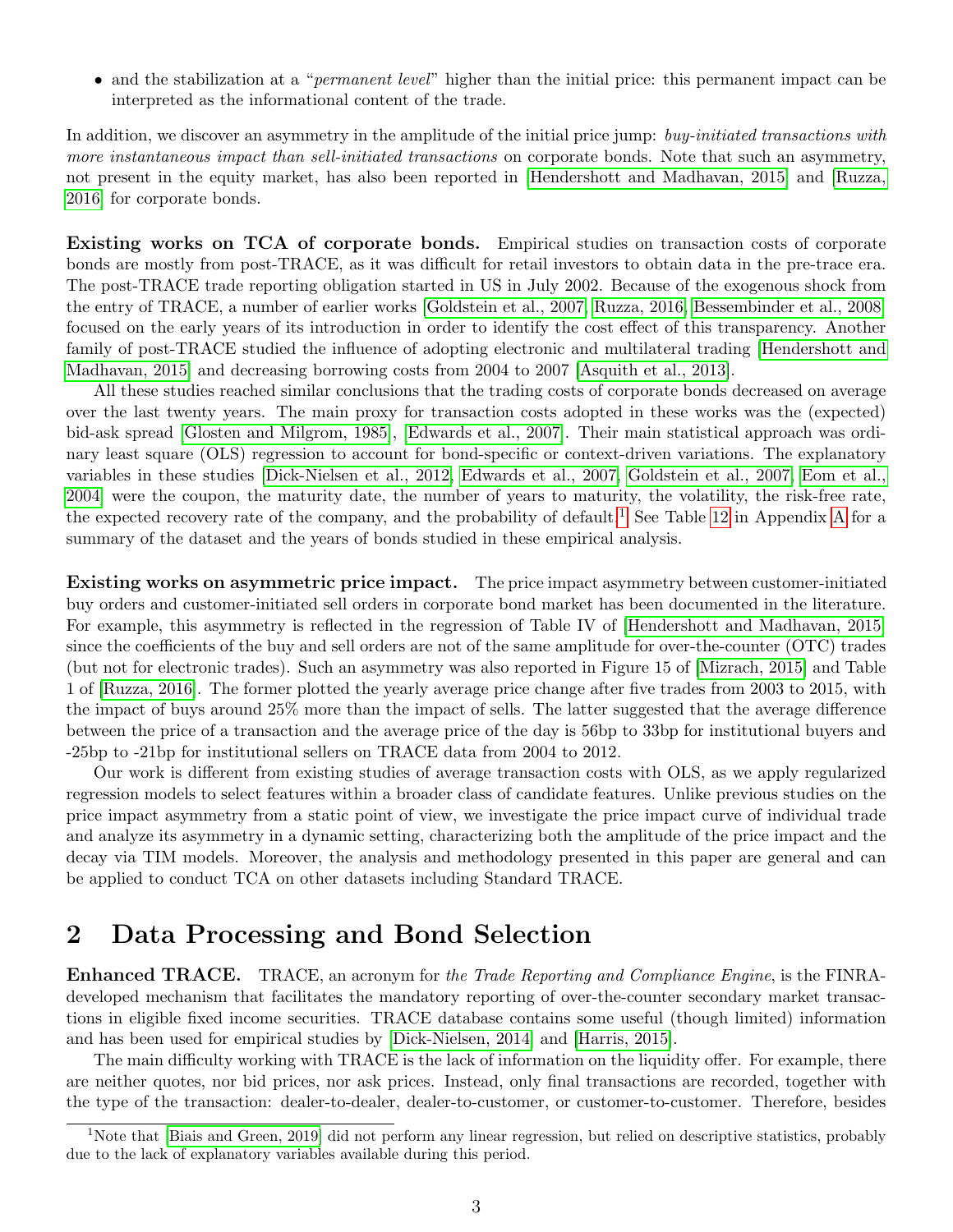TRACE, we also rely on Thomson Reuters to retrieve information on the bonds traded, such as the amount issued, the coupon rate, the sector information, rating information, and Libor and Overnight Indexed Swap rate. In addition, we obtain the outstanding amount through the Mergent Fixed Income Securities Database (FISD).

There are two types of TRACE datasets, Standard TRACE dataset and Enhanced TRACE dataset. Both TRACE datasets contain corporate bond transactions. The difference is that transactions are available on Standard TRACE with a delay of two weeks, with the volume of the transaction capped at 1MM for high yield bonds and 5MM for investment grade bonds. The Enhanced TRACE dataset has uncapped volumes, with transactions available with a delay of six months. There is a separate dataset provided by FINRA for monthly price, return, coupon, and yield information for all corporate bonds traded since July 2002.

Our study is primarily based on the Enhanced TRACE dataset. We use the nontruncated transaction volumes on Enhanced TRACE along with other information from FISD and Thomson Reuters to construct the estimation of the bid-ask spread (Section [3\)](#page-4-0). It is worth noting that the Enhanced TRACE dataset and the Standard TRACE dataset yield insignificant differences in terms of the estimation of the expected bid-ask spread, as shown in Section [C.4.](#page-35-0)

Data processing. The data used in our study is from January 1, 2015 to December 31, 2016, obtained from Wharton WRDS. During this period, there are 34,809,405 original trade reports, 390,193 reports of trade cancellations (approximately 1.1 percent of all original trade reports), 497,249 corrected trade reports (about 1.4 percent), and 28,005 reports of trade reversals. Trade reversals are transactions that have been changed after more than 20 days since they were initially recorded. Occasionally there are multiple correction records for the same original trade and cancel records that cancel previously corrected trades. There are  $54,885$  CUSIP<sup>[2](#page-3-0)</sup>-days spread over 656 calendar days, many of which are weekends and holidays. The CUSIP-days are computed by counting all the trade days over all the CUSIP bonds.

In particular, for each transaction of a bond, one can recover from Enhanced TRACE the following information:

- $t_k^b$ : the timestamp for the k<sup>th</sup> transaction of bond *b*;
- $P_k^b$ : the price of the k<sup>th</sup> transaction of bond *b*;
- $V_k^b$ : the volume of the k<sup>th</sup> transaction of bond *b*;
- the side of the dealer-to-customer transaction: customer buy order or customer sell order.

The data cleaning procedure combines the approaches of [\[Dick-Nielsen, 2014\]](#page-26-6) and [\[Harris, 2015\]](#page-27-4), as detailed in Appendix [B.2.](#page-30-0) In total, about 17.50% reports are filtered out from the original Enhanced TRACE dataset. Among all the remaining 28,719,813 records, 14,071,375 (49%) are dealer-to-customer trades and the remaining 14,648,438 (51%) are trades between dealers. These statistics are summarized in Table [15.](#page-31-0)

After the data cleaning, appropriate bond selection is necessary to facilitate the analysis of transaction costs, for both the regression and price impact analysis.

<span id="page-3-1"></span>Bond selection for regression analysis There are two types of bonds for regression analysis, investment grade bonds and high yield bonds, which are picked from the standard universe of U.S. corporate bonds. The investment grade bonds are selected from iShares iBoxx Investment Grade Corporate Bond ETF, and the high yield bonds from the components of iShares iBoxx High Yield Corporate Bond ETF. There are 1,033 current holdings of the former, among which 538 bonds have more than one transaction recorded in Enhanced TRACE during the time period of Jan 1, 2015 to Dec 31, 2016. There are 1,575 current holdings of the latter, 1485 of which have transaction records during the same period. Moreover, there are 30 bonds that belong to both iShares iBoxx High Yield Corporate Bond ETF and iShares iBoxx Investment Grade Corporate Bond ETF. The rating levels of all these 30 bonds have been adjusted since issuance. Hence, there are a total of 1,993 bonds for the regression analysis. These selected bonds consist of 31.05 % of the total 14,071,375 customer-to-dealer

<span id="page-3-0"></span><sup>&</sup>lt;sup>2</sup>CUSIP stands for *Committee on Uniform Securities Identification Procedures*.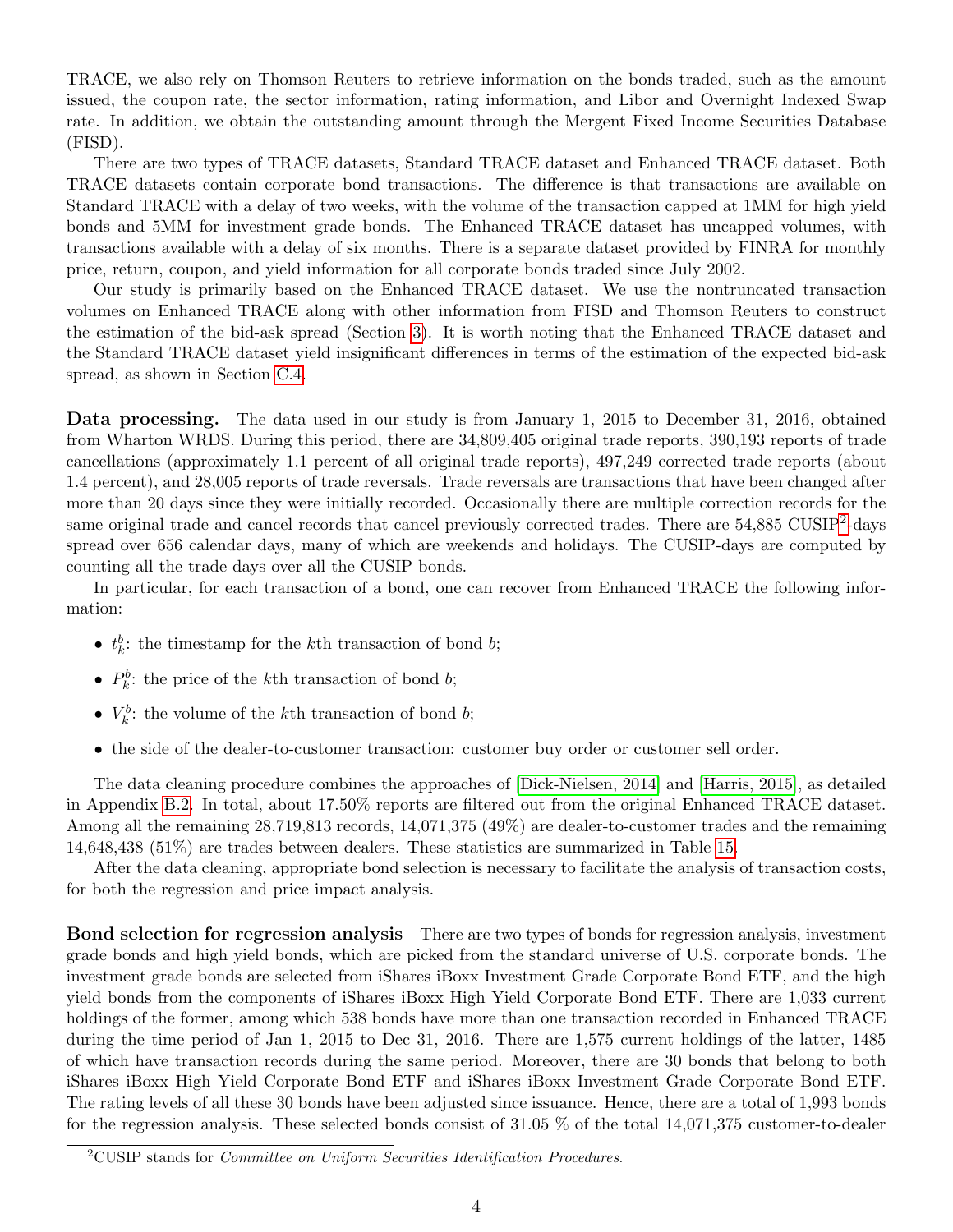reports from all bonds. Table [15](#page-31-0) reports this selection as "Selection LR" and Table [1](#page-4-1) reports the statistics of these selected bonds.

<span id="page-4-1"></span>

|                                | Total       | Investment Grade | High Yield | Bonds with rating changes |
|--------------------------------|-------------|------------------|------------|---------------------------|
| Number of trades               | 4,371,363   | 3,102,791        | 1,109,177  | 159,395                   |
| Number of customer buy         | 2,549,932   | 1,834,873        | 623,839    | 91,220                    |
| Number of customer sell        | 1,821,371   | 1,267,888        | 485,308    | 68,175                    |
| Total trading volume (billion) | 3401.76     | 2438.26          | 850.46     | 113.04                    |
| Avg trading volume             | 778,202.926 | 785,834.74       | 766,775.08 | 709,163.43                |
| Avg price                      | 102.05      | 104.26           | 97.81      | 88.58                     |
| Prop volume of customer buy    | 55.3 %      | 56.8 %           | 51.7 $%$   | 58.2 %                    |
| Prop volume of customer sell   | 44.7 %      | 43.2 %           | 48.3 \%    | 41.8 %                    |

Table 1: Description of selected 1,993 bonds for regression (dealer-customer trades).

Note that our analysis throughout the paper focuses on trades between customers and dealers, which are statistically different from trades between dealers. The study for the latter requires the initiator analysis for dealer-to-dealer trades, which is infeasible to estimate given the current information from the database.

<span id="page-4-3"></span>Bond selection for price impact analysis. Given that the calculation of price impact curves requires a higher trading frequency, out of all the 1,993 bonds for regression analysis, the top-200 traded bonds (in terms of number of transactions) are selected to compute price impact curves. See the "Selection for PI" step in Table [15](#page-31-0) and the statistical summary of these 200 bonds in Table [2.](#page-4-2) Tables [1](#page-4-1) and [2](#page-4-2) show that these top-200 bonds account for 32% of the total number of transactions among the 1,993 bonds. Note that among the 30 bonds with a rating level adjustment, 13 belong to the top-200 traded bonds.

<span id="page-4-2"></span>

|                                | Total      | Investment Grade | High Yield | Bonds with rating changes |
|--------------------------------|------------|------------------|------------|---------------------------|
| Number of trades               | 1,404,507  | 980,005          | 309,777    | 116,561                   |
| Number of customer buy         | 836,825    | 588,128          | 180,378    | 68,319                    |
| Number of customer sell        | 567,682    | 390,537          | 128,903    | 48,242                    |
| Total trading volume (billion) | 605.5      | 430.83           | 107.70     | 66.98                     |
| Avg trading volume             | 431,119.48 | 440,217.83       | 348,241.14 | 574,636.26                |
| Avg price                      | 100.08     | 103.32           | 94.58      | 87.55                     |
| Prop volume of customer buy    | 52.2 $%$   | 53.12\%          | $50.1~\%$  | 49.6 %                    |
| Prop volume of customer sell   | 47.8 %     | 46.88%           | 49.9 $%$   | 50.4 %                    |

Table 2: Description of the selected 200 bonds for price impact analysis (dealer-customer trades).

## <span id="page-4-0"></span>3 Preliminary Analysis

Two key components for TCA are the bid-ask spread and the mid-price dynamics, for which it is necessary to identify the riskless-principle-trades (RPTs) and the initiator of a transaction.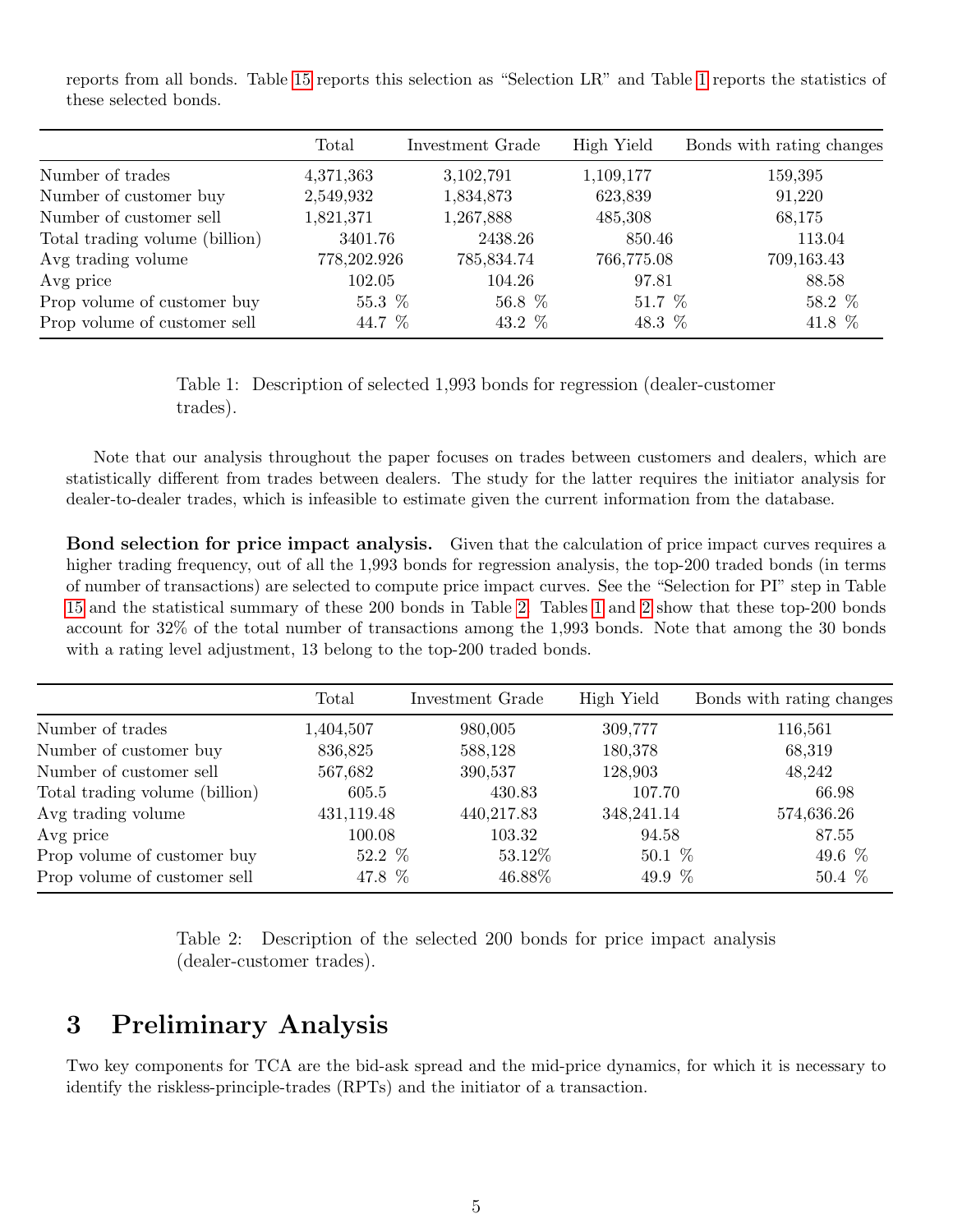### <span id="page-5-0"></span>3.1 RPT and Initiator

In the TRACE database, the information of the initiator, i.e., whether a given trade is a buyer-initiated or a seller-initiated, is missing. In fact there is a substantial fraction of transactions between dealers and customers [\[Harris, 2015\]](#page-27-4) where the dealer has found two clients and put herself in between the transactions. These transactions are called riskless principal trades (RPT) since the dealer does not take any inventory risk by matching two clients. Consequently, it is not possible to recover the initiator of the RPT because there is no information on which of the two clients has initiated the trades.

Our first step is therefore to identify these RPTs. See Table [13a](#page-30-1) and Table [13b](#page-30-1) for the statistics of RPTs and non-RPTs. Table [14a](#page-30-2) and Table [14b](#page-30-2) report the potential RPTs and non-RPT dealer-customer trades of the top-200 traded bonds. See also Appendix [B.1](#page-29-2) for a detailed literature review on RPT.<sup>[3](#page-5-1)</sup>

After identifying and removing all the potential RPTs, we consider the transaction initiated by the client. We define the *sign of the transaction*  $\epsilon_k^b$  as  $+1$  (i.e., "buy") if a client buys from a dealer and  $\epsilon_k^b$  as  $-1$  (i.e., "sell") if a client sells to a dealer. When it is not possible to determine the sign of a trade as in the above RPT case, we assign  $\epsilon_k^b$  to be zero.<sup>[4](#page-5-2)</sup>

<span id="page-5-3"></span>Figure [1](#page-5-3) reports the auto-correlation of the order signs with lag 20. It suggests that with high confidence level, there is a persistent positive auto-correlation among order signs which delays very slowly. In comparison, [\[Bouchaud et al., 2009\]](#page-26-8) showed that the sign of market orders on equity market is strongly correlated in time.



Figure 1: Auto-correlation of the signs.

#### 3.2 Bid-ask spread and mid-price estimation

After identifying the initiator of each trade, we now analyze the two essential building blocks for TCA: the bid-ask spread and the mid-price dynamics.

To start, let us find two consecutive trades that have opposite signs  $\epsilon_{k+1}^b = -\epsilon_k^b$  with  $\epsilon_k^b \neq 0$  and are sufficiently close in time (i.e.,  $|t_{k+1}^b - t_k^b| < \Delta t$ ). Let us then define the estimate of bid-ask spread in absolute value as:

$$
\psi_{k+1}^b := (P_{k+1}^b - P_k^b) \cdot \epsilon_{k+1}^b,\tag{1}
$$

<span id="page-5-1"></span><sup>3</sup>Our percentage of RPTs is lower than that reported in [\[Harris, 2015\]](#page-27-4), partly because of different datasets with different time periods. [\[Harris, 2015\]](#page-27-4) used the Standard TRACE dataset from April 1, 2014 to March 31, 2015, where the markers  $($ "1MM+" and "5MM+") for larger trades assign the same value to many large trades. Finally, we only count the RPTs for a subset of bonds whereas [\[Harris, 2015\]](#page-27-4) estimated the PRTs for a larger set of bonds.

<span id="page-5-2"></span><sup>4</sup>Note that there are other methods to estimate the sign of a trade when quote price is not available. See [\[Holthausen](#page-27-9) [et al., 1987\]](#page-27-9) for the tick test and [\[Lee and Ready, 1991\]](#page-27-10) for the inverse tick test.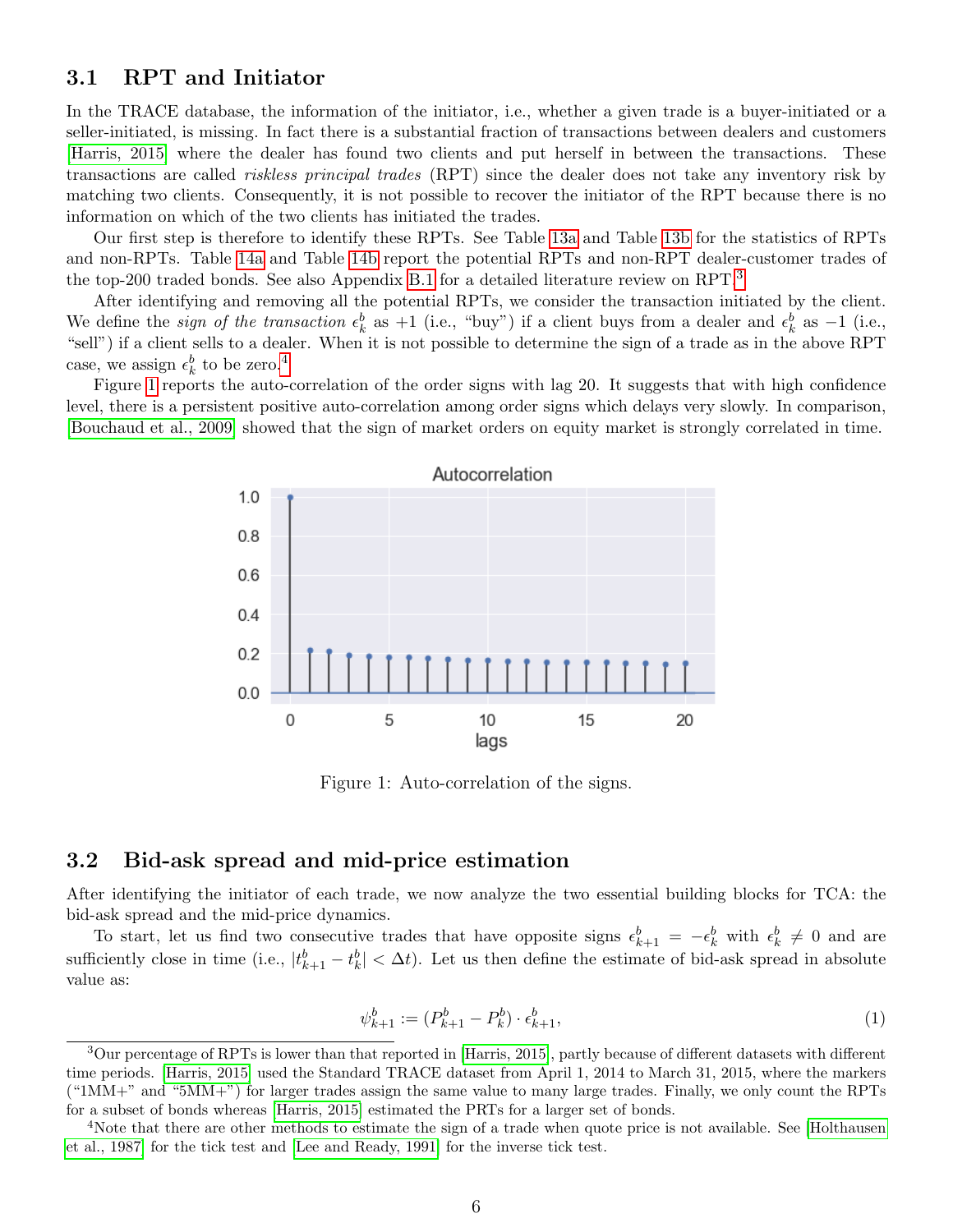with  $P_k^b$  the price of the k-th transaction of bond b. We next estimate the mid-price at  $t_k$  as:

$$
M_k^b := P_k^b - \epsilon_{k+1}^b \frac{\psi_{k+1}^b}{2},\tag{2}
$$

and define the bid-ask spread in basis point (relative value) by

<span id="page-6-2"></span>
$$
s_{k+1}^b := \frac{\psi_{k+1}^b}{M_k^b} \times 10000.
$$
 (3)

Note that the choice of  $\Delta t$  is 5-minute, which is largely due to the low trading frequency of the corporate bond market.<sup>[5](#page-6-0)</sup> Consequently, only 15.6% of the transactions are used to calculate the bid-ask spread among bonds that are selected from Section [2.](#page-3-1)

We next check the reliability and stationarity of the estimated bid-ask spread.

Reliability of the estimated spread. We compare the estimated bid-ask spread with the one computed using bid and ask quotes provided by Composite Bloomberg Bond Trader (CBBT) for those bonds that are available in both the CBBT and Enhanced TRACE data sets. CBBT is a composite price based on the most relevant executable quotations on FIT, Bloomberg's Fixed Income Trading platform. The CBBT pricing source provides average bid-ask prices based on executable quotes listed on Bloomberg's trading platform. [\[Fermanian](#page-27-11) [et al., 2016\]](#page-27-11) used the CBBT data as a measure of bond liquidity. We only have access to quote price data from Bloomberg CBBT from June 1, 2015 to May 31, 2016 (12 months) for 2,361 investment grade bonds that belong to the iboxxIG universe, among which we have identified 1,401 bonds with records in both the Bloomberg CBBT database and the Enhanced TRACE subset.

Figure [2](#page-6-1) below shows the plot for the empirical distribution of the spread from CBBT and the estimated spread from Enhanced TRACE for two arbitrarily chosen bonds, whose statistics are reported in Table [3.](#page-7-0) It is noticeable (and expected) that the CBBT spreads are larger than those estimated from real trades available in Enhanced TRACE. As [\[Fermanian et al., 2016\]](#page-27-11) pointed out, CBBT bid-ask spread estimates are based on quotes, and not on real transactions. As a consequence they include quotes that are not attractive enough (i.e., not small enough) to trigger a transaction. Since the bid-ask spread is the first component of implicit transaction costs, trades occur when they are smaller than the average bid-ask spread.

<span id="page-6-1"></span>

Figure 2: Empirical distributions of the spread (Eqn [\(3\)](#page-6-2)).

<span id="page-6-0"></span> $5\Delta t < 1$ -minute is not realistic for the (illiquid) corporate bond market; meanwhile the choice of  $\Delta t \geq 10$ -minutes is infeasible due to lack of data. Comparing results with  $\Delta t = 4$ -minutes,  $\Delta t = 6$ -minutes, and  $\Delta t = 5$ -minutes leads to the choice of  $\Delta t = 5$ -minute.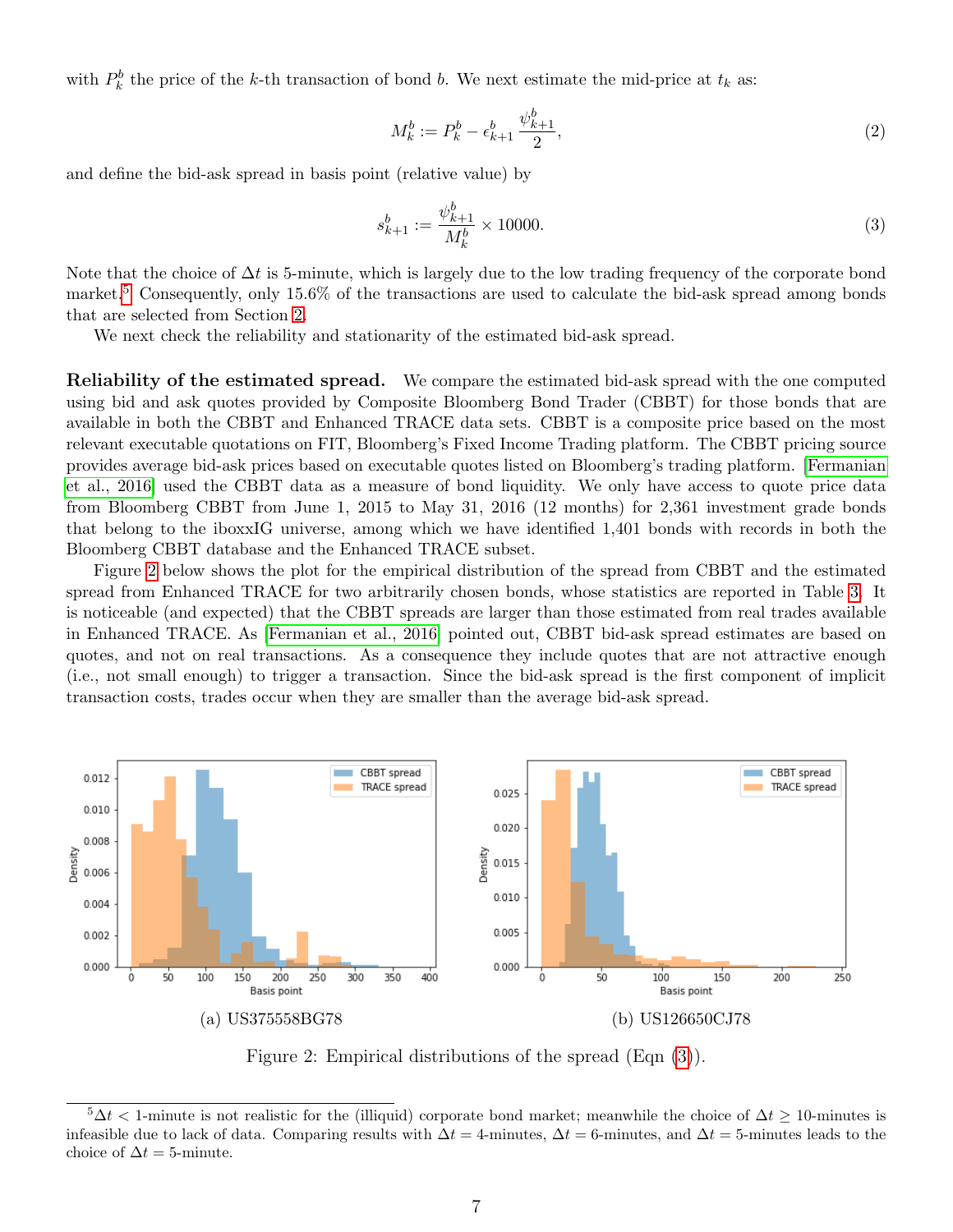<span id="page-7-0"></span>

|              | Coupon  | Amount outstanding | Average spread (bp) |              | Daily average<br>number of updates |              |
|--------------|---------|--------------------|---------------------|--------------|------------------------------------|--------------|
|              |         | (USD)              | <b>CBBT</b>         | <b>TRACE</b> | <b>CBBT</b>                        | <b>TRACE</b> |
| US375558BG78 | $4.6\%$ | 1,000,000,000      | 118.78              | 66.24        | 2336.49                            | 1.63         |
| US126650CJ78 | $2.8\%$ | 2,750,000,000      | 45.12               | 29.88        | 3406.20                            | 11.50        |

Table 3: Spread comparison.

Stationarity of the bid-ask spread. We next check the consistency of the two approaches via a stationarity test on the ratio of the two estimates: the CBBT bid-ask spread and our trades-based estimates. Denote  $s_{b,w}^{\text{CBBT}}$  as the average spread for bond b over the period w taken from Bloomberg CBBT and  $s_{b,w}^{\text{TRACE}}$  as the average of the estimated bid-ask spread for bond b in period w from Enhanced TRACE (see Eqn  $(3)$ ). Similarly, define  $R_{b,w} = s_{b,w}^{\text{CBBT}}/s_{b,w}^{\text{TRACE}}$  the ratio between these two spreads for bond b over the period w.

First of all, note that the empirical estimate of the bid-ask spread using Enhanced TRACE transactions are smaller than the CBBT ones: the average ratio is between 0.9 and 1 and its median is between 0.7 and 1, as summarized in Table [4.](#page-7-1)

<span id="page-7-1"></span>

| Month                  |        | $\overline{2}$ | 3     | 4     | $\overline{5}$ | 6     |
|------------------------|--------|----------------|-------|-------|----------------|-------|
| Number of observations | 1027   | 823            | 820   | 847   | 890            | 892   |
| 25%                    | 0.7165 | 0.655          | 0.647 | 0.666 | 0.655          | 0.643 |
| Median                 | 0.971  | 0.931          | 0.899 | 0.900 | 0.852          | 0.873 |
| 75%                    | 1.238  | 1.213          | 1.224 | 1.182 | 1.144          | 1.19  |
| Mean                   | 0.970  | 0.956          | 0.951 | 0.941 | 0.920          | 0.931 |
| Month                  | 6      | 7              | 8     | 9     | 10             | 12    |
| Number of observations | 939    | 914            | 1069  | 1062  | 1040           | 1047  |
| 25%                    | 0.705  | 0.717          | 0.670 | 0.643 | 0.598          | 0.618 |
| Median                 | 0.963  | 1.000          | 0.893 | 0.830 | 0.779          | 0.834 |
| 75%                    | 1.289  | 1.309          | 1.182 | 1.090 | 1.056          | 1.130 |
| Mean                   | 0.994  | 1.019          | 0.941 | 0.889 | 0.854          | 0.893 |

Table 4: Statistics of the ratios.

We also split the year 2016 into eleven groups of two consecutive months and check if this ratio is stationary from one period of the two months to the other. We use two tests for the stationarity of  $R_{b,w}$ . The first is the one-way ANOVA test and the second is the Kruskal-Wallis H-test. The former tests the stationarity of the mean and the latter tests the stationarity of the median. The mathematical formulations and definitions of the ANOVA test and the Kruskal-Wallis H-test are provided in Appendix [C.1.](#page-31-1)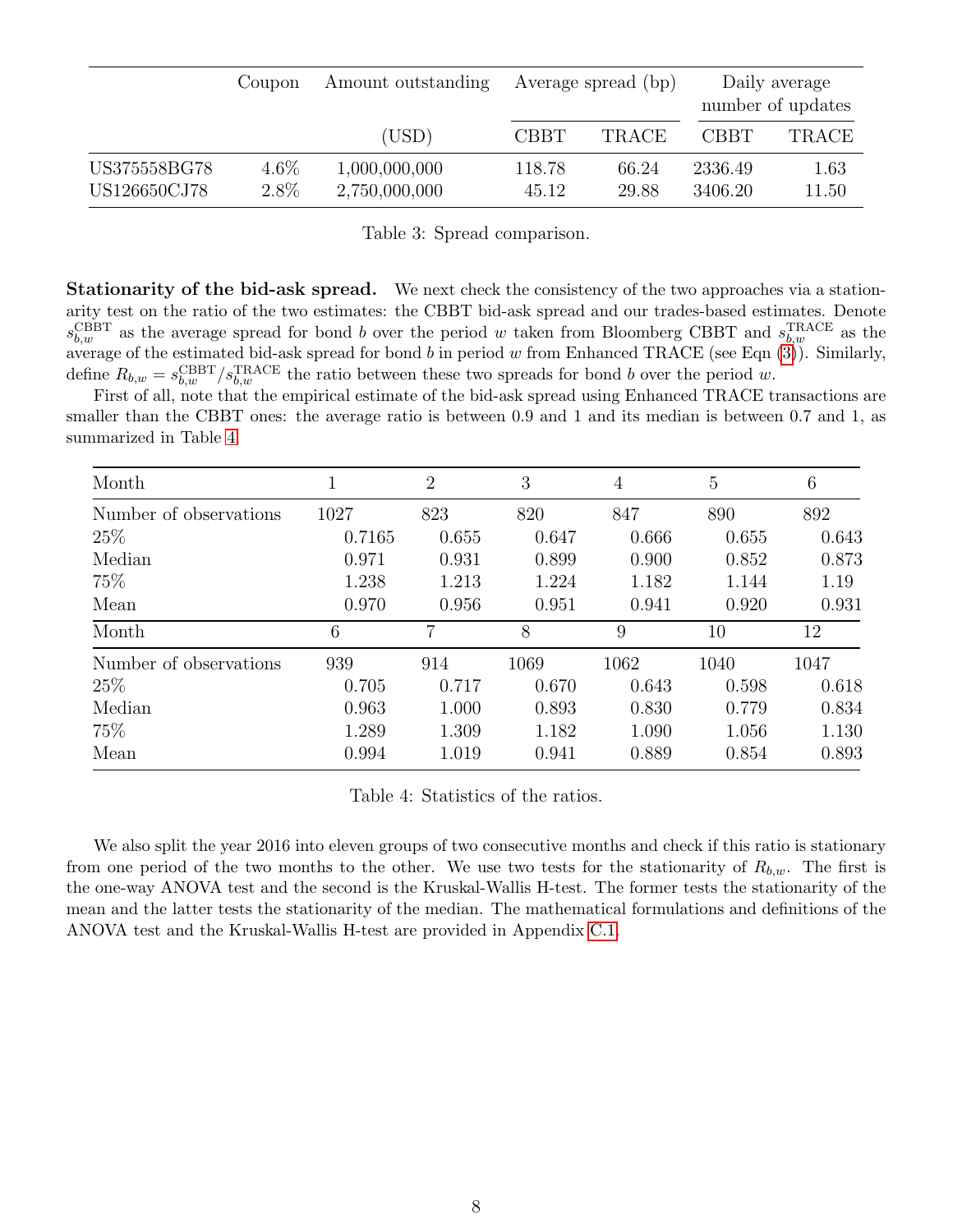<span id="page-8-1"></span>

| Month        | 1 and 2 | 2 and 3 | $3$ and $4$ | 4 and 5   | $5$ and $6$ | $6$ and $7$ |
|--------------|---------|---------|-------------|-----------|-------------|-------------|
| <b>ANOVA</b> | 4.59    | 0.10    | 0.39        | 1.71      | 0.52        | 15.32       |
| $(P-value)$  | 0.032   | 0.751   | 0.533       | 0.191     | 0.472       | 0.000       |
| H-test       | 3.564   | 0.163   | 0.154       | 1.890     | 0.296       | 15.16       |
| $(P-value)$  | 0.038   | 0.686   | 0.6947      | 0.169     | 0.586       | 0.000       |
| Month        | 7 and 8 | 8 and 9 | 9 and 10    | 10 and 11 | 11 and 12   |             |
| <b>ANOVA</b> | 2.21    | 25.54   | 14.15       | 6.72      | 7.81        |             |
| $(P-value)$  | 0.136   | 0.000   | 0.0001      | 0.01      | 0.005       |             |
| H-test       | 2.30    | 23.78   | 12.03       | 8.54      | 5.82        |             |
| $(P-value)$  | 0.129   | 0.000   | 0.0005      | 0.003     | 0.015       |             |

Table 5: Results of ANOVA and Kruskal-Wallis H-tests.

Table [5](#page-8-1) summarizes the results of both the ANOVA test and the Kruskal-Wallis H-test. With a 99% confidence level, we accept (cannot reject) the null hypothesis (i.e., the the ratios are stationary over time) in both the ANOVA test and the Kruskal-Wallis test for 7 of the total 11 comparisons. We will thus use this estimated bid-ask spread in all subsequent analyses because it can be operated over years of data using Enhanced TRACE, where CBBT is costly to obtain and linked to a private procedure owned by Bloomberg. Nevertheless, these stationarity tests imply that a large investor using CBBT estimates could rely on the methodology presented thereafter and apply a ratio to interpret our results in terms of "units" of CBBT.

We have found similar results in terms of reliability and stationarity for the estimated mid-price dynamics, with details skipped here to avoid repetition.

## <span id="page-8-0"></span>4 Regularized Regression Analysis for Bid-Ask Spread

In this section, we use regularized regressions to identify the key features that drive the bid-ask spread, which provides the estimated cost for investors who needs to move from one side (e.g., the buy side) to another side (e.g., the sell side).

We will exploit several regularized regression models including OLS, two-step Lasso, Ridge, and two-step Elastic Net regressions, along with a K-fold cross-validation method, to identify the most significant features and associated parameters for these models.

As illustrated in Section [2,](#page-2-1) there are total of 1, 993 bonds selected for this regression analysis, along with a total 152, 408 (weekly) samples processed from the Enhanced TRACE dataset during January 2015 and December 2016. Our regression analysis is performed on a weekly basis, with the weekly average bid-ask spread computed according to Eqn. [\(3\)](#page-6-2) serving as the response variable.

#### 4.1 Review of Methodologies

We start by reviewing the necessary notations and steps for the regression analysis that will be used throughout the paper.

**OLS.** OLS assumes that the regression function is in linear form. That is, given  $Y := (y_1, y_2, \dots, y_n) \in \mathbb{R}^n$ the vector of n observations of independent variables, and  $X := (1, x_1, \dots, x_{w-1})$  with covariates  $1 \in \mathbb{R}^n$  and  $\mathbf{x}_i \in \mathbb{R}^n$   $(i = 1, 2, \cdots, w - 1)$ , OLS is to find:

$$
\hat{\boldsymbol{\theta}} := \arg \min_{\boldsymbol{\theta} \in \mathbb{R}^w} \left\{ \|\mathbf{Y} - \mathbf{X}\theta\|_2^2 \right\}.
$$
\n(4)

In an OLS,  $R^2$  is used to measure the goodness of fit for the model. Meanwhile, an associated p-value indicates the significance level of the feature.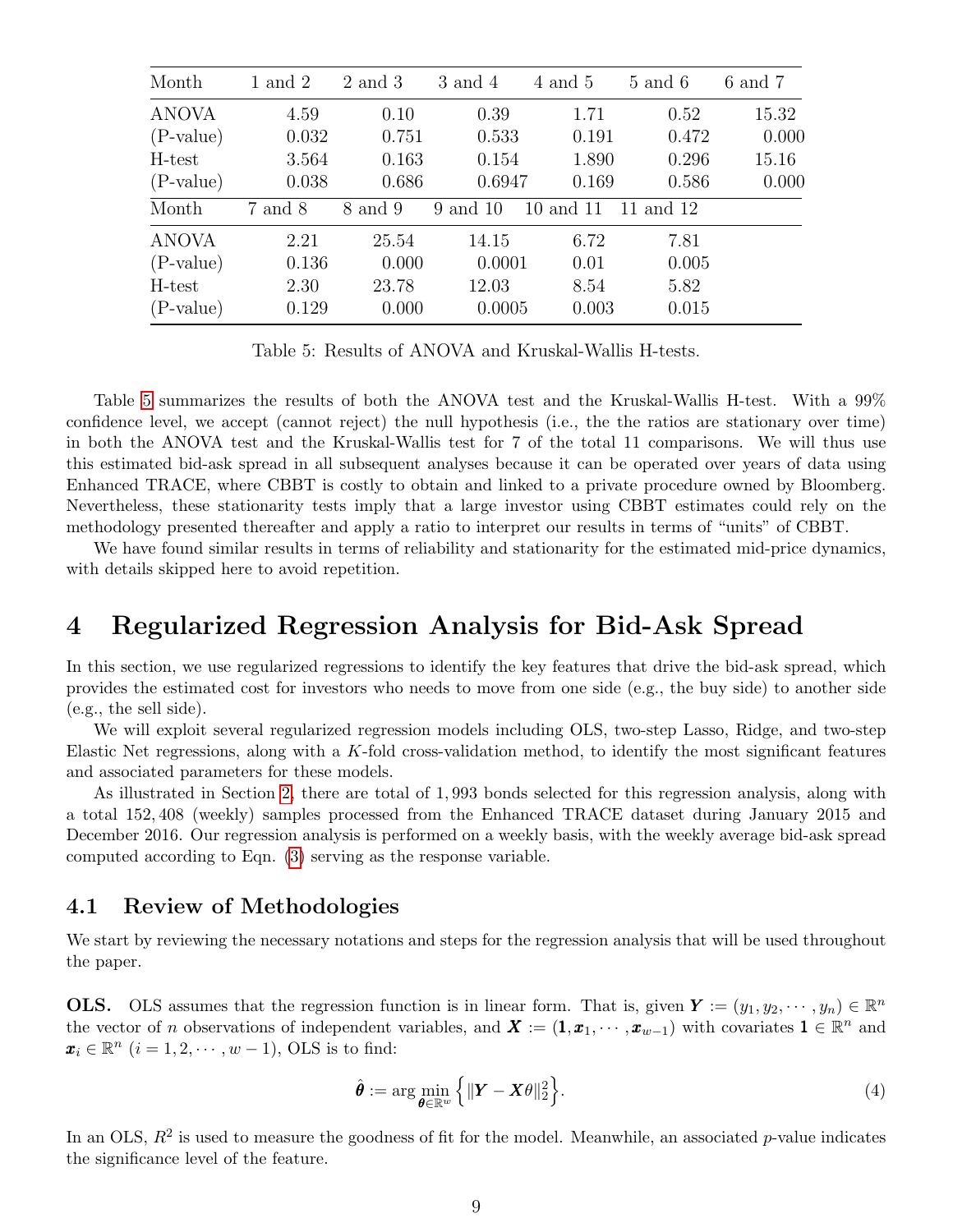**Two-step Lasso.** The first step is to use Lasso regression to select the covariates by solving the following optimization problem:

<span id="page-9-0"></span>
$$
\min_{\boldsymbol{\theta} \in \mathbb{R}^w} \left\{ \frac{1}{N} ||\boldsymbol{Y} - \boldsymbol{X}\boldsymbol{\theta}||_2^2 + \lambda \sum_{j=1}^{w-1} |\theta_j| \right\}.
$$
\n(5)

Here a fixed constant  $\lambda$ , called the *tunable hyperparameter*, controls both the size and the number of coefficients: a higher value of  $\lambda$  leads to a smaller number of covariates in the linear model. In the second step, an OLS with only the selected covariates is applied [\[Belloni and Chernozhukov, 2013\]](#page-26-9). That is, given the Lasso estimator  $\hat{\theta}_l^{\lambda}$ in [\(5\)](#page-9-0), the subsequent OLS refitting is to find  $\bar{\theta}_l^{\lambda}$  such that:

$$
\bar{\theta}_l^{\lambda} \in \arg\min_{\text{supp}[\hat{\theta}] = \text{supp}[\hat{\theta}_l^{\lambda}]} \left\{ ||Y - X\theta||^2 \right\}.
$$
 (6)

 $\bar{\theta}_l^{\lambda}$  is thus called the estimator for the LSLasso (least-squares Lasso), also known as post-Lasso. This two-step Lasso estimation procedure has been shown to produce a smaller bias than Lasso for a range of models [\[Belloni](#page-26-9) [and Chernozhukov, 2013\]](#page-26-9), [\[Lederer, 2013\]](#page-27-12), and [Chételat et al., 2017].

Ridge regression. The penalty term in the Ridge regression is of the  $L_2$  norm. That is, for a fixed hyperparameter  $\lambda$ , Ridge regression is to solve for:

$$
\hat{\theta}_r^{\lambda} \in \arg\min_{\theta \in \mathbb{R}^w} \left\{ \frac{1}{N} ||\mathbf{Y} - \mathbf{X}\theta||_2^2 + \lambda \sum_{j=1}^{w-1} \theta_j^2 \right\}.
$$
\n(7)

Two-step Elastic Net regression. Elastic Net (EN) regression, introduced in [\[Zou and Hastie, 2005\]](#page-28-2), is a hybrid of Lasso and Ridge. That is, for a fixed hyperparameter  $(\lambda, \alpha)$  with  $\alpha \in [0, 1]$ , EN is to solve for:

<span id="page-9-1"></span>
$$
\hat{\theta}_e^{\lambda} \in \arg\min_{\theta \in \mathbb{R}^w} \left\{ \frac{1}{N} \|\mathbf{Y} - \mathbf{X}\theta\|_2^2 + \alpha \lambda \sum_{j=1}^{w-1} |\theta_j| + (1-\alpha)\lambda \sum_{j=1}^{w-1} \theta_j^2 \right\}.
$$
\n(8)

Note that the Lasso regression is recovered from Eqn. [\(8\)](#page-9-1) by taking  $\alpha = 1$  and the Ridge regression is recovered by taking  $\alpha = 0$ . Similar to the two-step Lasso, the second step of the Two-step Elastic Net is to fit an OLS with only the selected covariates. That is, given the EN estimator  $\hat{\theta}_e^{\lambda}$  in [\(8\)](#page-9-1), the subsequent OLS refitting is to find  $\bar{\theta}^{\lambda}_e$  such that:

$$
\bar{\boldsymbol{\theta}}_e^{\lambda} \in \arg \min_{\text{supp}[\boldsymbol{\theta}] = \text{supp}[\hat{\boldsymbol{\theta}}_e^{\lambda}]}\left\{ \|\boldsymbol{Y} - \boldsymbol{X}\boldsymbol{\theta}\|^2 \right\}.
$$
\n(9)

Cross-validation. In all three regularized regression models, the selection of hyperparameters is by the standard K-fold cross-validation approach to improve the predictive power of the model. That is, the dataset is randomly divided into K subsets. Each time, one of the K subsets is used as the validation set and the remaining  $K-1$  subsets form a training set. In this approach, every data point is in a validation set exactly once and in a training set  $K - 1$  times. The variance of the resulting estimate is reduced as K increases.

Out-of-sample test. With the hyperparameters selected from the cross-validation step, the coefficients for a regression model are estimated using the training and validation datasets. The performance of the regression model is then evaluated with the test dataset. For financial applications, the time period of the test dataset needs to be after those of the training and validation datasets to ensure the information adaptiveness.

Given a test dataset  $(\tilde{X}, \tilde{Y})$  with size m and  $\tilde{Y} = (\tilde{y}_1, \dots, \tilde{y}_m)$ , the following relative error function is used as the criterion to measure the performance:

<span id="page-9-2"></span>Relative err = 
$$
\frac{1}{m} \sum_{j=1}^{m} \frac{|\tilde{y}_j - \hat{y}_j|}{|\tilde{y}_j|},
$$
\n(10)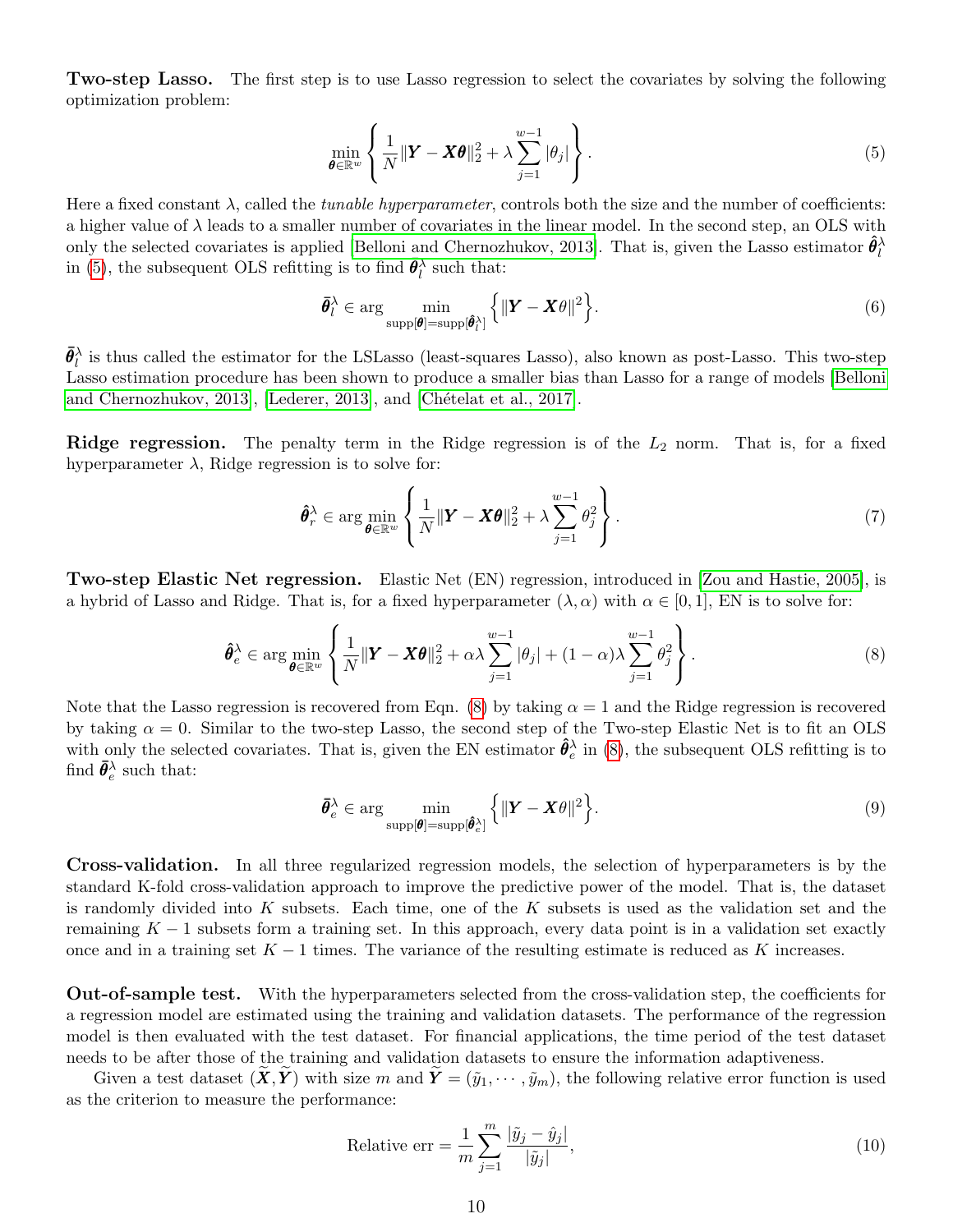where  $\tilde{y}_j$  is the true label and  $\hat{y}_j$  is the label predicted from the regression model for test sample j (j =  $1, 2, \cdots, m$ .

#### 4.2 Features for Regression Analysis

The features in the regression consist of two categories. One category concerns bond information, including time to maturity date, time since issued date, coupon rate, amount outstanding, and duration. The other category focuses on trade information including average transaction price, volatility, proportion of costumer-buys (sells), LIBOR-OIS rate, and the 5-year treasury rate during the given week. More specifically, we consider:

• Volatility: calculated from the trade price. For bond b, assume there are n trades in week w. Recall  $P_j^b$ as the trade price of the  $j^{th}$  transaction  $(j = 0, 1, 2, \dots, n)$  of bond b. Denote the log return  $r_i^b = \log(\frac{P_i^b}{P_{i-1}^b})$  $(i = 1, 2, \ldots, n)$  and the average return  $\bar{r}^b = \sum_{i=1}^n r_i^b/n$ . Then the volatility in week w is:

$$
\sigma_b = \sqrt{\frac{1}{n-1} \sum_{i=1}^n (r_i^b - \bar{r}^b)^2} \cdot 100.
$$

Notice that n may vary from bond to bond and from week to week.

- Number of trading days: the number of days that bond  $b$  is traded during the week.
- Log(zero trade days): the log of the number of days that bond  $b$  is not traded during the week.
- Proportion of buy/sell number: estimated by counting the number of customer-buy orders and the number of customer-sell orders in week w and calculating the proportion of buys and sells for each bond b.
- Proportion of buy/sell volume: estimated by taking the total volume (in dollars) for customer-buy orders and customer-sell orders in week w and calculating the proportion of buys and sells for each bond b.
- Trading activity: the log of the *number of trades* in the week.
- Total volume: the weekly total trading volume in dollars of both customer-dealer trades and dealerdealer trades.
- Average price: the weekly average trade price in dollars.
- Coupon: annual coupon payments paid by the issuer relative to the bond's face or par value. The coupon rate is the yield the bond paid on its issue date. This yield changes as the value of the bond changes, thus giving the bond's yield to maturity.
- Duration: an approximation of a bond's price sensitivity to changes in interest rates which is defined as:

$$
D^b = \sum_t \frac{\text{PV}(C_t^b)}{\sum_t \text{PV}(C_t^b)} \times t
$$

for bond b, where  $C_t^b$  is the cash flow on date t,  $PV(C_t^b)$  is its present value (evaluated at the bond's yield), and  $\sum_t \text{PV}(C_t^b)$  is the total present value of the cash flow, which is equal to the bond's current price.

- Years to maturity: the time to maturity date calculated in years.
- Years since issuance: the time since issued date counted in years.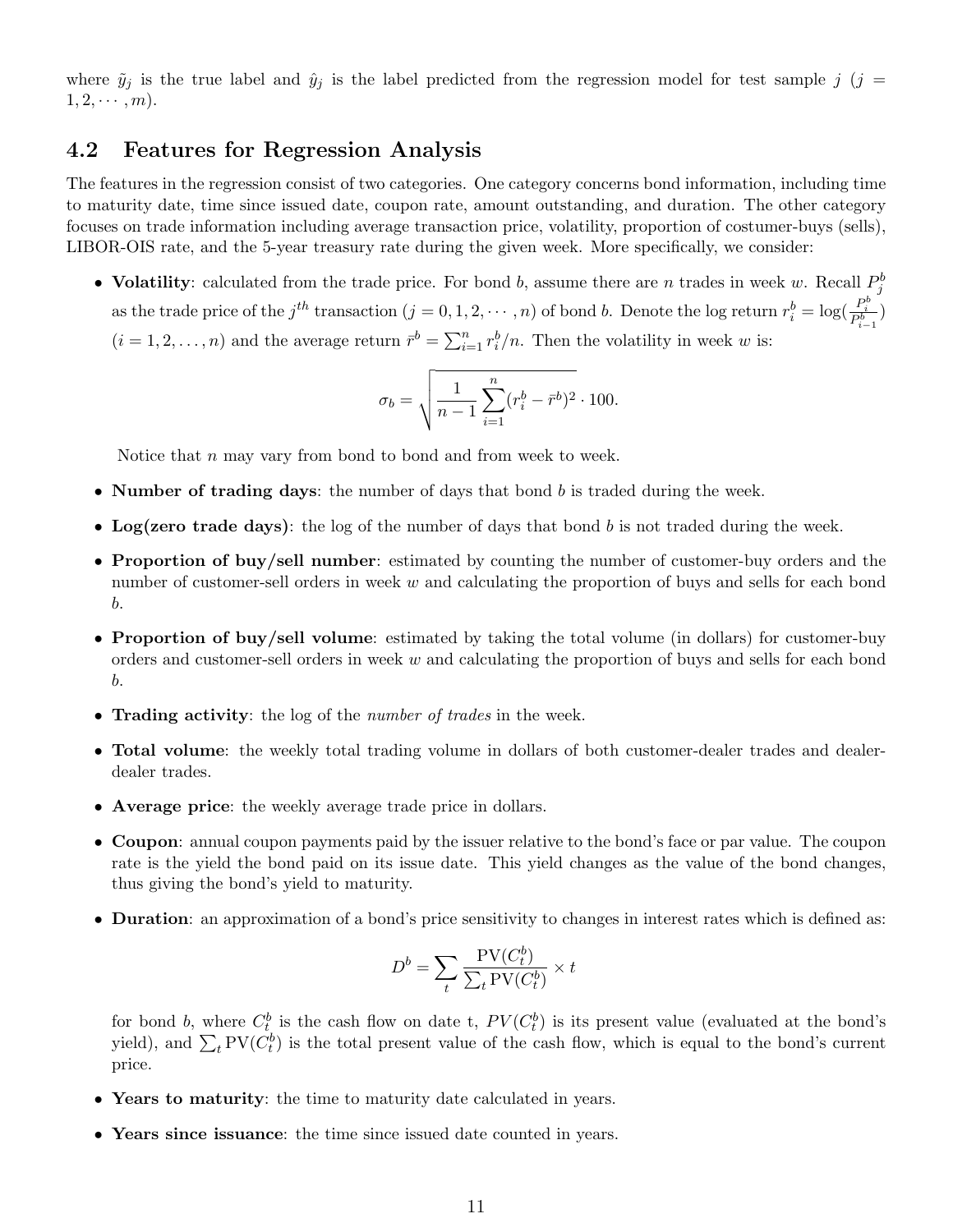- Amount outstanding: the principal amount outstanding of a bond; sometimes referred to as the notional amount.
- Turnover: the volume of bonds traded relative to the total volume of outstanding bonds. The inverse of the turnover can be interpreted as the average holding time of the bond. For instance, a turnover of one implies an average holding time of about two weeks.
- LIBOR-OIS rate: London inter-bank offer rate (LIBOR) is the rate at which banks indicate they are willing to lend to other banks for a specified term of the loan: Overnight indexed swap (OIS) rate is the rate on a derivative contract on the overnight rate. The term LIBOR-OIS spread is assumed to be a measure of the health of banks because it reflects the default risk associated with lending to other banks. In this analysis, the 1-month LIBOR-OIS rate is used to indicate the bank health condition over time.
- Indicator of high yield (HY) or investment grade (IG) bond: indicator of the bond.
- Indicator of different sectors: including nine different sectors such as basic materials sector (S1), communications sector  $(S2)$ , consumer & cyclical sector  $(S3)$ , consumer & non-cyclical sector  $(S4)$ , energy sector (S5), financial sector (S6), industrial sector (S7), technology sector (S8), and utilities sector (S9).

<span id="page-11-0"></span>Table [6](#page-11-0) provides descriptive statistics of these response variables and features.

|                             |      | Mean   | std.          | $q - 25\%$        | Median                    | $q - 75\%$ |      |
|-----------------------------|------|--------|---------------|-------------------|---------------------------|------------|------|
| Bid-ask spread (bp)         |      | 68.79  | 69.1          | 23.14             | 45.82                     | 90.91      |      |
| Volatility                  |      | 0.785  | 0.582         | 0.388             | 0.646                     | 1.039      |      |
| Trading activity            |      | 1.28   | 0/35          | 1.04              | 1.26                      | 1.51       |      |
| $Log($ traded volume)$      |      | 6.90   | 0.63          | 6.50              | 6.94                      | 7.33       |      |
| Nbe trading days            |      | 4.41   | 0.80          | 4.00              | 5.00                      | 5.00       |      |
| $Log(zero\ trade\ days)$    |      | 0.12   | 0.18          | 0.00              | 0.00                      | 0.30       |      |
| Prop. nbe buy               |      | 0.45   | 0.18          | 0.33              | 0.45                      | 0.57       |      |
| Prop. nbe sell              |      | 0.55   | 0.18          | 0.43              | 0.55                      | 0.67       |      |
| Prop. \$ buy                |      | 0.49   | 0.25          | 0.32              | 0.50                      | 0.66       |      |
| Prop. \$ sell               |      | 0.51   | 0.25          | 0.34              | 0.51                      | 0.69       |      |
| Avg. price                  |      | 103.69 | 10.93         | 100.06            | 102.87                    | 107.93     |      |
| Coupon                      |      | 4.69   | 1.78          | 3.38              | 4.65                      | $5.93\,$   |      |
| Duration                    |      | 5.72   | 4.21          | 2.75              | 6.0                       | 8.0        |      |
| Years to maturity           |      | 8.23   | 7.91          | 3.0               | 6.0                       | 8.0        |      |
| Years since issuance        |      | 3.99   | 2.93          | 2.0               | 3.0                       | 5.0        |      |
| Turnover $(\times 10^{-2})$ |      | 1.80   | 6.10          | 0.30              | 0.80                      | 1.90       |      |
| LIBOR-OIS                   |      | 0.21   | 0.09          | 0.14              | 0.20                      | 0.25       |      |
|                             | Mean | std.   |               |                   |                           | Mean       | std. |
| High yield                  | 0.27 | 0.44   | Invest. grade |                   |                           | 0.73       | 0.44 |
| S: Basic Material           | 0.03 | 0.18   |               | S: Communications |                           | 0.15       | 0.38 |
| S: Consumer, Cyclical       | 0.11 | 0.31   |               |                   | S: Consumer, Non-cyclical | 0.14       | 0.35 |
| S: Energy                   | 0.16 | 0.37   | S: Financial  |                   |                           | 0.27       | 0.44 |
| S: Industrial               | 0.07 | 0.25   |               | S: Technology     |                           | 0.07       | 0.25 |
| S: Utilities                | 0.01 | 0.11   |               |                   |                           |            |      |

Table 6: Statistics of the response variable and the features.

**Hyperparameter selection.** Specific to the regression models aforementioned, denote  $\mu$  as the parameter for one of the regression models (for example,  $\mu = (\lambda_e, \alpha)$  for EN). Partition in log-scale is used for m different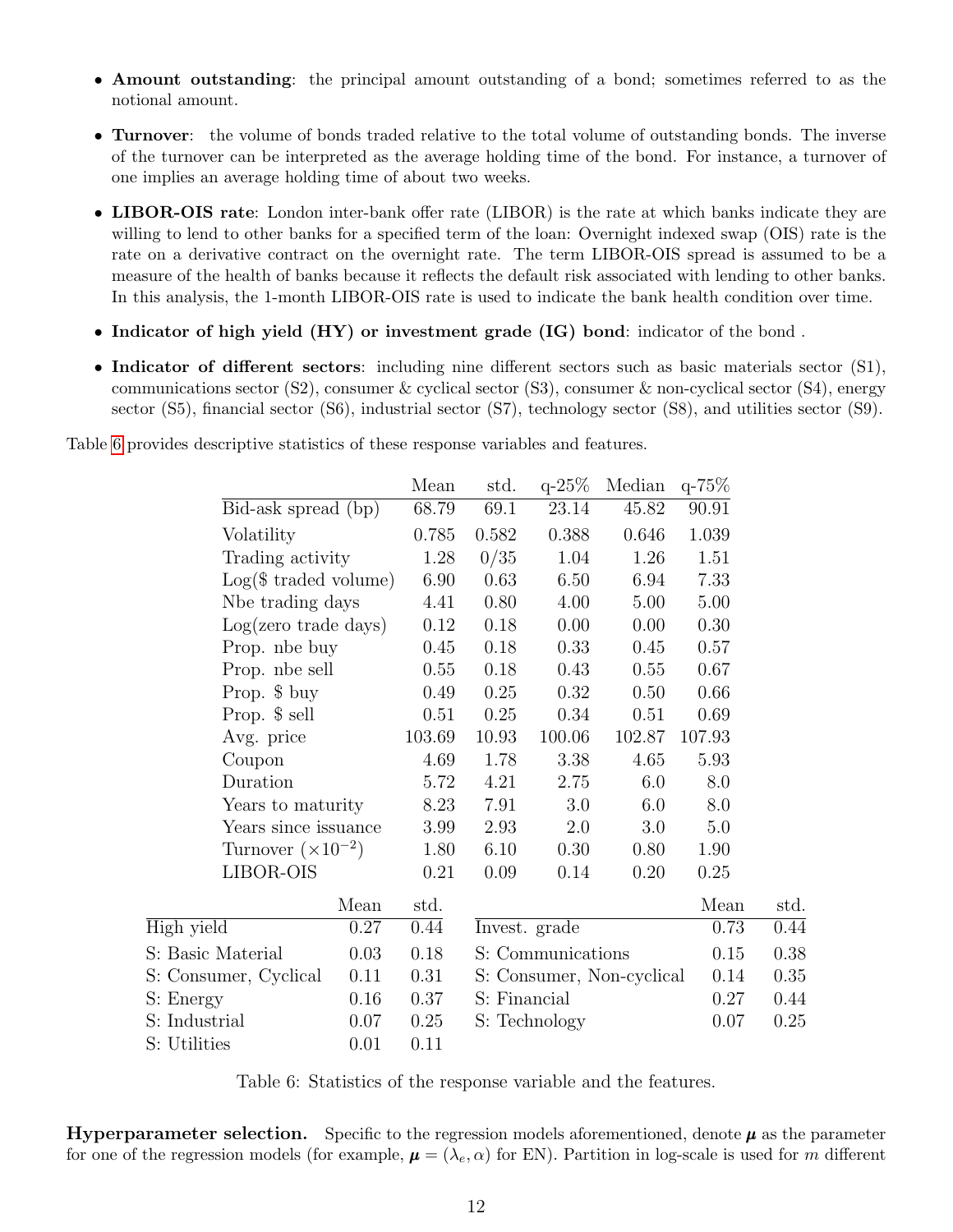hyperparameter values for  $\mu$  and the training dataset is divided into K folds for cross-validation. For each leave-out fold *i*,  $R_i^2(\mu)$  is computed with regression coefficients calculated using the other K – 1 folds. Hence for each  $\lambda$ , there is an empirical distribution of  $\tilde{R}^2(\mu) = \{R_i^2(\mu), i = 1, 2, \cdots, K\}$ . Denote  $\widehat{R}^2(\mu)$  and  $\sigma_{R^2}(\mu)$ as the mean and standard deviation of the empirical distribution with parameter  $\mu$ , and define the confidence interval by:

<span id="page-12-1"></span>
$$
\mathfrak{I}_1(\boldsymbol{\mu}) = \left[ \widehat{R^2}(\boldsymbol{\mu}) - \frac{\sigma_{R^2}(\boldsymbol{\mu})}{\sqrt{K}}, \widehat{R^2}(\boldsymbol{\mu}) + \frac{\sigma_{R^2}(\boldsymbol{\mu})}{\sqrt{K}} \right]. \tag{11}
$$

Then  $\mu$  is picked such that the number of  $\tilde{R}^2(\mu)$  in  $\mathfrak{I}_1(\mu)$  is maximized. Moreover, define:

<span id="page-12-0"></span>
$$
\mathfrak{I}_2(\boldsymbol{\mu}) = \left[ \widehat{R}^2(\boldsymbol{\mu}) - \sigma_{R^2}(\boldsymbol{\mu}), \widehat{R}^2(\boldsymbol{\mu}) + \sigma_{R^2}(\boldsymbol{\mu}) \right]. \tag{12}
$$

Note that  $\mathfrak{I}_2(\mu)$  in [\(12\)](#page-12-0) is a relaxation of  $\mathfrak{I}_1(\mu)$  in [\(11\)](#page-12-1). When the number of  $\{R_i^2(\mu)\}\$ is not sensitive to  $\mu$  in  $\mathfrak{I}_1(\mu)$ , one can compare  $\mathfrak{I}_2(\mu)$  instead.

The training dataset consists of data from January 1, 2015 to December 31, 2016, and the test dataset (for out-of-sample performance) consists of data from January 1, 2017 to March 31, 2017.

#### 4.3 Features Identified by Regression Analysis

In this section, we present the results from the two-step Lasso, the Ridge, and the EN regressions, including the most significant features and associated parameters identified by these models.

#### 4.3.1 Benchmark model: OLS

We first summarize the result from the benchmark method OLS. As seen in Table [8,](#page-22-0) all but two of the estimated coefficients are statistically significant at any reasonable level of significance. The two exceptions are year to maturity and turnover. Moreover,

- The coefficients of *Prop number of buys* and *Prop number of sells* have the same sign but different values. The coefficient of *Prop number of buys* is roughly one third of the coefficient of *Prop number of sells*. Similarly, both of the coefficients of *Prop buy volume* and *Prop sell volume* are positive. The coefficient of Prop buy volume is roughly half of the coefficient of Prop sell volume. This shows the asymmetry between customer buy orders and customer sell orders. This is consistent with numerous studies, i.g., [\[Fermanian](#page-27-11) [et al., 2016\]](#page-27-11), suggesting that dealers offer tighter quotes for larger trades than for smaller ones.
- Avg price has a small effect on the bid-ask spread.
- The indicators of different sectors have different coefficients, but the overall values are small.
- The Log(Total volume) coefficient is negative as expected. With value  $-21.4028$ , the estimated coefficient implies that a increase of 10,000 in trade size would make a retail-size trade into a large institutional-size trade and would reduce the bid-ask spread by 100 basis points.
- The Indicator of investment grade bonds coefficient is negative and the Indicator of high yield bonds coefficient is positive. This is consistent with the well-documented empirical findings: larger spreads for high yield bonds and smaller spreads for investment grade bonds.

#### 4.3.2 Features Identified from Two-Step Lasso

We then present the results from a class of two-step Lasso parameterized by different  $\mu = \lambda_l$  and discuss how to select the best  $\lambda_l$  with cross-validation.

In this analysis, 20 different values of  $\mu = \lambda_l$  are picked with a partition in the range of  $[10^{-1}, 10^3]$  in the log scale. Note that the ranges of hyperparameters are different for two-step Lasso, Ridge, and two-step EN,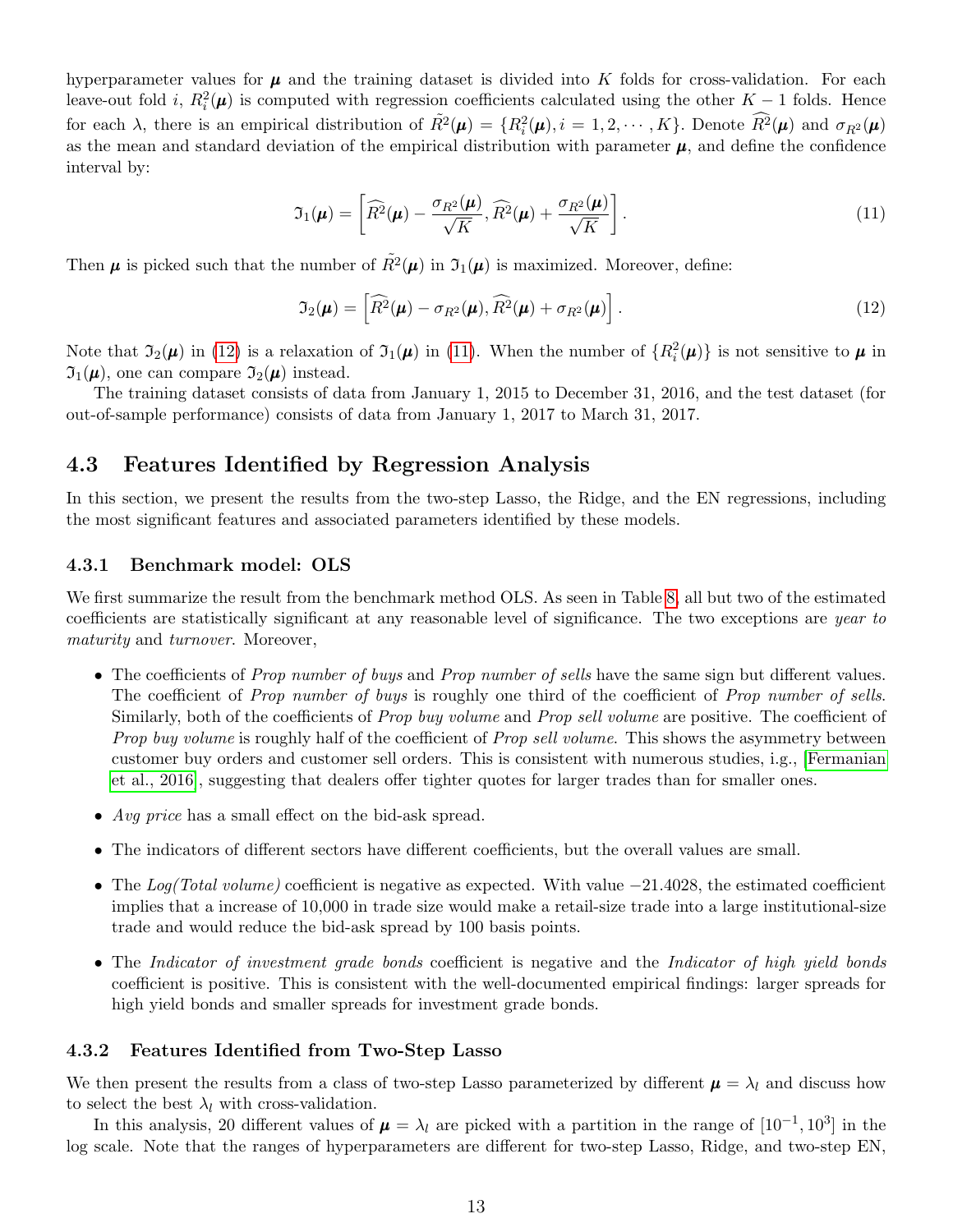shown in the figures of cross-validation scores (Figures [8,](#page-32-0) [9,](#page-33-0) and [10\)](#page-34-0). The range is selected according to the sensitivity of the model with a larger prior partition grid.

Figure [8](#page-32-0) shows the 25%, 50%, and 75% percentiles of out-of-sample  $\tilde{R}^2$  with different  $\lambda_l$  values. One can see that all three 25%, 50% and 75% curves decrease fast before  $\lambda_l^* = 2.98$  and tend to be flat after  $\lambda_l^*$ . Also, both  $\mathfrak{I}_1(\lambda_l)$  and  $\mathfrak{I}_2(\lambda_l)$  are large when  $\lambda_l = \lambda_l^*$ . Hence,  $\lambda_l^*$  is a good choice of the regularization level. Table [16](#page-33-1) shows  $\lambda_l$ 's along with  $\mathfrak{I}_1(\lambda_l)$  and  $\mathfrak{I}_2(\lambda_l)$ , in which the number of  $\tilde{R}^2$  are the largest, respectively. Table [9](#page-23-0) shows the features selected from the first step of the two-step Lasso, with corresponding parameters  $\lambda_l^* = 1.13, 2.98,$  and 7.85, respectively. It also shows the models from the OLS regression in the second step of the two-step Lasso. For instance, in Model L2 of Table [9](#page-23-0) with  $\lambda_l^* = 2.98$ , the model is of the form with four features such that:

\n
$$
\text{Bid-ask spread} = \quad 83.48 \times \text{Volatility} + 39.07 \times \text{ Trading activity}
$$
\n  
\n $\quad - \quad 19.45 \times \text{Log}(\text{Total volume}) + 0.23 \times \text{Israel years} + 86.$ \n

In addition, as seen from Table [9:](#page-23-0)

- The coefficient of *Volatility* is positive with value 83.48. This is consistent with existing theoretical and empirical studies in market microstructure in that a higher return volatility is predicted to lead to decreased liquidity (e.g., [\[Stoll, 1978\]](#page-28-3)).
- The coefficient of *Issued years* is positive with value 0.23, which means a newly issued bond will have a small bid-ask spread. This is consistent with the work of [\[Konstantinovsky et al., 2016\]](#page-27-13), which argued that recent and large issues are cheaper to trade than seasoned and small ones.
- The number of trades per day N and the trade volume  $V$  (in dollars) suggest a joint impact of order The number of trades per day *i* and the trade volume *v* (in domars) suggest a joint impact  $\log(N/\sqrt{V})$  on the bid-ask spread. Section [4.4](#page-15-0) provides a detailed analysis of this relationship.
- Finally,  $\lambda_l = 7.85$  leads to the features of *Volatility* and *Issued year* in model L3. Compared to model L2 with four features and  $R^2 = 51.5\%, R^2$  in EN3 drops to 43.22%. In our view, the model with four features, significantly reduced from the original 26 features, is preferable to EN3.

It is worth noting that our findings are supported by previous studies. For instance, [\[Chacko et al., 2005\]](#page-26-11) found that credit quality, the age of a bond, the size of a bond issue, the original maturity value of a bond at issuance date, and provisions such as a call, put, or convertible options all have strong impacts on liquidity. [\[Choi and Huh, 2019\]](#page-26-12) showed that trade size and maturity date are important features to understand in the bid-ask spread.

#### 4.3.3 Features Identified from Ridge

We next discuss the results from a group of Ridge regression methods parameterized by different  $\lambda_r$  values and analyze how to select the best  $\lambda_r$  with cross-validation.

In this analysis, 20 different values of  $\lambda_r$  are chosen in the range of  $[10^2, 10^8]$  with uniform partition in the log scale. Figure [9](#page-33-0) shows the 25%, 50% and 75% percentiles of out-of-sample  $\tilde{R}^2$  with different  $\lambda_r$  values. One can see that all three 25%, 50%, and 75% curves start to decrease at  $\lambda_r^* = 1.27 \cdot 10^6$ . Hence  $1.27 \cdot 10^6$  is a good choice for the regularization level.

Table [17](#page-34-1) shows  $CI(\lambda_r)$  and  $CI_2(\lambda_r)$  for different values of  $\lambda_r$ , in which the number of  $\tilde{R}^2$  are the largest, respectively. Table [10](#page-24-0) shows the results of Ridge regressions with parameters  $\lambda_r^* = 1.62 \cdot 10^4, 6.95 \cdot 10^4$ , and  $1.27 \cdot 10^6$ .

The analysis by the Ridge regression is consistent with the findings from the two-step Lasso. In particular,

• When  $\lambda_r$  goes up, the coefficients of the following features go to 0 very fast: Indicator functions of different sectors, Proportion of buy (or sell) volumes (or numbers) , Turnover , and Number of trading days. Note that from Table [10](#page-24-0) these features are also excluded from Model L3 and L4 of Table [9,](#page-23-0) which means that results from these two approaches are consistent.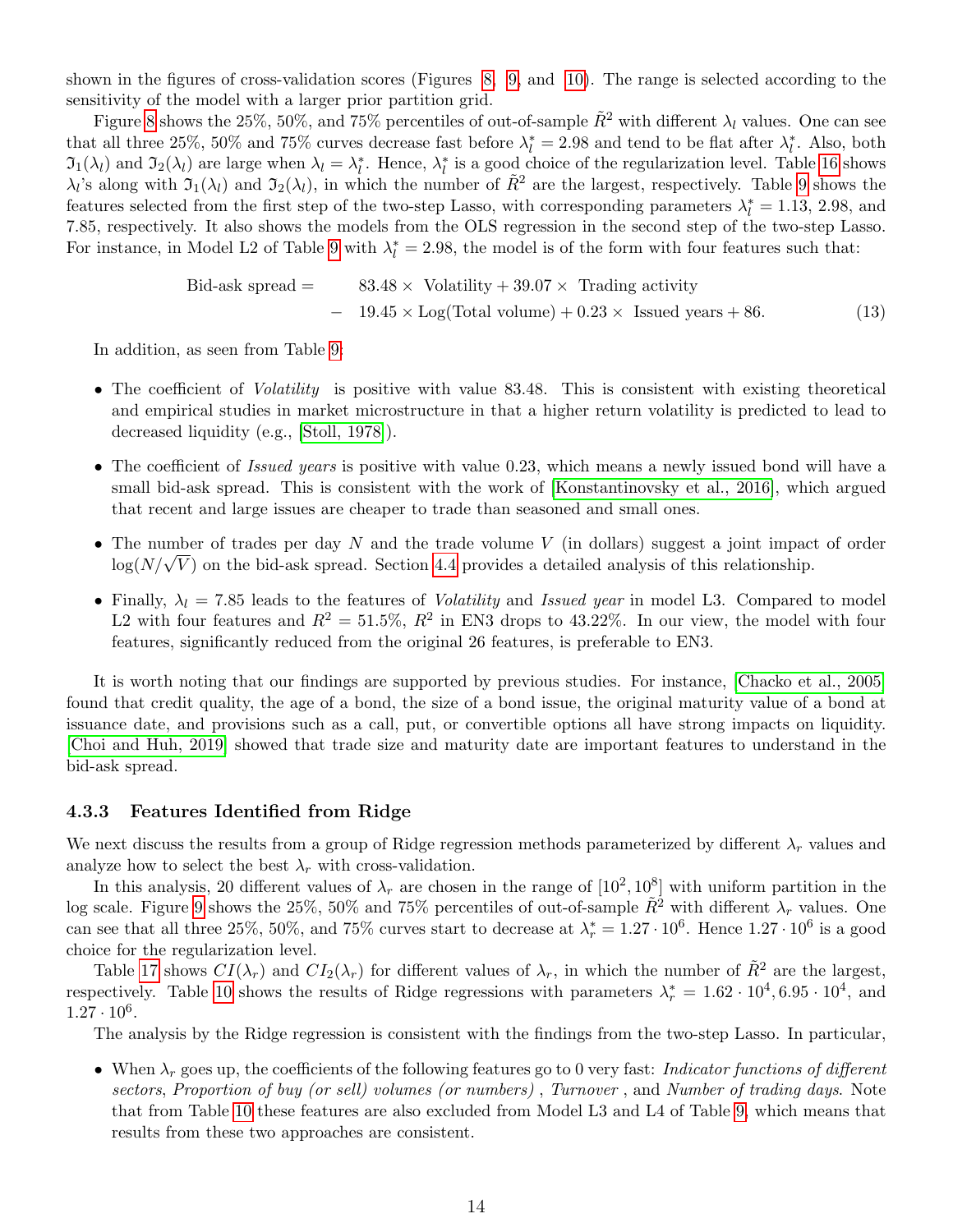- When  $\lambda_r$  takes a large value 6.95 $\cdot 10^4$ , the *Volatility, Issued years, Trading activity* and *Log(Total volume)* are still significant. This is also consistent with the findings from Lasso in Table [9.](#page-23-0)
- Both two-step Lasso and Ridge regressions point to the significance of the time value and the special structure of bonds. The variable *years since issuance* is significant in two of the two-step Lasso models, L1 and L3, and all three Ridge regression models.

The difference between Lasso and Ridge regression: Avg price is not significant in all three two-step Lasso models, whereas it is significant in all three Ridge models. This inconsistency is expected because of the collinearity among features. When features are correlated, Lasso tends to select one feature from a group of correlated features while Ridge tends to penalize the group of correlated features towards the same coefficients [\[Zou and Hastie, 2005\]](#page-28-2). Indeed, as shown in Models R1, R2 and R3, the coefficients of Prop number of buys and Prop number of sells have the same value but different signs; the coefficients of Prop buy volume and Prop sell volume also have the same value but different signs. Additionally, the reappearance of Avg price in Model EN3 is due to this group effect as well.

#### 4.3.4 Features Identified from Two-Step EN

Finally, we discuss the results from the two-step EN models parameterized by different  $\lambda_e$  values and analyze how to select the best  $\lambda_e$  with cross-validation.

Figure [10](#page-34-0) shows the 25%, 50%, and 75% percentiles of out-of-sample  $\tilde{R}^2$  with different  $\lambda_e$  values given different  $\alpha = 0.2, 0.5$  and 0.8. When  $(\alpha, \lambda_e) = (0.5, 10^3)$  and  $(\alpha, \lambda_e) = (0.8, 10^3)$ , more than 170 empirical  $\tilde{R}^2$ falls into  $\mathfrak{I}_2$ . This is because the hyperparameter over-penalizes the model such that all the coefficients and the empirical  $\tilde{R}^2$  are all nearly zero. Therefore, these sets of hyperparameters should be excluded.

Instead, for the analysis the following parameters are selected  $(\alpha, \lambda_e) = (0.5, 0.774), (\alpha, \lambda_e) = (0.8, 2.15),$ and  $(\alpha, \lambda_e) = (0.5, 129)$ . Parameter  $(\alpha, \lambda_e) = (0.8, 2.15)$  leads to the following set of features: *Volatility, Number* of trades, Log(Total volume) and Issued year. This is consistent with the feature selection in the two-step Lasso model L2.  $(\alpha, \lambda_e) = (0.5, 129)$  leads to the features: *Volatility* and Average price in model EN3. Compared with model EN2 with four features and  $R^2 = 51.5\%$ , the  $R^2$  in EN3 drops to 42.62%. Similar to the argument for L3, model EN2 with four features is superior to EN3, in our view.

Through all three different regression models, the consensus is that Volatility and Issued years are important features.

#### <span id="page-14-0"></span>4.3.5 Out-of-sample Performance

It is well recognized out-of-sample forecast performance is generally considered more trustworthy than in-sample performance [\[Alpaydin, 2020\]](#page-26-13). The latter can be more sensitive to outliers and data mining, while the former tends to better reflect the information available to the forecaster in "real time".

In this subsection, we test the out-of-sample performance of all regression models on an unseen dataset during the period of January-March 2017. The distributions of the relative errors (defined in [\(10\)](#page-9-2)) are provided in Figure [3](#page-15-1) and the mean of the relative errors are recorded in Table [7.](#page-15-2) For the OLS model, errors smaller than 0.3 account for more than 70% of the testing dataset. Similar results hold for the two-step LASSO and two-step EN for which errors smaller than 0.3 account for more than 60% of the testing dataset. The errors are bigger for Ridge, as expected, since the coefficients are biased.

The value of  $R^2$  in Table [8](#page-22-0) indicates that the OLS model can explain around 60% of the variance hence its out-of-sample performance is acceptable. Similar results are obtained from the two-step LASSO model EN1 and the two-step LASSO model L2. Ridge regression model R3 has a larger mean relative error since the coefficients are biased with the L2 penalty term, which is also expected.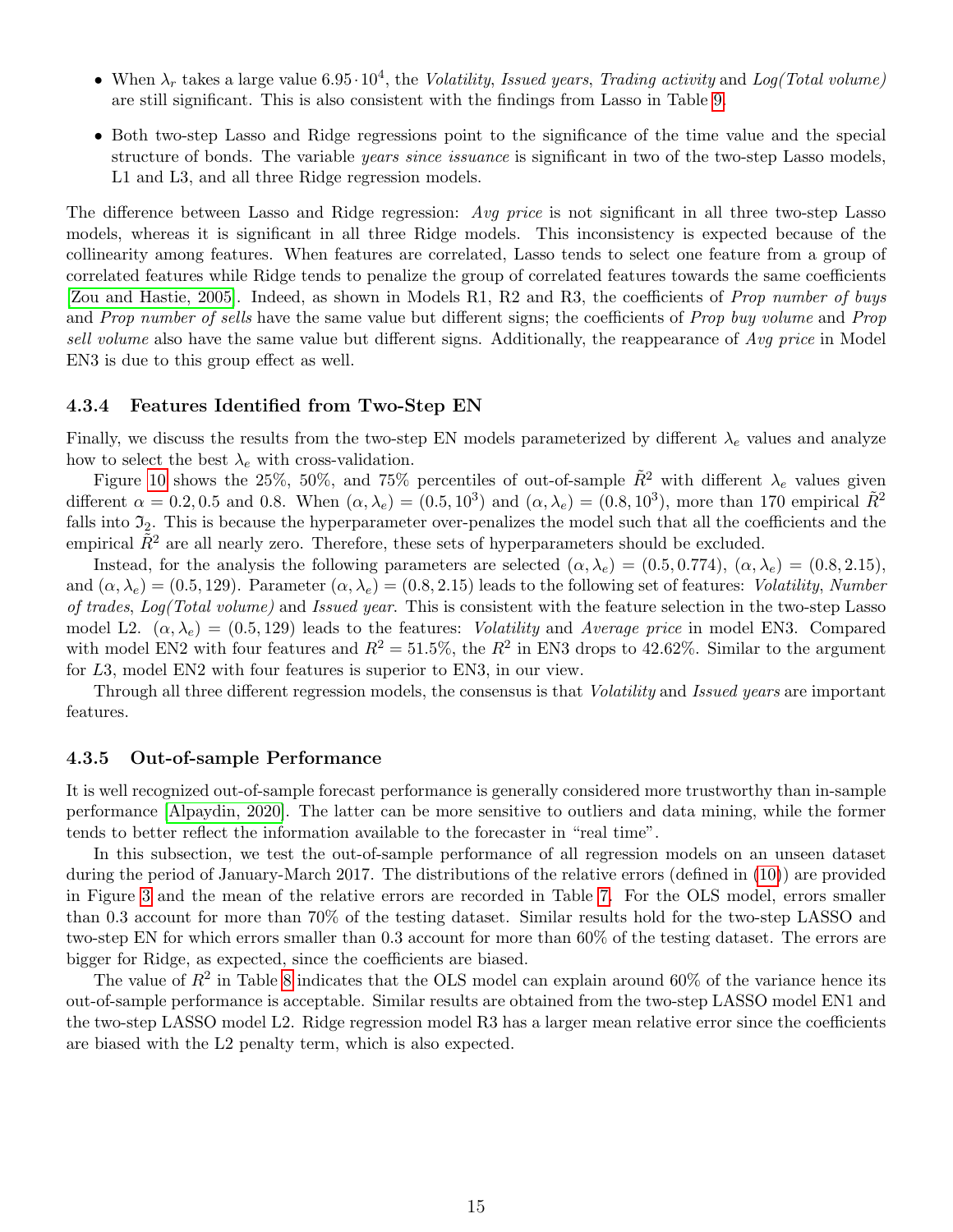<span id="page-15-1"></span>



(b) Two-step LASSO Model L2 with parameter  $\lambda_l = 2.98.$ 



<span id="page-15-2"></span>(c) Ridge Model R3 with hyper-parameter  $\lambda_r = 1.26 \times 10^6$ .

(d) Two-step EN Model EN1 with hyperparameter  $(\alpha, \lambda_e) = (0.5, 0.77)$ 

Figure 3: Out-of-sample test on data during January-March 2017.

| Model               | <b>OLS</b> | LЭ    | R3    | EN1   |
|---------------------|------------|-------|-------|-------|
| Mean relative error | 0.222      | 0.249 | 0.522 | 0.252 |

Table 7: Mean relative error of out-of-sample test on data during January-March 2017.

### <span id="page-15-0"></span>4.4 Summary: Bid-Ask Spread of Corporate Bonds

Different linear regressions are performed for feature selection and for estimating the bid-ask spread using two kinds of variables: one describing the bond and the other characterizing the market. Tables [8-](#page-22-0)[11](#page-25-0) summarize the results, with comparisons to the benchmark OLS approach.

These regressions allow for computing an "expected bid-ask spread" for a given week, which can be used as a benchmark cost for TCA. In particular,

- *Volatility* is an important feature, as expected by both empirical observations and theory: the larger the volatility, the larger the bid-ask spread. It has been observed in practice that an increase of 5% in volatility, that is 1/2 of its standard deviation in our dataset, corresponds to an increase of the bid-ask spread by 25 basis points, which is around one third of its standard deviation.
- Number of trades per day N and Traded volume V (in dollars) are both important variables (in log *Number of trades per day iv and Iraded volume V* (in dollars) are both important variables (in log<br>units), with coefficients suggesting  $log(N/\sqrt{V})$  being the feature impacting the bid-ask spread in the basis points,<sup>[6](#page-15-3)</sup> implying that:

<span id="page-15-3"></span><sup>&</sup>lt;sup>6</sup>The ridge regression suggests the feature being in the form of  $\frac{N}{V}$ , with an addition term of the average price. Possible explanation: penalization in the Ridge regression tends to avoid large coefficients in the regression.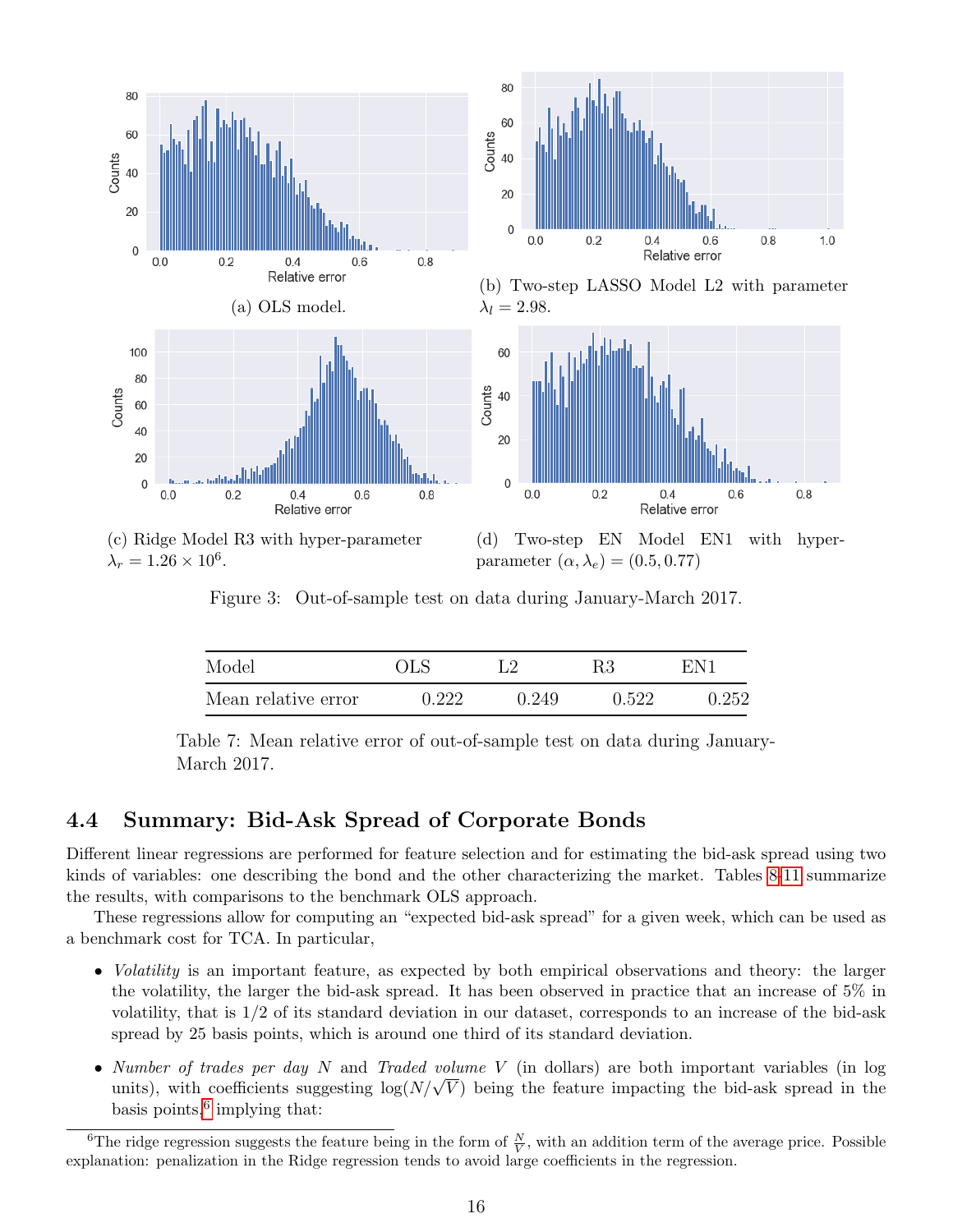- for a given trading activity  $N$ , the larger the traded volume, the smaller the bid-ask spread (in basis points);
- for a given traded volume in dollars, the lower the average trade size (i.e., the more trades), the larger the bid-ask spread.

Our result is compatible with the documented stylized fact that for corporate bonds: small trade size obtain a worse bid-ask spread than large trades [\[Fermanian et al., 2016\]](#page-27-11).

- The value of the coupon and the duration of the corporate bond play a small role in the formation of the bid-ask spread (both with a positive coefficient).
- Last but not least, the *Number of years to maturity* and the *Years since issuance* are selected by our robust regressions. Keep in mind these two variables are linked, via the maturity of the bond, thanks to the relation: Year to maturity = Maturity - Years since issuance. Hence naturally, the coefficient of year to maturity is negative while the one of years since issuance is positive: the further away from the maturity, the smaller the bid-ask spread (in basis points).

This could support the market folklore that there is only a short time period after the issuance when corporate bond trading is not too expensive on secondary markets.

Other variables appearing in the OLS are not robust enough to be selected by penalized regressions. Removing these 17 variables from the regression only reduces the  $R^2$  from around 0.55 to around 0.50, a minor price to pay for the increased robustness. It is worth noticing that the  $R<sup>2</sup>$  of all these OLS and regularized regressions are around 50%, which is in line with the best results obtained in the literature: [\[Dick-Nielsen et al., 2012\]](#page-26-4) obtained  $R^2$  between 0.50 and 0.80, while the  $R^2$  of other studies were far below 0.50 (see Section [1\)](#page-1-0). The out-of-sample performance in Section [4.3.5](#page-14-0) further indicates the promise of the regression models.

In addition, the regression results (Table [20](#page-37-0) for OLS and Table [19](#page-36-0) for two-step LASSO) between the Enhanced TRACE and Standard TRACE datasets confirm similar performance in terms of  $R^2$  for these two datasets. Therefore, one could choose either dataset for the bid-ask spread estimation, depending on the time-lag and the accuracy of the trade volume.

## <span id="page-16-0"></span>5 Price Impact Analysis

After analyzing the average TCA on the weekly basis (Section [4\)](#page-8-0), we now move on to the second part of TCA analysis. We will focus on the individual trade, and study the amplitude of its price impact and the price impact decay after the transaction for liquid corporate bonds. The goal of the price impact analysis is to determine the necessary set of events to fit the mid-price dynamics and to understand how the impact of each type of event decays over time.

As a benchmark comparison, recall several stylized facts on equity market from [\[Bouchaud et al., 2009\]](#page-26-8):

- buy trades on average push the price up and sell trades on average drive the price down;
- the impact curve as a function of the volume of the trade is strongly concave. In other words, large volumes impact the price only marginally more than small volumes;
- the sign of market orders is strongly autocorrelated in time.

To see whether these facts hold for corporate bonds, we apply a transient price impact model to estimate the price impact amplitude and decay pattern. Since the trading frequency is much lower on corporate bonds than on equities, it is more appropriate to use the "event time" in our transient impact model instead of the chronological time used in other non-parametric price impact models for equity markets [\[Biais et al., 2016,](#page-26-14) [Van Kervel and](#page-28-4) [Menkveld, 2019\]](#page-28-4).

Our first attempt is to model naively the mid-price by a single-event TIM (TIM1) (Section [5.2\)](#page-17-0). Using the signature plot as a metric for the goodness-of-fit shows that TIM1 is not sufficient to describe the midprice movements for corporate bonds. Meanwhile, statistical evidence implies an asymmetry between the price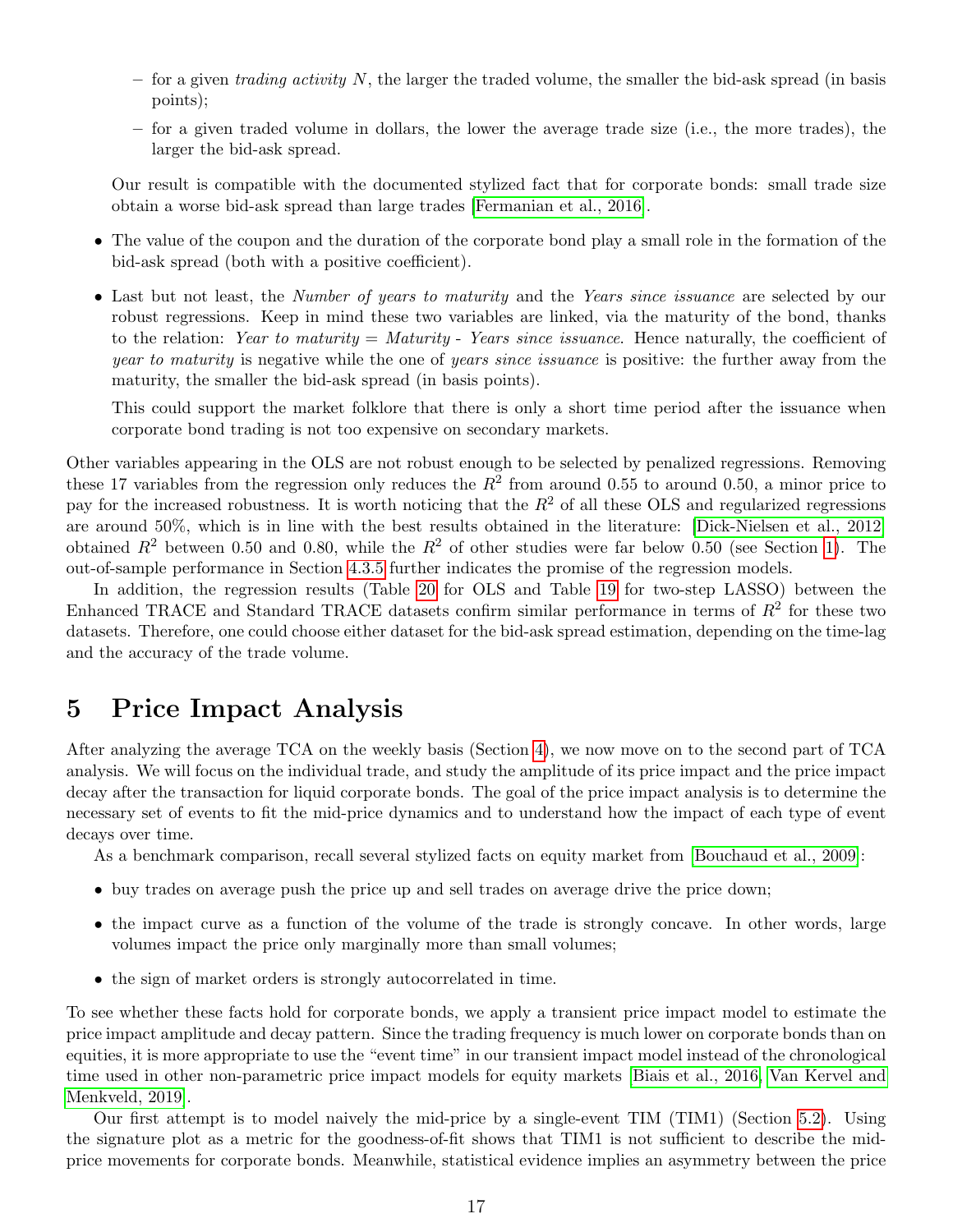impacts from customer-buy orders and customer-sell orders, as detailed in Section [5.3.1.](#page-19-0) This statistical evidence motivates us to propose a TIM model with two types of events (TIM2) (Section [5.3.2\)](#page-19-1): customer-buy orders and customer-sell orders. The signature plot indicates good performance of this improved TIM framework.

#### 5.1 Review: Transient Price Impact Models

Let us first review the classic transient impact model (TIM) following [\[Bouchaud et al., 2009\]](#page-26-8) with the "event time". Assume  $\Pi$  is a set of event-types considered on the market and the mid-price  $M_k^b$  of a corporate bond b follows [\[Eisler et al., 2012,](#page-27-14) [Taranto et al., 2018,](#page-28-5) [Lehalle and Laruelle, 2018\]](#page-27-15):

<span id="page-17-1"></span>
$$
M_k^b = \sum_{k'=k}^{-\infty} \sum_{\pi \in \Pi} \left( G_\pi^b(k - k') \mathbf{1} (\pi_k^b = \pi) (V_{k'}^b)^\alpha \epsilon_{k'}^b + \eta_{k'}^b \right) + M_{-\infty}^b,
$$
\n(14)

where  $\epsilon_k^b \in \{-1, +1\}$  is the sign of the k-th trade, estimation of which has been detailed in Section [3.1,](#page-5-0)  $V_k^b$  is the volume of the k<sup>th</sup> trade,  $\pi_k^b$  is the type of the k-th trade,  $\alpha$  is a power index,  $G_{\pi}^b(\delta k)$  is a decaying kernel of type  $\pi$  event,  $\eta^b$  is a noise, and  $M_{-\infty}^b$  is a initial value for the mid-price.  $\eta$  is a random change of the fair price independent of  $\epsilon$  and it is assumed to be i.i.d.

Note that  $G^b_\pi$  is typically an exponential or a power law (i.e.,  $G^b_\pi(\delta t) \propto \exp(-\lambda \delta t)$  or  $(1+\delta t)^{-\gamma}$ ) [\[Eisler et al.,](#page-27-14) [2012,](#page-27-14) [Taranto et al., 2018,](#page-28-5) [Lehalle and Laruelle, 2018\]](#page-27-15).  $G_{\pi}^{b}(\delta k)$  can be interpreted as the response function per bond when  $\alpha = 1$ ;  $G_{\pi}^{b}(\delta k)$  can be understood as the response function per order when  $\alpha = 0$  and the volume is ignored. In equity markets, there has been empirical evidence showing that  $\alpha \approx 0.1$ .

#### <span id="page-17-0"></span>5.2 First Attempt: Single-Event Transient Impact Model

In this section, we will show that the naive TIM1 model (i.e., Eqn [\(14\)](#page-17-1) with one type of events) does not fit the price impact curves for cooperate bonds.

To see this, note that the mid-price dynamics of bond b under TIM1 are:

$$
M_k^b = \sum_{k'=k}^{-\infty} \left( G^b(k-k')(V_{k'}^b)^\alpha \epsilon_{k'}^b + \eta_{k'}^b \right) + M_{-\infty}^b,
$$
\n(15)

where  $\epsilon_k^b \in \{-1, +1\}$  is the sign of the k<sup>th</sup> trade as estimated in Section [3.1,](#page-5-0)  $V_k^b$  is the volume of the k<sup>th</sup> trade,  $\alpha$  is a power index,  $G^b(\delta k)$  is a decaying kernel of the bond b mid-price,  $\eta^b$  is noise and  $M_{-\infty}^b$  is an initial value for the mid-price, and  $\eta^b$  is a random change of the fair price independent of  $\epsilon^b$  and is assumed to be i.i.d.

Under  $(14)$ , the change of the mid-price can be written as:

$$
R_k^b(1) := M_{k+1}^b - M_k^b = G^b(0)(V_{k+1}^b)^\alpha \epsilon_{k+1}^b + \eta_{k+1}^b + \sum_{j=0}^\infty \underbrace{(G^b(j+1) - G^b(j))}_{\Delta_1 G^b(j)} \cdot (V_{k-j}^b)^\alpha \cdot \epsilon_{k-j}^b. \tag{16}
$$

Consequently, we can check the values of  $S^b(l) = \mathbb{E}\left[R_k^b(1)\epsilon_{k-l+1}^b\right]$  and  $C^b(n) = \mathbb{E}\left[(V_{t+n}^b)^\alpha \epsilon_{t+n}^b \epsilon_t^b\right]$  and obtain:

<span id="page-17-2"></span>
$$
S^{b}(l) = G^{b}(0)C^{b}(l) + \sum_{j=0}^{+\infty} \Delta_{1}G^{b}(j) \cdot C^{b}(l-j-1). \tag{17}
$$

If we only focus on the first N transaction in the calculation of the response function, then  $(17)$  can be written in the following matrix format:

<span id="page-17-3"></span>
$$
\underbrace{\begin{pmatrix} S^b(1) - G^b(0)C^b(1) \\ S^b(2) - G^b(0)C^b(2) \\ \vdots \\ S^b(L) - G^b(0)C^b(L) \end{pmatrix}}_{=: \overline{S}^b(L)} = \underbrace{\begin{bmatrix} C^b(0) & C^b(-1) & C^b(-2) & \cdots & C^b(-N+1) \\ C^b(1) & C^b(0) & C^b(-1) & \cdots & C^b(-N) \\ \vdots & \vdots & \ddots & \vdots \\ C^b(L-1) & \cdots & \cdots & C^b(L-N) \end{bmatrix}}_{=: \overline{C}^b(N,L)} \underbrace{\begin{bmatrix} \Delta_1 G^b(0) \\ \Delta_1 G^b(1) \\ \vdots \\ \Delta_1 G^b(N-1) \end{bmatrix}}_{=: \overline{G}^b(N)}.
$$
\n(18)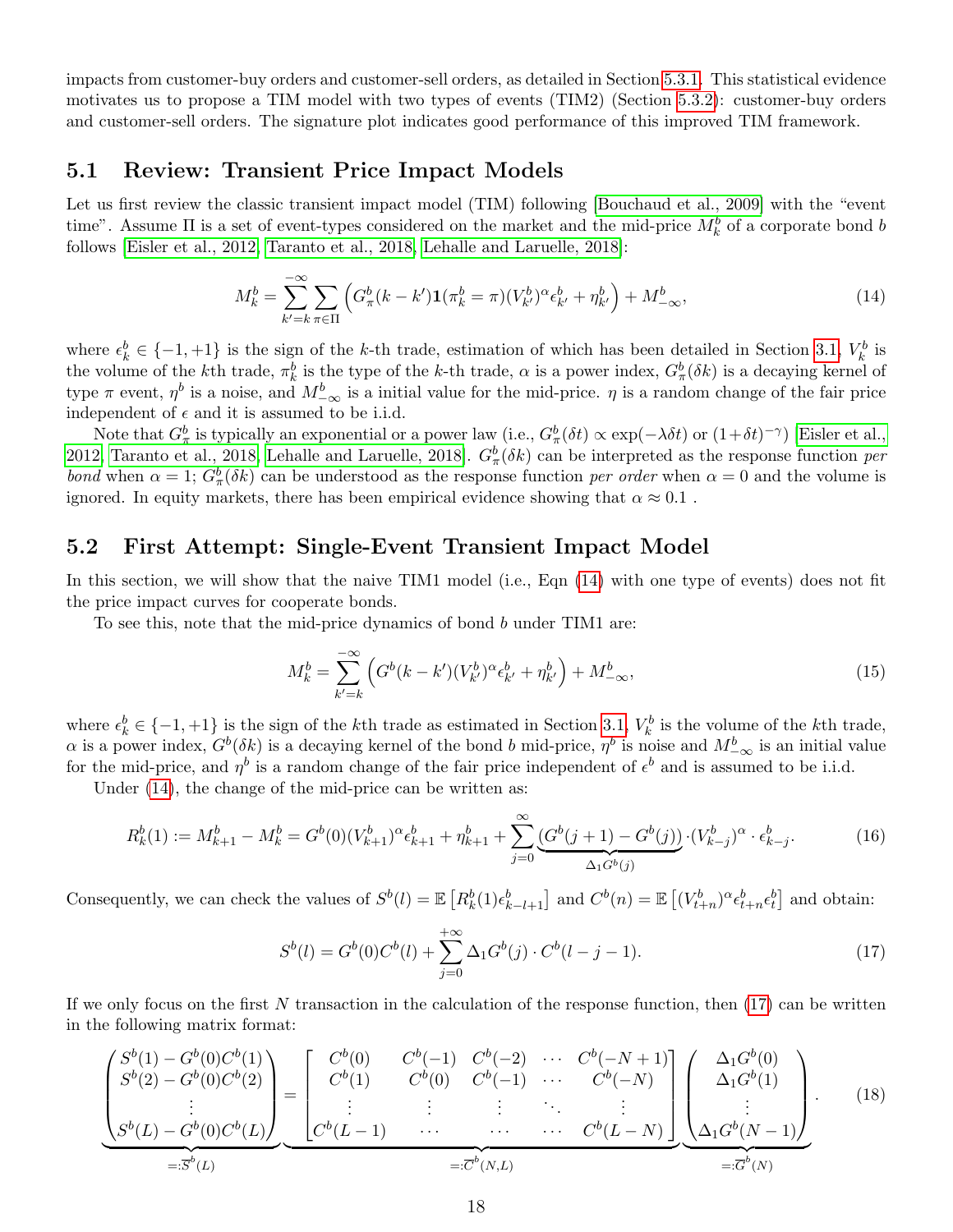Note that it suffices to estimate  $S^b(l)$  and  $C^b(n)$  for different values of l and n, and the initial value  $G^b(0)$ . Afterwards, an estimator for  $\overline{G}^b(N)$  can be constructed using [\(18\)](#page-17-3) such that it follows:

<span id="page-18-0"></span>
$$
\widehat{\overline{G}^b(N)} = \widehat{\overline{C}^b(N, L)}^{-1} \cdot \widehat{\overline{S}^b(L)},
$$
\n(19)

with  $\widehat{\overline{C}^b(N,L)}$  and  $\widehat{\overline{S}^b(L)}$  the estimates of  $\overline{C}^b(N,L)$  and  $\overline{S}^b(L)$ , respectively.

To evaluate the model and quantify the price diffusion for different lags, define the signature plot [\[Bouchaud](#page-26-8) [et al., 2009\]](#page-26-8) as below:

$$
D^{b}(l) = \frac{1}{l} \mathbb{E}\left[ (M_{t+l}^{b} - M_{t}^{b})^{2} \right].
$$
\n(20)

For the TIM1 model, the approximated signature plot follows:

$$
D_{\text{TIM1}}^{b}(l) = \frac{1}{l} \sum_{0 \le n < l} \left( G^{b}(l-n) \right)^{2} + \frac{1}{l} \sum_{n > 0} \left( G^{b}(l+n) - G^{b}(n) \right)^{2} + 2\Phi^{b}(l) + D_{\text{const}}^{b},\tag{21}
$$

where  $D_{\text{const}}^b$  is some constant and  $\Phi^b(l)$  is the correlation-induced contribution to the price diffusion:

$$
l \Phi^{b}(l) = \sum_{0 \leq n < m < l} G^{b}(l-n)G^{b}(l-m)C^{b}(m-n) + \sum_{0 \leq n < m} [G^{b}(l+n) - G(n)][G^{b}(l+m) - G^{b}(m)]C^{b}(m-n) + \sum_{0 \leq n < l} \sum_{m > 0} G^{b}(l-n)[G^{b}(l+m) - G^{b}(m)]C^{b}(m+n).
$$

<span id="page-18-2"></span>**Experiment set-up.** We fit the TIM1 model [\(18\)](#page-17-3)-[\(19\)](#page-18-0) with  $L = N = 10$  for the top-200 bonds (described in Section [2\)](#page-4-3). In order to facilitate the comparison of different bonds, we calculate the propagator functions for relative price changes with  $\alpha = 0.0$ <sup>[7](#page-18-1)</sup>



(a) Propagator function G for TIM1 model. (b) Signature plots: data vs. TIM1 model

Figure 4: Fitted TIM1 model and the goodness-of-fit (aggregation over 200 bonds and  $\alpha = 0$ ).

From Figure [4,](#page-18-2) observe that:

- unlike equity markets where the decay of the propagator function is *slow* for both large tick stocks and small tick stocks [\[Taranto et al., 2018\]](#page-28-5), the decay of the propagator functions is *fast* in cooperate bond markets and  $G(l) \approx 10(bp)$  when  $l \geq 10$  (Figure [4a\)](#page-18-2).
- since the signature plot serves as a metric to evaluate the fitted models, we observe from Figure [4b](#page-18-2) that  $D_{\text{TIM}}(l)$ , the signature calculated from the TIM1 Model, does not fit well with the signature plot  $D(l)$ calculated from the data. It appears that  $D_{\text{TIM}}(l)$  overestimates the signatures for small l.

<span id="page-18-1"></span><sup>&</sup>lt;sup>7</sup>The results with small  $\alpha$  are qualitatively the same.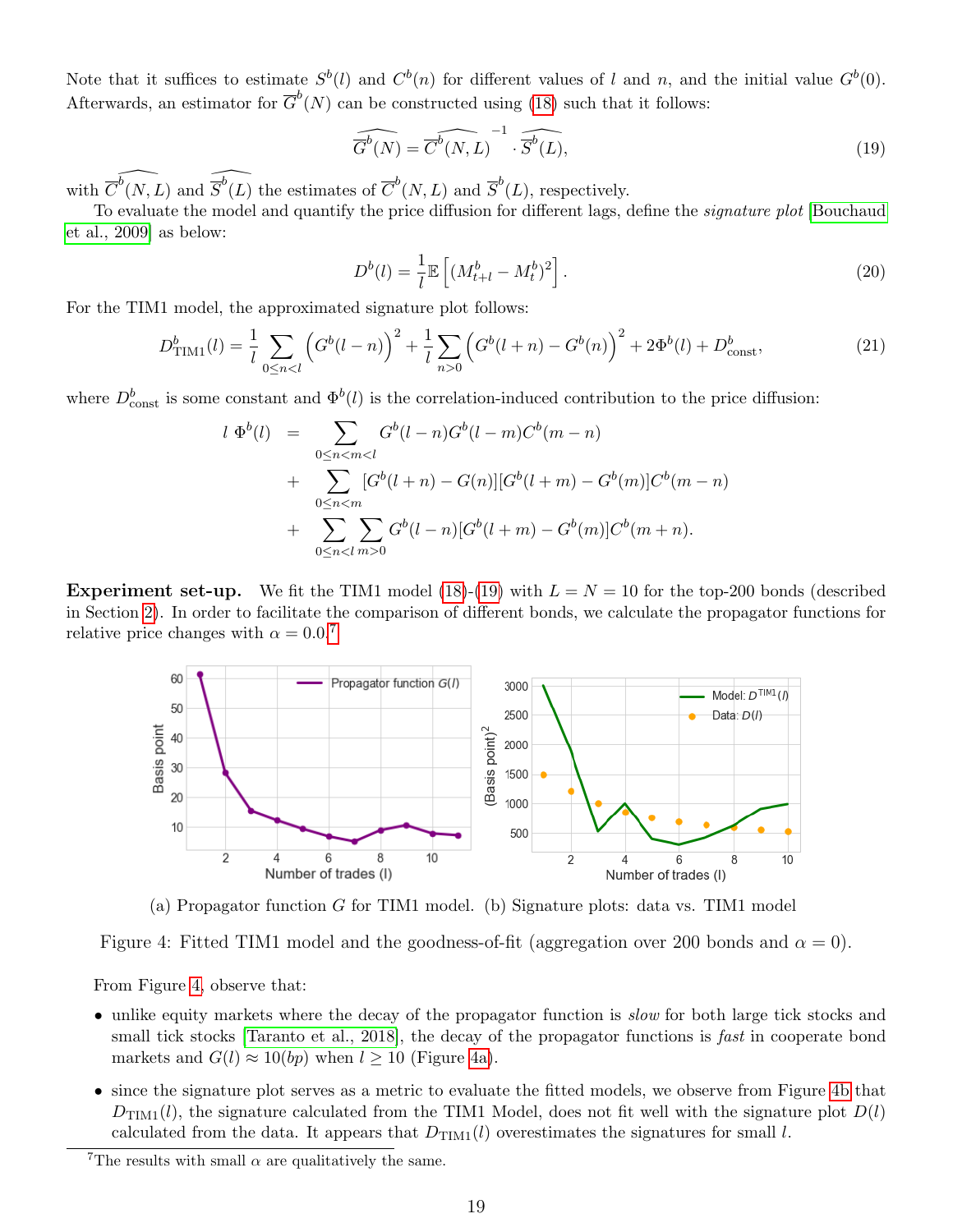### <span id="page-19-3"></span>5.3 Modified TIM Model and Asymmetric Price Impact

#### <span id="page-19-0"></span>5.3.1 Statistical Evidence of Asymmetric Price Impact

We next present some statistical evidence on the asymmetry of price impacts. This study then motivates us to consider a two-type event model treating customer-buy and customer-sell orders separately.

To start, we adopt one-sided spread to test if there is any difference between the buy-side liquidity and the sell-side liquidity [\[Choi and Huh, 2019\]](#page-26-12):

$$
spread_B = \frac{traded price - reference price}{reference price} 1 (buy order),
$$
\n
$$
spread_S = \frac{reference price - tradedyrice}{reference price} 1 (sell order). \tag{22}
$$

<span id="page-19-2"></span>For each customer trade, we calculate its reference price as the volume-weighted average price of inter-dealer trades larger than \$100,000 in the same bond-day, excluding inter-dealer trades executed within 15 minutes. spread<sub>B</sub> and spread<sub>S</sub> are calculated at the bond-day level by taking the volume-weighted average of trade-level spreads. The average buy spread is 44.52 (bp) and the average sell spread is 38.74 (bp) across all 1,993 liquid bonds. Afterwards, we perform a t-test with the null-hypothesis that the buy spread and the sell spread have the same sample mean. The null-hypothesis is rejected with a p-value smaller than 1%, indicating that the buy spread is different from the sell spread. Meanwhile, we also perform t-tests for individual bonds – 1,215 out of 1,993 bonds have p-values smaller than 5% indicating different buy spread and sell spread distributions.



Figure 5: Rank frequency plot of buy-spread (spread<sub>B</sub>) and sell-spread (spread<sub>S</sub>) of all 1,993 bonds.

The rank frequency plot of buy-spread (spread<sub>B</sub>) and sell-spread (spread<sub>S</sub>) is visualized in Figure [5.](#page-19-2) Note that a rank-frequency distribution is a discrete form of a quantile function (inverse cumulative distribution) in reverse order, giving the size of the element at a given rank. From Figure [5,](#page-19-2) we observe that the distributions of the buy-spread and sell-spread have different tail behaviors.

#### <span id="page-19-1"></span>5.3.2 Modified TIM Models and Estimation of Asymmetric Price Impact

The preliminary analysis of price impact asymmetry from [5.3.1](#page-19-0) motivates us to propose a modified TIM model in which costumer-buy orders and costumer-sell orders are treated as different events in the calculation of propagator functions [\[Bouchaud et al., 2009,](#page-26-8) [Eisler et al., 2012,](#page-27-14) [Eisler and Bouchaud, 2016,](#page-26-15) [Taranto et al.,](#page-28-5) [2018,](#page-28-5) [Schneider and Lillo, 2019\]](#page-28-6). See also [\[Jurksas et al., 2021\]](#page-27-16) on liquidity spill-overs in sovereign bond market which estimate the price impact curves for buy and sell orders separately.

This model is inspired by [\[Taranto et al., 2018\]](#page-28-5) where events with small trades and large trades are treated differently. Here we assume that there are two types of events  $\Pi := \{+1, -1\}$  with  $+1$  denoting the customerbuy orders and −1 denoting the customer-sell orders. The calculation of the propagator function is similar to [\(19\)](#page-18-0) and as detailed in Appendix [D.1.](#page-37-1) See also [\[Lehalle and Laruelle, 2018,](#page-27-15) Appendix A.12] for a more detailed discussion.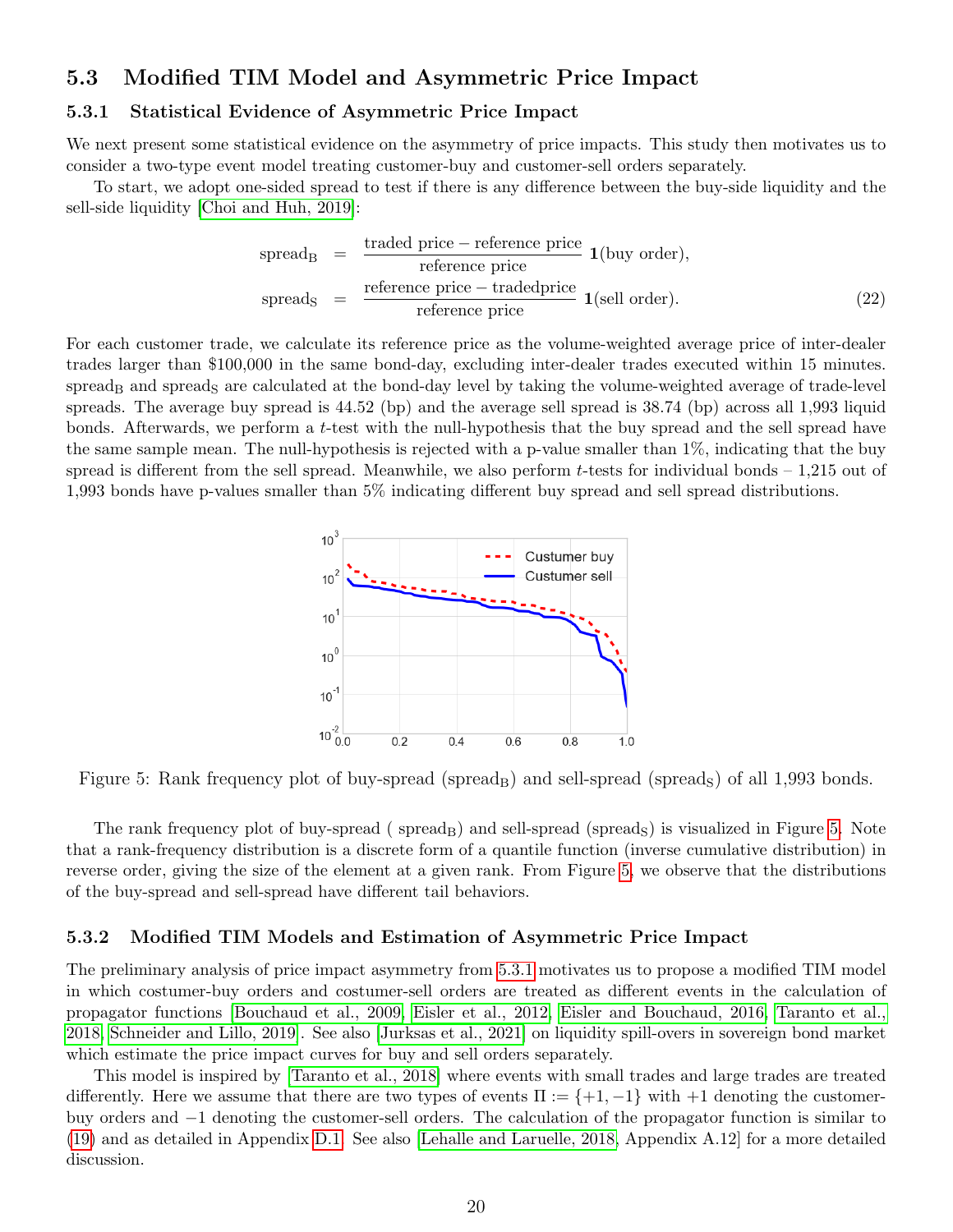**Experiment set-up.** We fit the TIM2 model [\(18\)](#page-17-3)-[\(19\)](#page-18-0) with  $L = N = 10$  for the top-200 bonds (described in Section [2\)](#page-4-3). Similar as before, we calculate the propagator functions for relative price changes in order to make different bonds comparable. In the estimation, we take  $\alpha = 0.0$  and the qualitative results for small  $\alpha$  are similar.

<span id="page-20-0"></span>

(a) Propagator function  $G_{+1}$  and  $G_{-1}$  of the (b) Signature plots: data vs. TIM2 model TIM2 model.

Figure 6: Fitted TIM2 model and the goodness-of-fit ( $\alpha = 0$  and aggregation over 200 selected bonds).

One can observe the following from Figure [6:](#page-20-0) First, customer-buy orders have larger price impacts than customer-sell orders for the first few trade-times  $l = 1, 2$  (Figure [6a\)](#page-20-0). Second, the decay of the propagator function for customer-buy orders are slightly *faster* than customer-sell orders (Figure [6a\)](#page-20-0). Moreover, comparing Figures [4b](#page-18-2) and [6b,](#page-20-0) we see the TIM2 model fits better with the signature plot calculated from the data. This implies that the TIM2 model with customer-buy orders and customer-sell orders being treated differently is better than the single-event model TIM1.

Figure [7](#page-21-0) suggests heterogeneity among bonds in terms of the size of the market impact, the different impacts between buy-market orders and sell-market orders, and the shape of the decay. In addition, for newly issued bonds (i.e., Wells Fargo 94974BFY1 4.1%) or bonds that are close to maturity (i.e., Transocean 893830AS8 6.0%), the difference between the customer-buy propagator function and the customer-buy propagator function is *larger* than for the bonds that are in the middle of their life-time (i.e., Goldman Sachs 38141GGQ1 5.25%).

It is worth pointing out that price impact models based on no-arbitrage considerations in equity markets require the price impact to be symmetric [\[Huberman and Stanzl, 2004\]](#page-27-17) and [\[Gatheral, 2010\]](#page-27-18). This no-arbitrage condition does not hold in bond markets due to the less liquidity and more fragmentation in bond market. Our discovery of the asymmetric price impacts indicates possible arbitrage opportunities in the secondary OTC market for corporate bonds.

**Summary.** We propose to use propagator functions to measure the *price impact of each single trade* for corporate bonds that are liquid enough. Our analysis finds two characteristics of the price impact of corporate bonds:

- The asymmetry between buying and selling trades. The mid price moves triggered by a trade on a corporate bond are larger for buying transactions than those for selling ones. In terms of TCA, it means that the asset manager has to respect such an asymmetry and take it into consideration during the evaluation of the counterparty dealers.
- Decay in price impact curves, similar to the one identified in equity markets [\[Eisler et al., 2012,](#page-27-14) [Taranto](#page-28-5) [et al., 2018\]](#page-28-5). The price impact curve consists of a jump corresponding to the adverse selection suffered by the dealer, followed by a decay stabilizing the price at the level of the permanent market impact.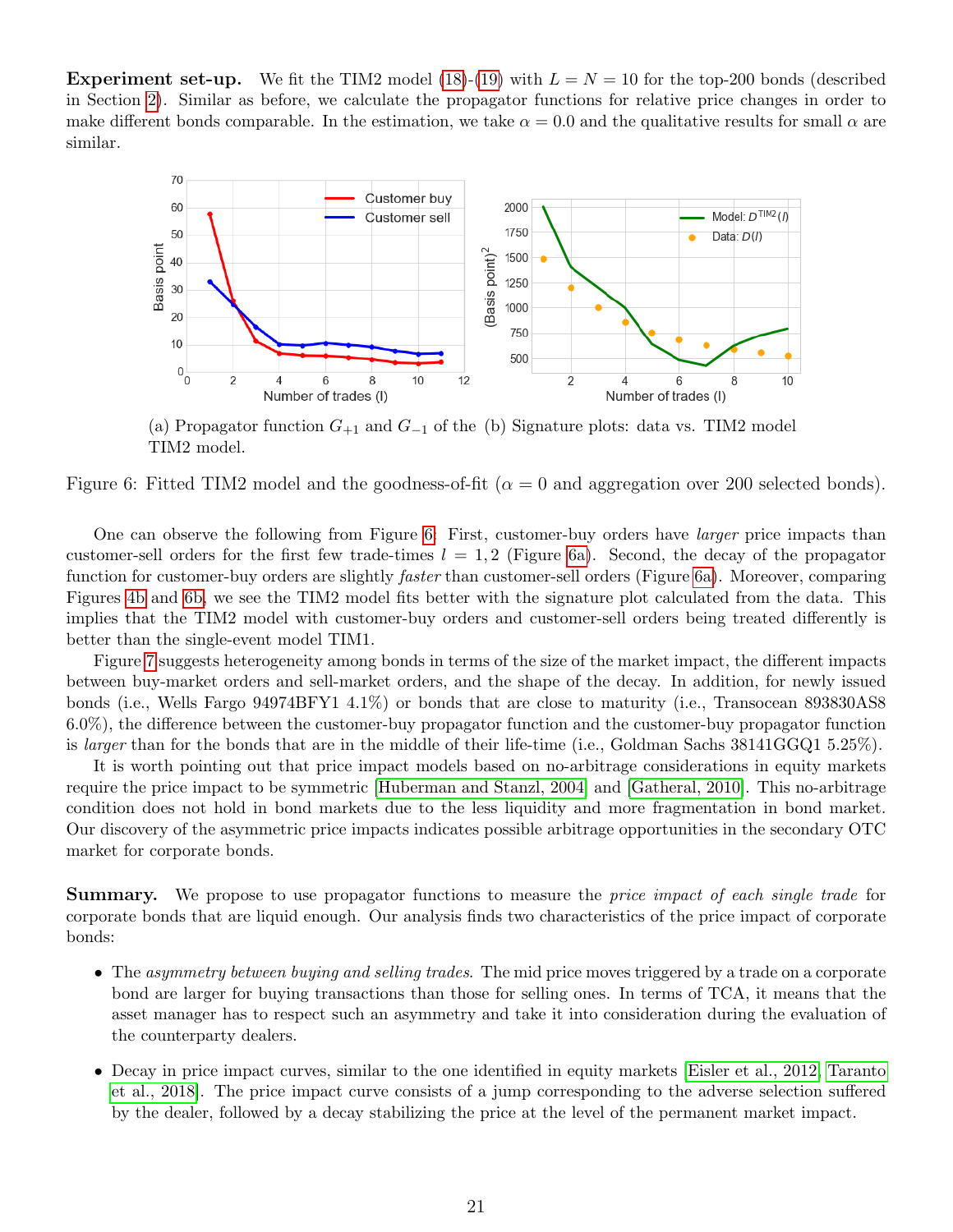<span id="page-21-0"></span>

4.1% (Issued 2 years and 10 years to maturity).

sued 5 years and 5 years to maturity).



(c) Transocean 893830AS8 6.0% (Issued 9 years and 2 years to maturity).

Figure 7: Heterogeneity among bonds  $(\alpha = 0)$ .

# 6 Conclusion

This paper established a TCA benchmark in bond trading for retail investors and asset managers. It consists of (a) estimating the expected average cost on a weekly basis via regularized regression analysis and (b) investigating the amplitude of price impact and the price impact decay for each trade of liquid corporate bonds via TIM model.

The most important features identified in the regression analysis are volatility, trading activity, log(total volume), and issued years. Meanwhile, asymmetry is discovered between buying and selling trades: mid-price moves triggered by a trade on corporate bonds are larger for buying than those for selling.

Our study suggests the following approach for TCA in practice:

- 1. For all corporate bonds of interest, asset managers first compute an expected bid-ask spread given the characteristics of the bond and market conditions using one of the regression approaches proposed in Section [4,](#page-8-0) and using either the Standard TRACE or the Enhanced TRACE datasets for bid-ask spread approximation.
- 2. This reference bid-ask spread can be used to benchmark the bid-ask spread obtained while requesting for quotes from counterparties. It can also be used to score all the obtained trades during the week.
- 3. Worst trades can be qualitatively evaluated using the average price impact curves obtained in Section [5.3.](#page-19-3) More specifically, if a trade has price impact larger than the curve showed in Figure [7,](#page-21-0) then it can be identified as a "worst trade" and the asset manager can conduct further analysis on the counterparty.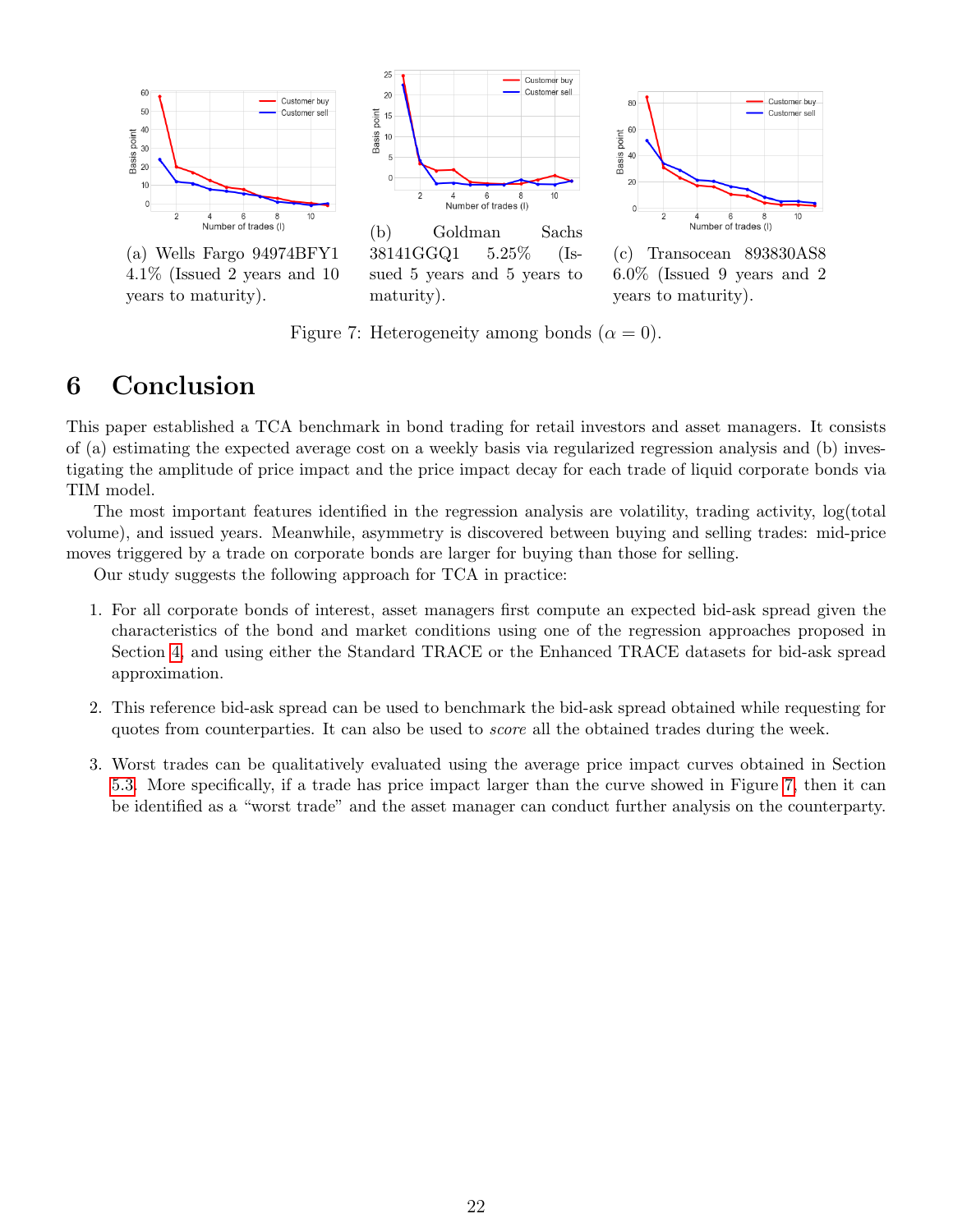<span id="page-22-0"></span>

|                                            | Estimate                 | Standard error | t-value   |
|--------------------------------------------|--------------------------|----------------|-----------|
| Volatility                                 | $77.7272***$             | 0.316          | 151.687   |
| Number of trade days                       | $-3.6648***$             | 0.203          | $-18.014$ |
| Prop number of buys                        | $10.3189***$             | 0.689          | 14.971    |
| Prop number of sells                       | $32.4532^{\ast\ast\ast}$ | 0.700          | 46.333    |
| Trading activity                           | $46.3169***$             | 0.531          | 87.162    |
| Prop volume sell \$                        | 16.3523***               | 0.608          | 26.893    |
| Prop volume buy \$                         | 26.4198***               | 0.642          | 41.155    |
| Log(total volume)                          | $-21.4028***$            | 0.272          | $-78.757$ |
| Avg price                                  | $-0.1175***$             | 0.017          | $-6.723$  |
| Coupon                                     | $-0.4707***$             | 0.120          | $-3.914$  |
| Duration                                   | $1.4168***$              | 0.148          | 9.596     |
| Years to maturity                          | $-0.0656$                | 0.076          | $-0.858$  |
| Years since issuance                       | $1.2552***$              | 0.065          | 19.359    |
| Turnover                                   | $-1.7717$                | 2.260          | $-0.784$  |
| LIBOR-OIS                                  | 34.0088***               | 1.432          | 23.754    |
| Indicator of high yield bonds              | 26.7859***               | 0.595          | 45.039    |
| Indicator of investment grade bonds        | 15.9861***               | 0.604          | 26.461    |
| Indicator of basic materials sector        | 8.9009***                | 0.661          | 13.462    |
| Indicator of communications sector         | $5.1285***$              | 0.374          | 13.695    |
| Indicator of consumer, cyclical sector     | $4.0261***$              | 0.421          | 9.570     |
| Indicator of consumer, non-cyclical sector | $4.9727***$              | 0.378          | 13.140    |
| Indicator of energy sector                 | $3.8824***$              | 0.362          | 10.731    |
| Indicator of financial sector              | $4.0544^{***}\;$         | 0.325          | 12.460    |
| Indicator of industrial sector             | $2.8149***$              | 0.485          | 5.806     |
| Indicator of technology sector             | $4.4085***$              | 0.489          | 9.017     |
| Indicator of utilities sector              | $4.5836***$              | 1.116          | 4.107     |
| Constant                                   | 42.7720***               | 1.112          | 38.477    |
| N                                          | 152,408                  |                |           |
| $R^2$                                      | %<br>55.4                |                |           |

|  |  | Table 8: OLS regression: the impact on bid-ask spread |  |  |  |  |  |
|--|--|-------------------------------------------------------|--|--|--|--|--|
|--|--|-------------------------------------------------------|--|--|--|--|--|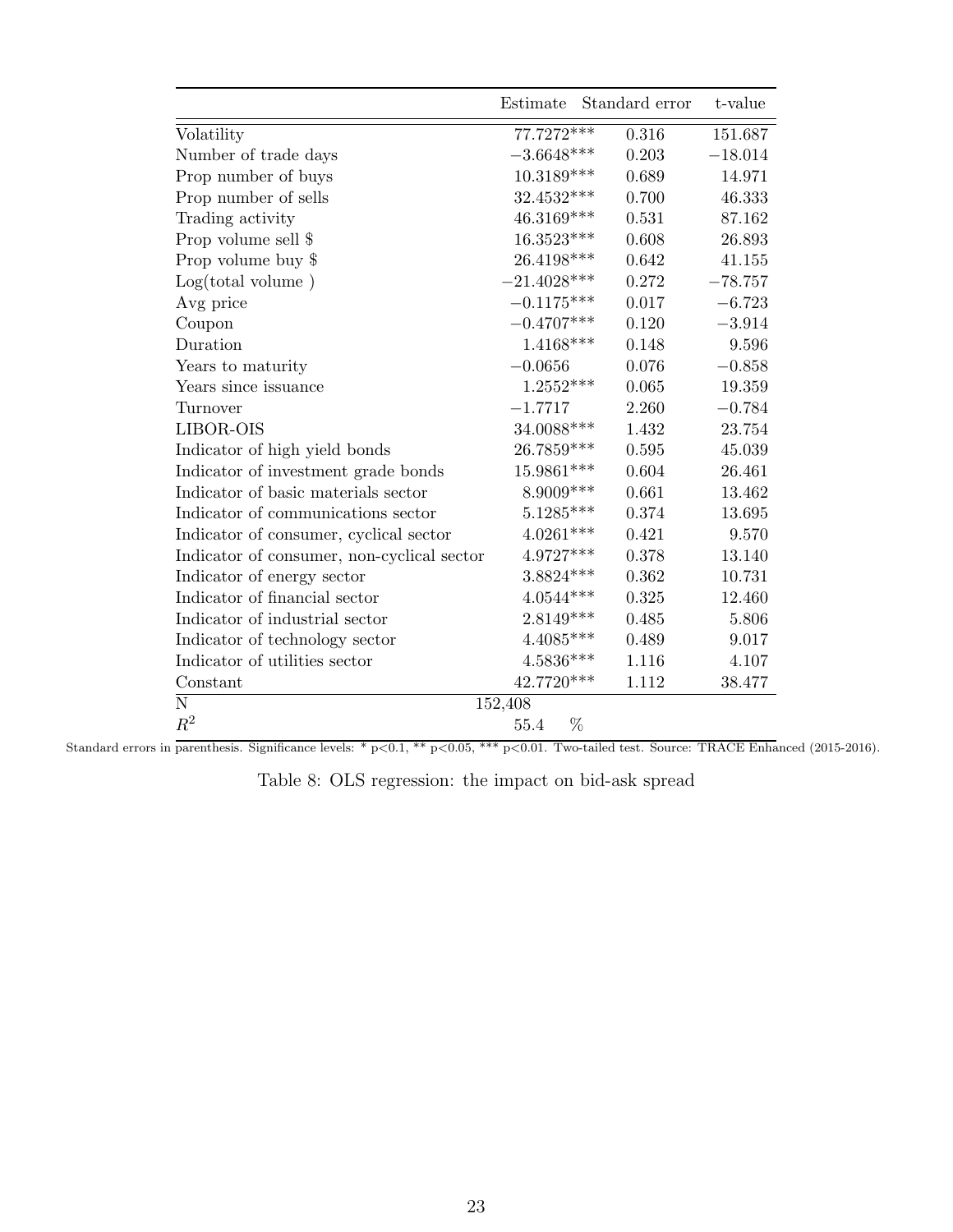<span id="page-23-0"></span>

|                                            | Model OLS<br>Model L1<br>Model L <sub>2</sub><br>Model L <sub>3</sub><br>$\lambda_l=2.98$<br>All features<br>$\lambda_l=1.13$<br>$\lambda_l = 7.85$<br>(Benchmark) |
|--------------------------------------------|--------------------------------------------------------------------------------------------------------------------------------------------------------------------|
| Volatility                                 | 77.7272***<br>$80.7218***$ $83.5410***$ $86.5025***$                                                                                                               |
|                                            | (0.221)<br>(0.316)<br>(0.253)<br>(0.237)                                                                                                                           |
| Number of trade days                       | $-3.6648***$                                                                                                                                                       |
| Prop number of buys                        | (0.203)<br>$10.3189***$<br>(0.689)                                                                                                                                 |
| Prop number of sells                       | $32.4532***$                                                                                                                                                       |
| Trading activity                           | (0.700)<br>46.3169***<br>42.1450*** 39.0703***                                                                                                                     |
| Prop volume sell \$                        | (0.531)<br>(0.451)<br>(0.433)<br>$16.3523^{***}\;$                                                                                                                 |
| Prop Volume buy \$                         | (0.608)<br>26.4198***                                                                                                                                              |
| Log(total volume)                          | (0.642)<br>$-21.4028*** -21.1246*** -19.4449***$                                                                                                                   |
|                                            | (0.272)<br>(0.252)<br>(0.243)<br>$-0.1175***$                                                                                                                      |
| Avg price                                  | (0.017)                                                                                                                                                            |
| Coupon                                     | $-0.4707***$<br>$1.2071***$<br>(0.120)<br>(0.089)                                                                                                                  |
| Duration                                   | $1.4168***$<br>$0.2453***$<br>(0.035)                                                                                                                              |
| Years to maturity                          | (0.148)<br>$-0.0643$<br>$-0.1078$                                                                                                                                  |
| Years since issuance                       | (0.076)<br>(0.075)<br>$1.2576***$<br>$0.2336***$<br>$1.0396***$<br>$-0.0216$<br>(0.052)<br>(0.046)<br>(0.011)<br>(0.065)                                           |
| Turnover                                   | $-1.7717$<br>(2.260)                                                                                                                                               |
| LIBOR-OIS                                  | (1.542)<br>34.0088***<br>(1.432)                                                                                                                                   |
| Indicator of high yield bonds              | $26.7859***$                                                                                                                                                       |
| Indicator of investment grade bonds        | (0.595)<br>$15.9861***$<br>(0.604)                                                                                                                                 |
| Indicator of basic materials sector        | $8.9009***$                                                                                                                                                        |
| Indicator of communications sector         | (0.661)<br>$5.1285***$                                                                                                                                             |
| Indicator of consumer, cyclical sector     | (0.374)<br>$4.0261***$                                                                                                                                             |
| Indicator of consumer, non-cyclical sector | (0.421)<br>$4.9727***$                                                                                                                                             |
| Indicator of energy sector                 | (0.378)<br>$3.8824***$                                                                                                                                             |
| Indicator of financial sector              | (0.362)<br>$4.0544***$                                                                                                                                             |
| Indicator of industrial sector             | (0.325)<br>2.8149***                                                                                                                                               |
| Indicator of technology sector             | (0.485)<br>$4.4085***$                                                                                                                                             |
| Indicator of utilities sector              | (0.489)<br>$4.5836***$                                                                                                                                             |
| Constant                                   | (1.116)<br>42.7720<br>$-2.9270$<br>86.1737<br>85.6982                                                                                                              |
| Ν                                          | 152,408<br>152,408<br>152,408<br>152,408                                                                                                                           |
| $\mathbb{R}^2$                             | %<br>%<br>43.22<br>55.4<br>52.8<br>$\%$<br>51.5<br>%                                                                                                               |

Table 9: Two-step Lasso regression table: the impact on bid-ask spread (in bp)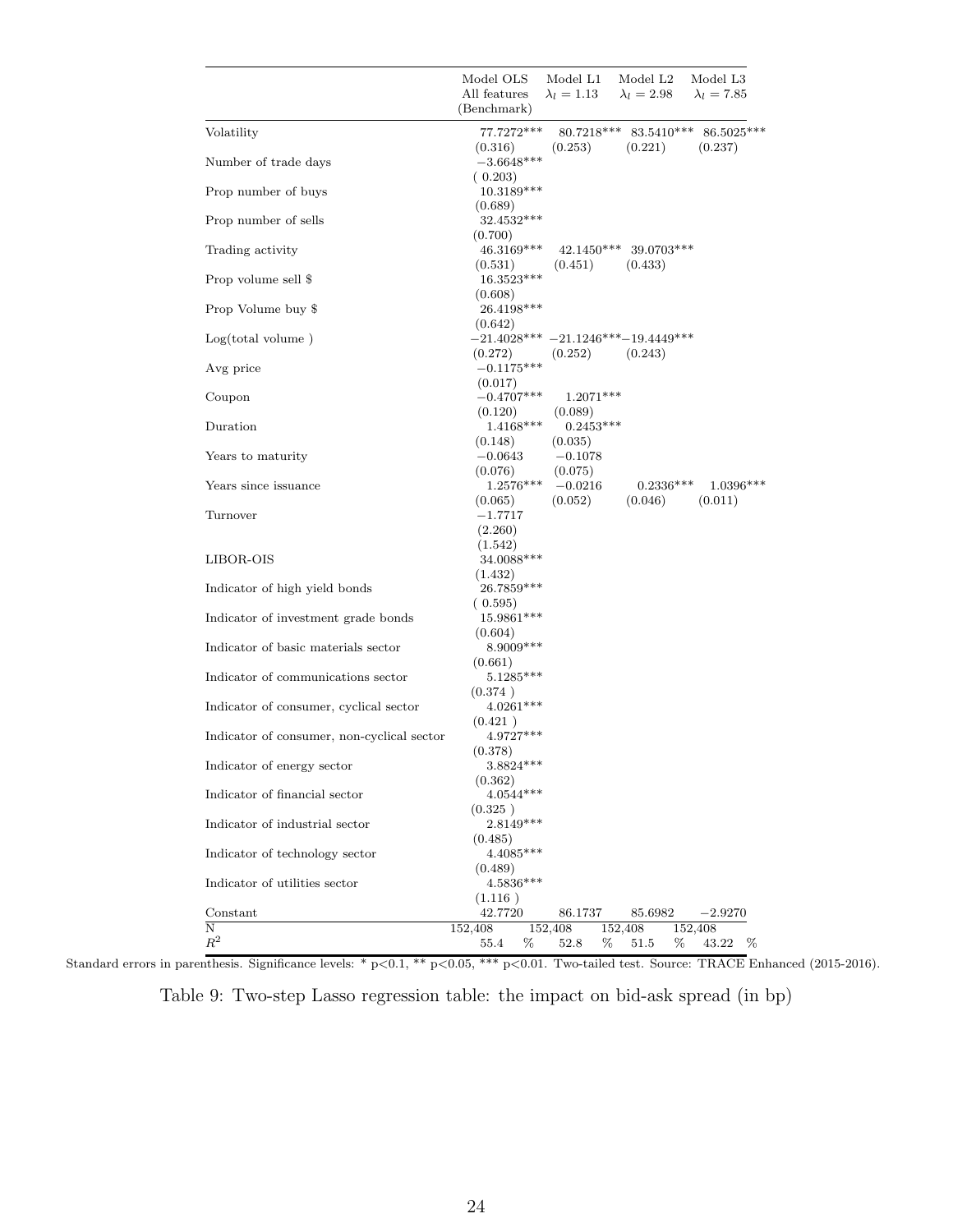<span id="page-24-0"></span>

|                                            | Model OLS                   | Model R1                       | Model R <sub>2</sub>           | Model R <sub>3</sub>           |
|--------------------------------------------|-----------------------------|--------------------------------|--------------------------------|--------------------------------|
|                                            | All features<br>(Benchmark) | $\lambda_r = 1.62 \times 10^4$ | $\lambda_r = 6.95 \times 10^4$ | $\lambda_r = 1.27 \times 10^6$ |
| Volatility                                 | 77.7272***                  | 82.0769***                     | 84.0327***                     | 75.1199***                     |
|                                            | (0.316)                     | (0.522)                        | (0.364)                        | (0.380)                        |
| Number of trade days                       | $-3.6648***$                | $1.1389***$                    | $1.2833***$                    | 0.1705                         |
| Prop number of buys                        | (0.202)<br>$10.3189***$     | (0.339)<br>$-3.5702***$        | (0.241)<br>$-1.1382$           | (0.249)<br>$-0.0734$           |
|                                            | (0.689)                     | (1.148)                        | (0.817)                        | (0.844)                        |
| Prop number of sells                       | 32.4532***                  | $3.5702***$                    | 1.1382                         | 0.0734                         |
|                                            | (0.700)                     | (1.167)                        | (0.830)                        | (0.858)                        |
| Trading activity                           | 46.3169***                  | $14.2859***$                   | $4.3609***$                    | 0.2794                         |
|                                            | (0.531)                     | (0.885)                        | (0.630)                        | (0.651)                        |
| Prop volume sell \$                        | 16.3523***                  | $-0.7126$                      | $-0.0237$                      | 0.0060                         |
|                                            | (0.608)<br>26.4198***       | (1.013)                        | (0.720)                        | (0.745)                        |
| Prop volume buy \$                         | (0.642)                     | 0.7126<br>(1.069)              | 0.0237<br>(0.761)              | $-0.0060$<br>(0.786)           |
| Log(total volume)                          | $-21.4028***$               | $-10.5886***$                  | $-4.5781***$                   | $-0.4096$                      |
|                                            | (0.272)                     | (0.453)                        | (0.322)                        | (0.333)                        |
| Avg price                                  | $-0.1175***$                | $-0.1313***$                   | $-0.0896***$                   | $-0.2174***$                   |
|                                            | (0.017)                     | (0.029)                        | (0.021)                        | (0.021)                        |
| Coupon                                     | $-0.4707***$                | 0.0114                         | $-0.0264$                      | 0.2436                         |
|                                            | (0.120)                     | (0.200)                        | (0.142)                        | (0.147)                        |
| Duration                                   | $1.4168***$                 | $1.7553***$                    | $0.0044***$                    | 0.2660                         |
|                                            | (0.1480)                    | (0.246)                        | (0.003)                        | (0.181)                        |
| Years to maturity                          | $-0.0643$                   | $-0.6328***$                   | $-0.5433***$                   | 0.0510                         |
|                                            | (0.076)                     | (0.127)                        | (0.091)                        | (0.094)                        |
| Years since issuance                       | $1.2576***$                 | $1.0926***$                    | $1.0705***$                    | $0.6555***$                    |
| Turnover                                   | (0.065)                     | (0.108)<br>$-0.0963$           | (0.077)                        | (0.079)                        |
|                                            | $-1.7717$<br>(2.260)        | (3.764)                        | $-0.0893$<br>(2.677)           | $-0.0120$<br>(2.768)           |
|                                            | (0.012)                     | (0.002)                        | (0.029)                        | (0.018)                        |
| LIBOR-OIS                                  | 34.008 ***                  | 2.5574                         | 0.6844                         | 0.0386                         |
|                                            | (1.432)                     | (2.384)                        | (1.696)                        | (1.753)                        |
| Indicator of high yield bonds              | 26.7859***                  | $1.8302*$                      | 0.5512                         | 0.0478                         |
|                                            | (0.595)                     | (0.990)                        | (0.716)                        | (0.728)                        |
| Indicator of investment grade bonds        | $15.9861^{***}\,$           | $-1.8302*$                     | $-0.5512$                      | $-0.0478$                      |
|                                            | (0.604)                     | (1.006)                        | (0.012)                        | (0.740)                        |
| Indicator of basic materials sector        | 8.9009***                   | 0.6401                         | 0.1724                         | 0.0125                         |
|                                            | (0.661)                     | (1.101)                        | (0.783)                        | (0.810)                        |
| Indicator of communications sector         | 5.1285***                   | 0.7563                         | 0.3777                         | 0.0373                         |
|                                            | (0.374)<br>$4.0261***$      | (0.624)                        | (0.444)                        | (0.459)                        |
| Indicator of consumer, cyclical sector     | (0.421)                     | $-0.5567$<br>(0.701)           | $-0.2340$<br>(0.498)           | $-0.0256$<br>(0.515)           |
| Indicator of consumer, non-cyclical sector | $4.9727***$                 | $-0.4812$                      | $-0.2448$                      | $-0.0371$                      |
|                                            | (0.378)                     | (0.630)                        | (0.448)                        | (0.463)                        |
| Indicator of energy sector                 | $3.882$ ***                 | $-1.3953**$                    | $-0.7044*$                     | $-0.0304$                      |
|                                            | (0.362)                     | (0.603)                        | (0.429)                        | (0.433)                        |
| Indicator of financial sector              | $4.0544***$                 | 0.1134                         | 0.0911                         | $-0.0054$                      |
|                                            | (0.325)                     | (0.542)                        | (0.385)                        | (0.398)                        |
| Indicator of industrial sector             | $2.8149***$                 | $-0.1199$                      | 0.0657                         | 0.0130                         |
|                                            | (0.485)                     | (0.807)                        | (0.574)                        | (0.594)                        |
| Indicator of technology sector             | $4.4085***$                 | 1.0098                         | 0.4649                         | 0.0346                         |
|                                            | (0.489)                     | (0.814)                        | (0.579)                        | (0.599)                        |
| Indicator of utilities sector              | $4.5836***$                 | 0.0335                         | 0.0114                         | 0.001                          |
|                                            | (1.116)                     | (1.859)                        | (1.322)                        | (1.367)                        |
| Constant<br>Ν                              | 42.7720<br>152,408          | 0.000<br>152,408               | 0.000<br>152,408               | 0.000<br>152,408               |
| $\mathbb{R}^2$                             | 55.4<br>%                   | %<br>53.5                      | 52.0<br>%                      | 50.0<br>%                      |
|                                            |                             |                                |                                |                                |

Table 10: Ridge regression table: the impact on bid-ask spread (in bp)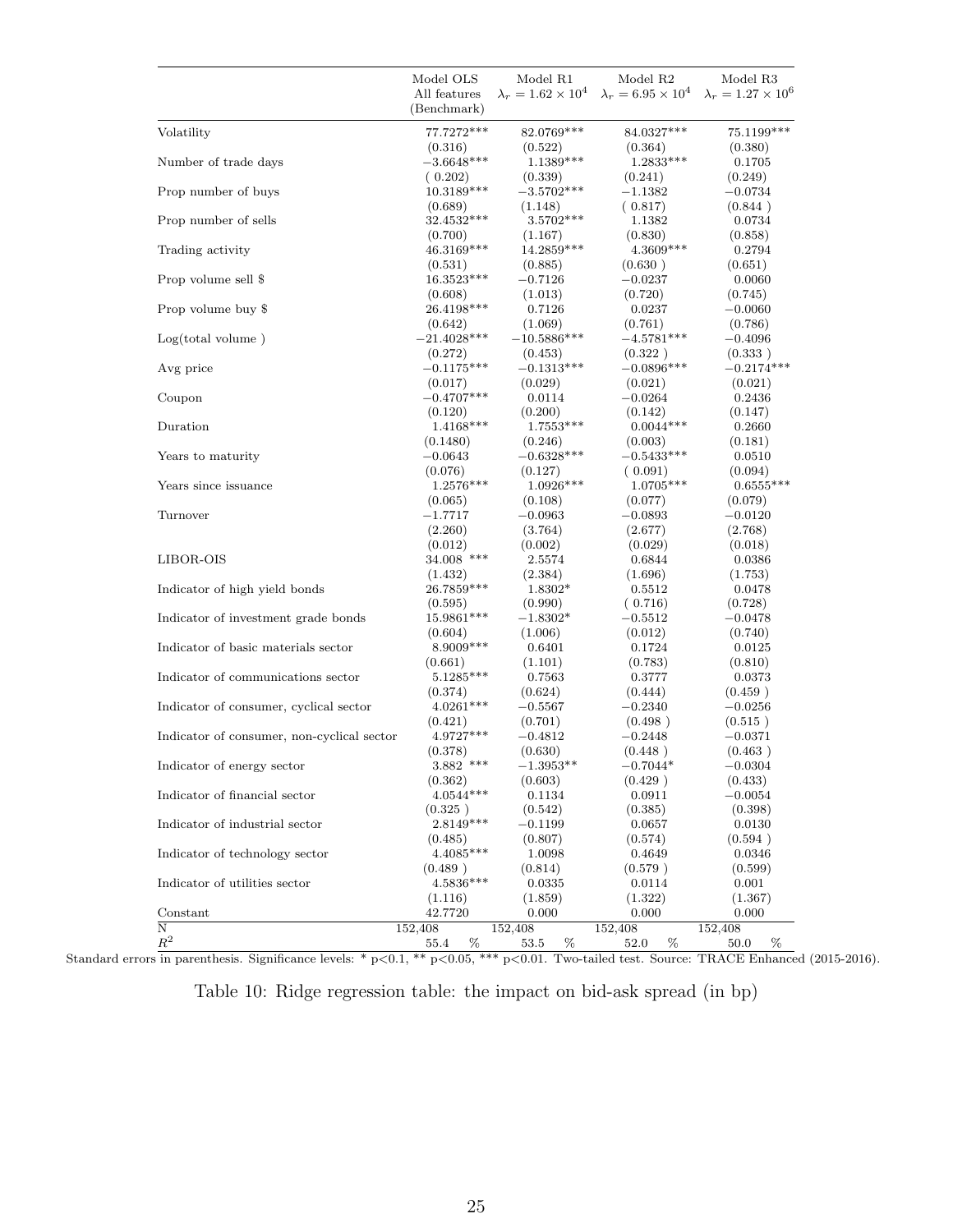<span id="page-25-0"></span>

|                                            | Model OLS                        | Model EN1                            | Model EN <sub>2</sub>               | Model EN3                          |
|--------------------------------------------|----------------------------------|--------------------------------------|-------------------------------------|------------------------------------|
|                                            | All features<br>(Benchmark)      | $(\alpha, \lambda_e) = (0.5, 0.774)$ | $(\alpha, \lambda_e) = (0.8, 2.15)$ | $(\alpha, \lambda_e) = (0.5, 129)$ |
| Volatility                                 | $77.7272***$<br>(0.316)          | 77.8015***<br>(0.300)                | 83.5410***<br>(0.221)               | 87.5398***<br>(0.253)              |
| Number of trade days                       | $-3.6648***$<br>(0.203)          | $-3.3792***$<br>(0.200)              |                                     |                                    |
| Prop number of buys                        | $10.3189***$<br>(0.689)          | 20.4300***<br>(0.725)                |                                     |                                    |
| Prop number of sells                       | 32.4532***<br>(0.700)            | 36.5251<br>(0.732)                   |                                     |                                    |
| Trading activity                           | 46.3169***<br>(0.531)            | 45.9632***<br>(0.519)                | 39.0703***<br>(0.433)               |                                    |
| Prop volume sell                           | 16.3523***<br>(0.608)            |                                      |                                     |                                    |
| Prop Volume buy                            | 26.4198***<br>(0.642)            |                                      |                                     |                                    |
| Log(total volume)                          | $-21.4028***$<br>(0.272)         | $-21.6955***$<br>(0.252)             | $-19.4449***$<br>(0.243)            |                                    |
| Avg price                                  | $-0.1175***$<br>(0.017)          | $-0.1083***$<br>(0.016)              |                                     | $0.1264***$<br>(0.014)             |
| Coupon                                     | $-0.4707***$<br>(0.120)          |                                      |                                     |                                    |
| Duration                                   | $1.4168***$<br>(0.148)           | $1.5875***$<br>(0.146)               |                                     |                                    |
| Years to maturity                          | $-0.0643$<br>(0.076)             | $-0.1680$<br>(0.074)                 |                                     |                                    |
| Years since issuance                       | $1.2576***$<br>(0.065)           | $0.9346***$<br>(0.056)               | $0.2336***$<br>(0.046)              |                                    |
| Turnover                                   | $-1.7717$<br>(2.260)             |                                      |                                     |                                    |
| LIBOR-OIS                                  | (1.542)<br>34.0088***<br>(1.432) |                                      |                                     |                                    |
| Indicator of high yield bonds              | 26.7859***<br>(0.595)            | $33.1587***$<br>(0.650)              |                                     |                                    |
| Indicator of investment grade bonds        | 15.9861***<br>(0.604)            | 23.7964***<br>(0.625)                |                                     |                                    |
| Indicator of basic materials sector        | $8.9009***$<br>(0.661)           |                                      |                                     |                                    |
| Indicator of communications sector         | $5.1285***$<br>(0.374)           |                                      |                                     |                                    |
| Indicator of consumer, cyclical sector     | $4.0261***$<br>(0.421)           |                                      |                                     |                                    |
| Indicator of consumer, non-cyclical sector | 4.9727***<br>(0.378)             |                                      |                                     |                                    |
| Indicator of energy sector                 | $3.8824***$<br>(0.362)           |                                      |                                     |                                    |
| Indicator of financial sector              | $4.0544***$<br>(0.325)           |                                      |                                     |                                    |
| Indicator of industrial sector             | 2.8149***<br>(0.485)             |                                      |                                     |                                    |
| Indicator of technology sector             | $4.4085***$<br>(0.489)           |                                      |                                     |                                    |
| Indicator of utilities sector              | $4.5836***$<br>(1.116)           |                                      |                                     |                                    |
| Constant                                   | 42.7720                          | 56.9551                              | 85.6982                             | $-12.7213$                         |
| N<br>$\mathbb{R}^2$                        | 152,408<br>%<br>55.4             | 152,408<br>%<br>53.8                 | 152,408<br>%<br>51.5                | 152,408<br>42.62<br>%              |

Table 11: Two-step EN regression table: the impact on bid-ask spread (in bp)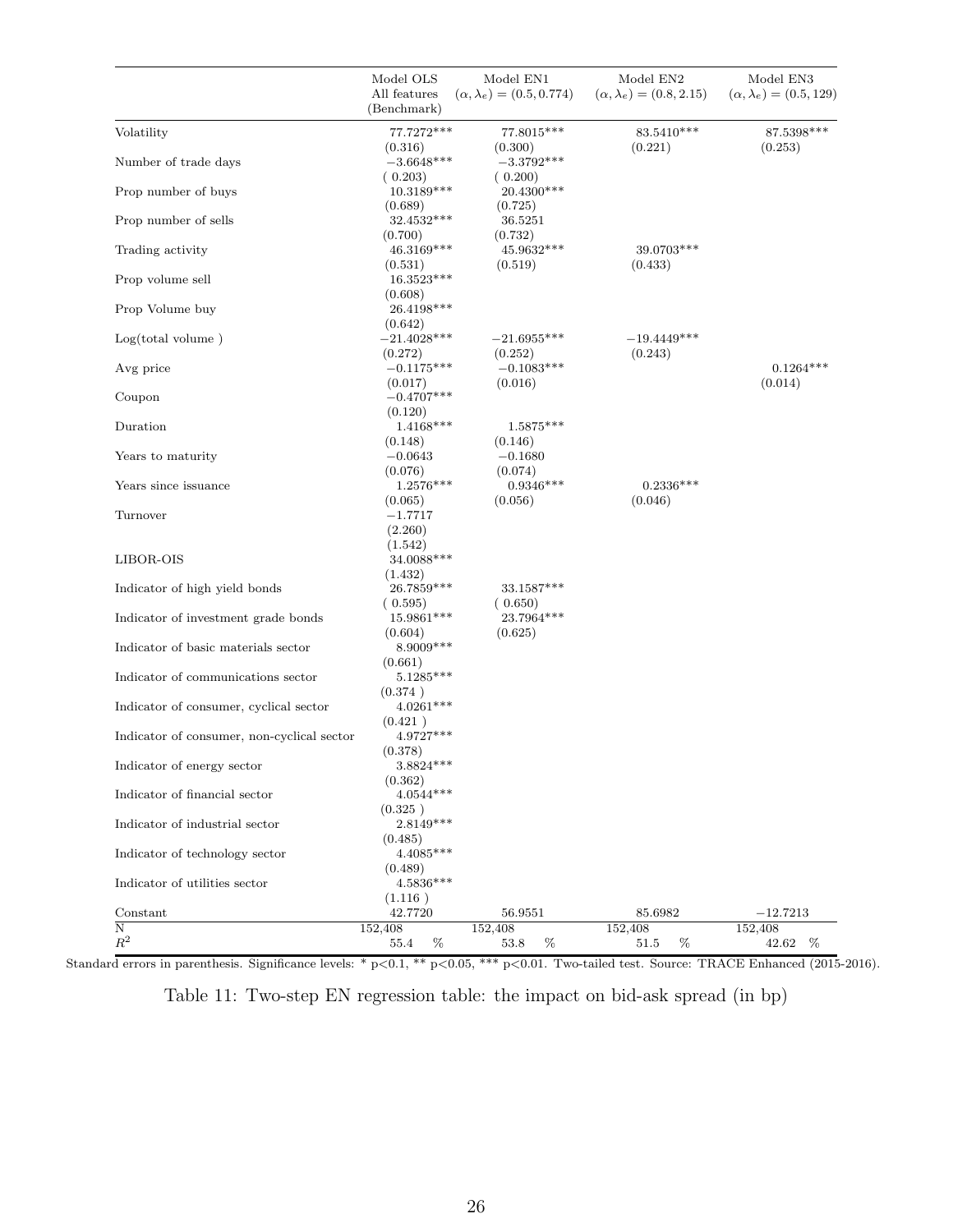# References

- <span id="page-26-1"></span>[Albanese and Tompaidis, 2008] Albanese, C. and Tompaidis, S. (2008). Small transaction cost asymptotics and dynamic hedging. European Journal of Operational Research, 185(3):1404–1414.
- <span id="page-26-13"></span>[Alpaydin, 2020] Alpaydin, E. (2020). Introduction to machine learning. MIT press.
- <span id="page-26-5"></span>[Asquith et al., 2013] Asquith, P., Au, A. S., Covert, T., and Pathak, P. A. (2013). The market for borrowing corporate bonds. Journal of Financial Economics, 107(1):155–182.
- <span id="page-26-9"></span>[Belloni and Chernozhukov, 2013] Belloni, A. and Chernozhukov, V. (2013). Least squares after model selection in high-dimensional sparse models. Bernoulli, 19(2):521–547.
- <span id="page-26-0"></span>[Bessembinder et al., 2008] Bessembinder, Hendrik, Maxwell, and William (2008). Markets transparency and the corporate bond market. The Journal of Economic Perspectives, 22(2):217–234.
- <span id="page-26-18"></span>[Bessembinder et al., 2006] Bessembinder, H., Maxwell, W., and Venkataraman, K. (2006). Market transparency, liquidity externalities, and institutional trading costs in corporate bonds. Journal of Financial Economics, 82(2):251–288.
- <span id="page-26-14"></span>[Biais et al., 2016] Biais, B., Declerck, F., and Moinas, S. (2016). Who supplies liquidity, how and when? Technical report, BIS Working Paper.
- <span id="page-26-7"></span>[Biais and Green, 2019] Biais, B. and Green, R. (2019). The microstructure of the bond market in the 20th century. Review of Economic Dynamics, 33:250–271.
- <span id="page-26-8"></span>[Bouchaud et al., 2009] Bouchaud, J.-P., Farmer, J. D., and Lillo, F. (2009). How markets slowly digest changes in supply and demand. In Handbook of financial markets: dynamics and evolution, pages 57–160. Elsevier.
- <span id="page-26-11"></span>[Chacko et al., 2005] Chacko, G., Mahanti, S., Mallik, G., and Subrahmanyam, M. G. (2005). The determinants of liquidity in the corporate bond markets: An application of latent liquidity.
- <span id="page-26-16"></span>[Chakravarty and Sarkar, 2003] Chakravarty, S. and Sarkar, A. (2003). Trading costs in three US bond markets. The Journal of Fixed Income, 13(1):39–48.
- <span id="page-26-10"></span>[Ch´etelat et al., 2017] Ch´etelat, D., Lederer, J., Salmon, J., et al. (2017). Optimal two-step prediction in regression. Electronic Journal of Statistics, 11(1):2519–2546.
- <span id="page-26-12"></span>[Choi and Huh, 2019] Choi, J. and Huh, Y. (2019). Customer liquidity provision: Implications for corporate bond transaction costs. Available at SSRN 2848344.
- <span id="page-26-17"></span>[Chordia et al., 2005] Chordia, T., Sarkar, A., and Subrahmanyam, A. (2005). An empirical analysis of stock and bond market liquidity. Review of Financial Studies, 18(1):85–129.
- <span id="page-26-2"></span>[Collins and Fabozzi, 1991] Collins, B. M. and Fabozzi, F. J. (1991). A methodology for measuring transaction costs. Financial Analysts Journal, 47(2):27–36.
- <span id="page-26-6"></span>[Dick-Nielsen, 2014] Dick-Nielsen, J. (2014). How to clean Enhanced TRACE data. Available at SSRN 2337908.
- <span id="page-26-4"></span>[Dick-Nielsen et al., 2012] Dick-Nielsen, J., Feldh¨utter, P., and Lando, D. (2012). Corporate bond liquidity before and after the onset of the subprime crisis. Journal of Financial Economics, 103(3):471–492.
- <span id="page-26-3"></span>[Edwards et al., 2007] Edwards, A. K., Harris, L. E., and Piwowar, M. S. (2007). Corporate bond market transaction costs and transparency. The Journal of Finance, 62(3):1421–1451.
- <span id="page-26-15"></span>[Eisler and Bouchaud, 2016] Eisler, Z. and Bouchaud, J.-P. (2016). Price impact without order book: A study of the otc credit index market. Available at SSRN 2840166.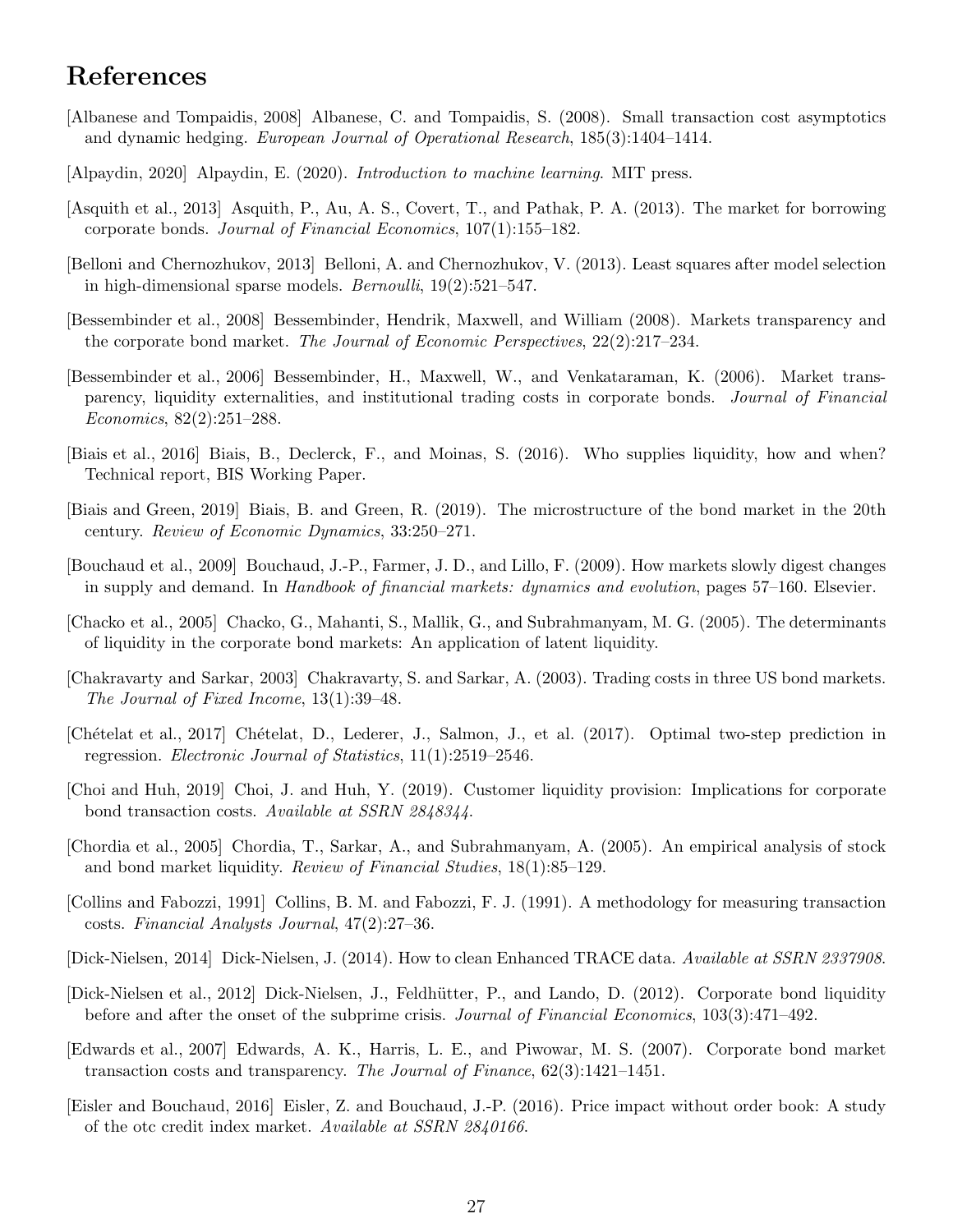- <span id="page-27-14"></span>[Eisler et al., 2012] Eisler, Z., Bouchaud, J.-P., and Kockelkoren, J. (2012). The price impact of order book events: market orders, limit orders and cancellations. *Quantitative Finance*, 12(9):1395–1419.
- <span id="page-27-7"></span>[Eom et al., 2004] Eom, Y. H., Helwege, J., and Huang, J.-Z. (2004). Structural models of corporate bond pricing: An empirical analysis. Review of Financial Studies, 17(2):499–544.
- <span id="page-27-11"></span>[Fermanian et al., 2016] Fermanian, J.-D., Gu´eant, O., and Pu, J. (2016). The behavior of dealers and clients on the european corporate bond market: the case of multi-dealer-to-client platforms. Market Microstructure and Liquidity, page 1750004.
- <span id="page-27-1"></span>[Fermanian et al., 2015] Fermanian, J.-D., Guéant, O., and Rachez, A. (2015). Agents' Behavior on Multi-Dealer-to-Client Bond Trading Platforms.
- <span id="page-27-19"></span>[Friewald and Nagler, 2014] Friewald, N. and Nagler, F. (2014). Dealer inventory and the cross-section of corporate bond returns. Social Science Research Network Working Paper Series.
- <span id="page-27-18"></span>[Gatheral, 2010] Gatheral, J. (2010). No-dynamic-arbitrage and market impact. Quantitative finance,  $10(7):749-759.$
- <span id="page-27-6"></span>[Glosten and Milgrom, 1985] Glosten, L. R. and Milgrom, P. R. (1985). Bid, ask and transaction prices in a specialist market with heterogeneously informed traders. Journal of Financial Economics, 14(1):71–100.
- <span id="page-27-5"></span>[Goldstein et al., 2007] Goldstein, M. A., Hotchkiss, E. S., and Sirri, E. R. (2007). Transparency and liquidity: A controlled experiment on corporate bonds. Review of Financial Studies, 20(2):235–273.
- <span id="page-27-4"></span>[Harris, 2015] Harris, L. (2015). Transaction costs, trade throughs, and riskless principal trading in corporate bond markets. Social Science Research Network Working Paper Series.
- <span id="page-27-3"></span>[Hendershott and Madhavan, 2015] Hendershott, T. and Madhavan, A. (2015). Click or call? auction versus search in the over-the-counter market. The Journal of Finance,  $70(1):419-447$ .
- <span id="page-27-9"></span>[Holthausen et al., 1987] Holthausen, R. W., Leftwich, R. W., and Mayers, D. (1987). The effect of large block transactions on security prices: A cross-sectional analysis. Journal of Financial Economics, 19(2):237–267.
- <span id="page-27-17"></span>[Huberman and Stanzl, 2004] Huberman, G. and Stanzl, W. (2004). Price manipulation and quasi-arbitrage. Econometrica, 72(4):1247–1275.
- <span id="page-27-16"></span>[Jurksas et al., 2021] Jurksas, L., Teresiene, D., and Kanapickiene, R. (2021). Liquidity spill-overs in sovereign bond market: An intra-day study of trade shocks in calm and stressful market conditions. Economies, 9(1):35.
- <span id="page-27-13"></span>[Konstantinovsky et al., 2016] Konstantinovsky, V., Ng, K. Y., and Phelps, B. D. (2016). Measuring bond-level liquidity. Journal of Portfolio Management, 42(4):116.
- <span id="page-27-12"></span>[Lederer, 2013] Lederer, J. (2013). Trust, but verify: benefits and pitfalls of least-squares refitting in high dimensions. *arXiv preprint arXiv:1306.0113*.
- <span id="page-27-10"></span>[Lee and Ready, 1991] Lee, C. M. and Ready, M. J. (1991). Inferring trade direction from intraday data. The Journal of Finance, 46(2):733–746.
- <span id="page-27-15"></span>[Lehalle and Laruelle, 2018] Lehalle, C.-A. and Laruelle, S. (2018). Market microstructure in practice. World Scientific.
- <span id="page-27-2"></span>[Linciano et al., 2014] Linciano, N., Fancello, F., Gentile, M., and Modena, M. (2014). The liquidity of duallisted corporate bonds. empirical evidence from italian markets. Technical report, CONSOB. italy14bonds.
- <span id="page-27-8"></span>[Mizrach, 2015] Mizrach, B. (2015). Analysis of corporate bond liquidity. Technical report, FINRA.
- <span id="page-27-0"></span>[Nagel, 2016] Nagel, J. (2016). Electronic trading in fixed income markets. Technical report, NBIS.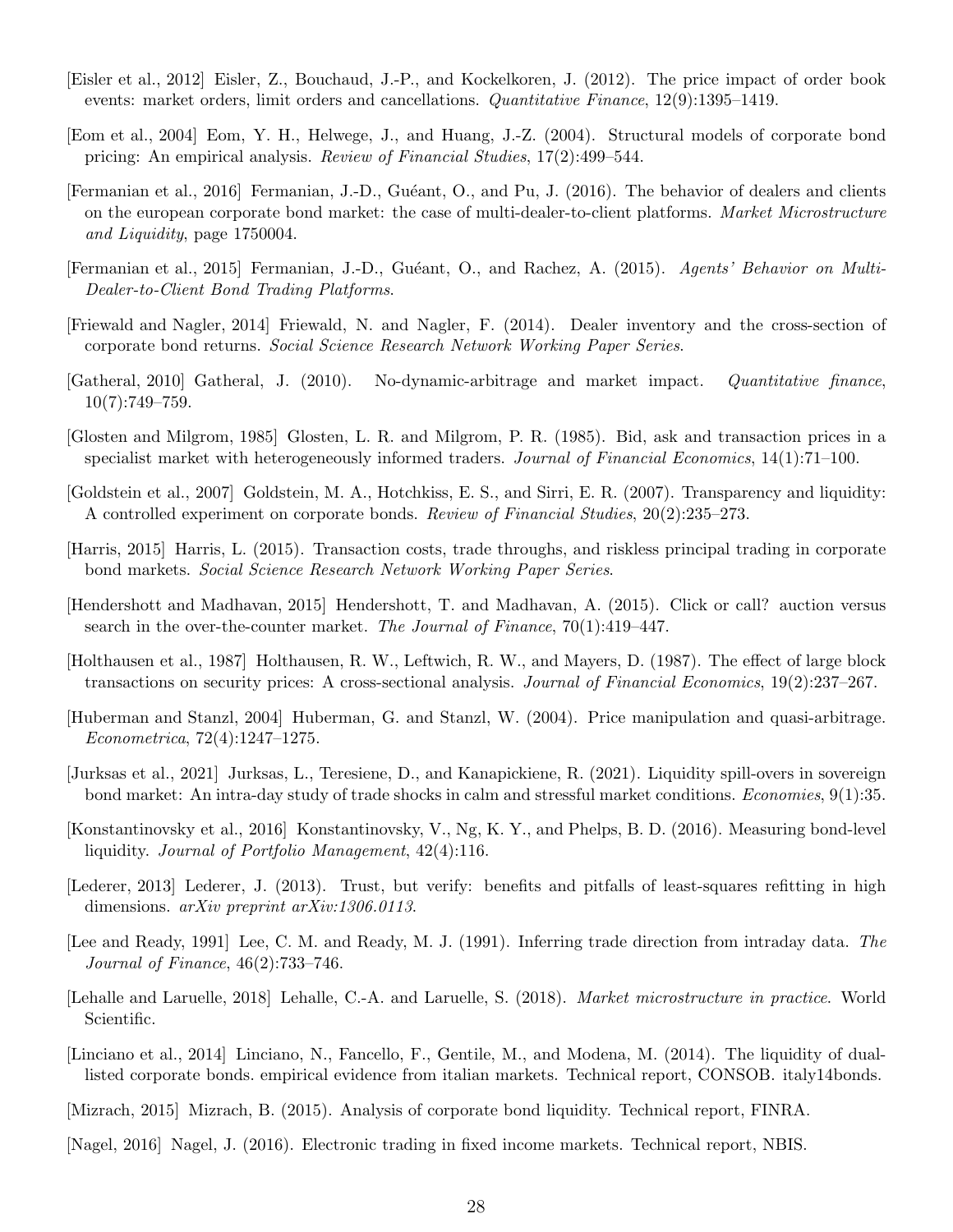<span id="page-28-1"></span>[Ruzza, 2016] Ruzza, A. (2016). Agency issues in corporate bond trading. Technical report, SSRN.

- <span id="page-28-6"></span>[Schneider and Lillo, 2019] Schneider, M. and Lillo, F. (2019). Cross-impact and no-dynamic-arbitrage. Quantitative Finance, 19(1):137–154.
- <span id="page-28-7"></span>[Schultz, 2001] Schultz, P. (2001). Corporate bond trading costs: A peek behind the curtain. The Journal of Finance, 56(2):677–698.
- <span id="page-28-3"></span>[Stoll, 1978] Stoll, H. R. (1978). The supply of dealer services in securities markets. The Journal of Finance, 33(4):1133–1151.
- <span id="page-28-5"></span>[Taranto et al., 2018] Taranto, D. E., Bormetti, G., Bouchaud, J.-P., Lillo, F., and T´oth, B. (2018). Linear models for the impact of order flow on prices. i. history dependent impact models. Quantitative Finance, 18(6):903–915.
- <span id="page-28-4"></span>[Van Kervel and Menkveld, 2019] Van Kervel, V. and Menkveld, A. (2019). High-frequency trading around large institutional orders. Journal of Finance.
- <span id="page-28-0"></span>[Wilson et al., 2014] Wilson, D., Trivedi, K., Weisberger, N., Karoui, L., Timcenko, A., Ursua, J., Cole, G., and Yin, S. (2014). The state of play in the leveraged finance market: Ok for now. Technical Report 33, Global Economics Weekly.
- <span id="page-28-2"></span>[Zou and Hastie, 2005] Zou, H. and Hastie, T. (2005). Regularization and variable selection via the elastic net. In Journal of the Royal Statistical Society, Series B, pages 301–320.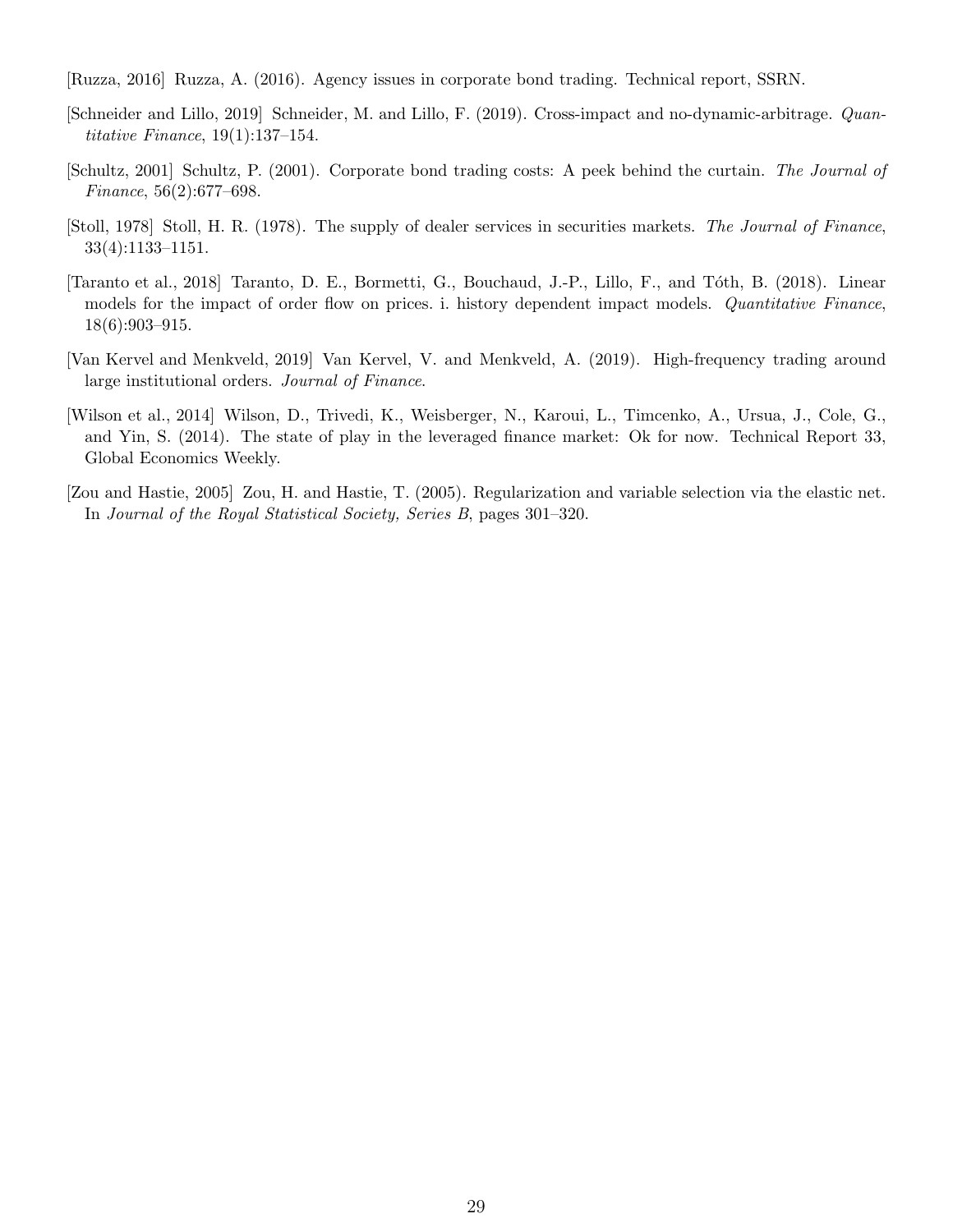# <span id="page-29-1"></span>A Literature review

<span id="page-29-0"></span>

| Reference                        | $\text{Database}(s) \text{ Name}(s)$       | Period covered       |
|----------------------------------|--------------------------------------------|----------------------|
| [Schultz, 2001]                  | <b>CAI</b>                                 | 1995-1997            |
| [Chakravarty and Sarkar, 2003]   | <b>NAIC</b>                                | 1995-1997            |
| [Chordia et al., 2005]           | TAQ, ISSM (Nyse), GovPX                    | 1991-1998            |
| [Bessembinder et al., 2006]      | $NAIC + TRACE$                             | 2001; 2002           |
| [Goldstein et al., 2007]         | <b>TRACE</b>                               | 2002-2004            |
| [Biais and Green, 2019]          | Nyse Archives                              | 1926-1930; 1943-1948 |
| [Dick-Nielsen et al., 2012]      | TRACE                                      | 2003-2005            |
| [Asquith et al., 2013]           | TRACE                                      | 2004-2007            |
| [Friewald and Nagler, 2014]      | Labelled TRACE                             | 2003-2013            |
| [Mizrach, 2015]                  | TRACE                                      | 2002-2007            |
| [Hendershott and Madhavan, 2015] | $\text{TRACE} + \text{MarketA} \text{xes}$ | 2011-2011            |
| [Ruzza, $2016$ ]                 | TRACE                                      | 2004-2012            |

Table 12: List of empirical papers on transaction costs of corporate bonds

# B Data Processing

## <span id="page-29-2"></span>B.1 Assigning a sign to a trade and identifying RPT

To estimate the sign of transactions, we will first reproduce the essentials of preprocessing to identify such RPTs in [\[Harris, 2015\]](#page-27-4). We identify potential RPTs as pairs of sequentially adjacent trades of the same size for which one trade is a customer trade. To find these trades in the Enhanced TRACE data, we first identify all size runs (sequences) of two or more trades of equal size. Next, for each size run, we consider which trades, if any, consist of a pair of trades in a potential RPT. We identify potential RPTs if one trade of two adjacent trades within a size run is a dealer trade with a customer, or if both trades in an adjacent pair are customer trades and the dealer both buys and sells. We identify the first such pair as a potential RPT, and then continue searching the size run for any additional pairs that do not involve trades already identified as being part of a potential RPT. [\[Harris, 2015\]](#page-27-4) found that the RPT rate is above 42% and 41% of customer trades appear to be RPTs. The RPT rate for our entire Enhanced TRACE data set is 23.9%. Moreover, Table [13a](#page-30-1) shows we found 21.8% RPTs.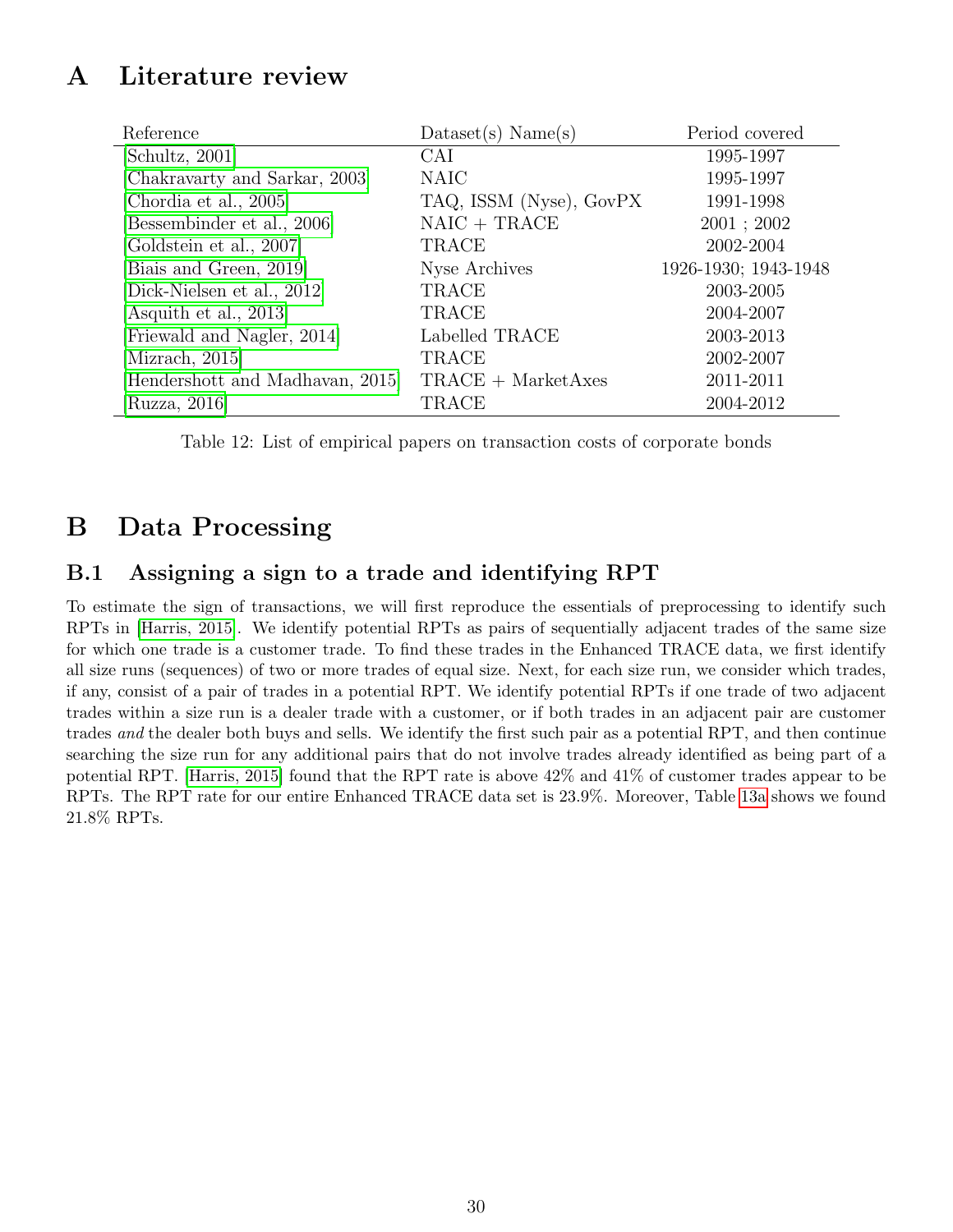<span id="page-30-1"></span>

|                   | Total                 | Dealer-customer                                            | Dealer-dealer         |
|-------------------|-----------------------|------------------------------------------------------------|-----------------------|
| Total number      | 9,413,109             | 4,523,268                                                  | 4,889,841             |
| Number of RPT     | 2,052,644             | 1,145,127                                                  | 907,517               |
| Percentage of RPT | 21.8%                 | 25.3%                                                      | 18.5%                 |
|                   |                       | (a) Statistics of potential RPTs for selected 1,993 bonds. |                       |
|                   | Total                 | Customer-buy                                               | Customer-sell         |
| Total number      | 3,378,141             | 1,921,608                                                  | 1,456,533             |
| Number percentage | 100\%                 | 57\%                                                       | 43\%                  |
| Total volume      | $3.10 \times 10^{12}$ | $1.73 \times 10^{12}$                                      | $1.37 \times 10^{12}$ |
| Volume percentage | 100\%                 | 55.8%                                                      | 44.2%                 |

(b) Statistics of non-RPT dealer-customer trades.

<span id="page-30-2"></span>Table 13: Statistics of selected 1,993 bonds for the BA-spread regression.

|                   | Total                 | Dealer-customer                     | Dealer-dealer         |
|-------------------|-----------------------|-------------------------------------|-----------------------|
| Total number      | 3,251,042             | 1,387,290                           | 1,819,731             |
| Number of RPT     | 783,022               | 414,503                             | 365,459               |
| Percentage of RPT | 24.1\%                | 29.9%                               | 20.1%                 |
|                   |                       | (a) Distribution of potential RPTs. |                       |
|                   | Total                 | Customer-buy                        | Customer-sell         |
| Total number      | 972,787               | 566,232                             | 406,555               |
| Number percentage | 100%                  | 58\%                                | 42\%                  |
| Total volume      | $5.12 \times 10^{11}$ | $2.68 \times 10^{11}$               | $2.45 \times 10^{11}$ |
| Volume percentage | 100\%                 | 52.3%                               | 47.7%                 |

(b) Distribution of non-RPT Dealer-customer trades.

Table 14: Statistics of selected 200 bonds for the price impact analysis.

## <span id="page-30-0"></span>B.2 Data Filtering

The data cleaning procedure combines the approaches in [\[Dick-Nielsen, 2014\]](#page-26-6) and [\[Harris, 2015\]](#page-27-4), with the following steps:

- 1. Remove canceled trades and apply corrections to ensure that only trades that are actually settled are accounted for. After the removal of canceled trades and canceled corrections records, there are 32,931,539 trades.
- 2. Remove the transactions reported by agents as both principal and agent in the dealer-to-dealer transactions report to FINRA (see [\[Dick-Nielsen, 2014\]](#page-26-6)). As a result, 2,095,934 (6.36%) of the reports are removed, with 30,835,605 reports remaining after this step.
- 3. Remove the transactions on unusual trading days such as weekends and holidays. Thus 5,753 (0.02%) records are removed, with 30,829,852 reports left after this step.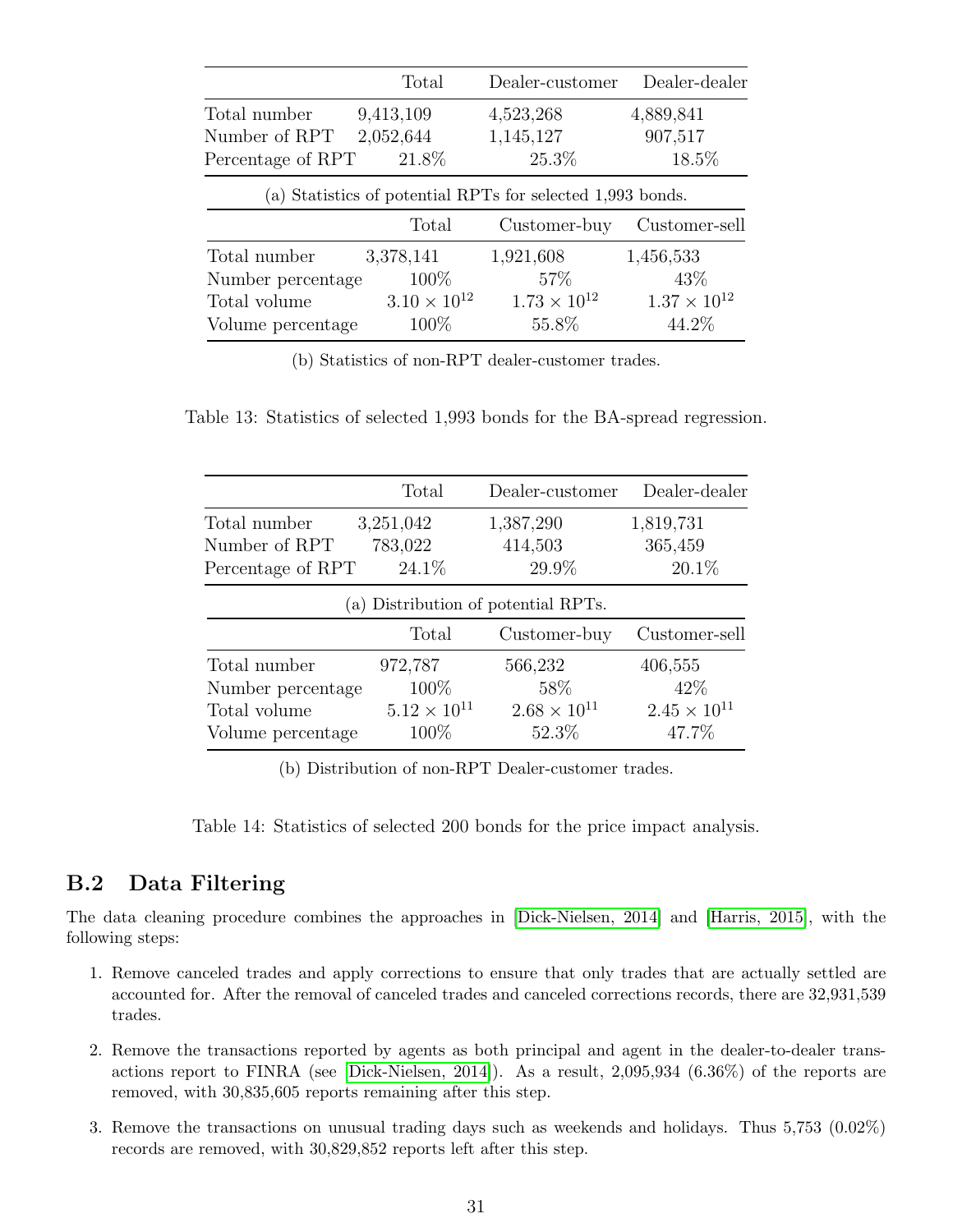- 4. Exclude all trade reports with an execution time outside of the normal 8:00AM to 5:15PM ET trading hours. Therefore 745,619 (2.4%) are removed, with 30,084,233 reports remaining after this step.
- 5. Remove all irregular trades with sales condition codes that indicate late reports, late reports after market hours, weighted average price trades, or trades with special price flags. As a result, 583,157 (1.9%) reports are removed, with 29,501,076 reports left after this step.
- 6. Remove trade reports with a price below 10. This price filter step excludes 217,321 (0.74%) of the remaining trades, with 29,283,755 reports left after this step.
- <span id="page-31-0"></span>7. Select reports classified as corporate bonds in the dataset. Remove those reports with sub-product indicators such as Mortgage Backed Securities Transactions. Consequently 563,942 (1.94%) of the remaining reports are filtered out, with 28,719,813 reports left.

|                                 | Removal (nbe) | Removal (pct) | Number left  |
|---------------------------------|---------------|---------------|--------------|
| Step 1                          |               |               |              |
| Keep settled trades             | 1,877,866     | $5.4\%$       | 32,931,539   |
| Step 2                          |               |               |              |
| Keep trades reported by dealers | 2,095,934     | $6.36\%$      | 30,835,605   |
| Step 3                          |               |               |              |
| Keep business days              | 5,735         | $0.02\%$      | 30,829,853   |
| Step 4                          |               |               |              |
| Keep opened hours               | 745,619       | $2.4\%$       | 30,084,233   |
| Step 5                          |               |               |              |
| Keep regular trades             | 583,157       | 1.9%          | 29,501,076   |
| Step 6                          |               |               |              |
| Keep compatible prices          | 217,321       | 0.074%        | 29, 182, 755 |
| Step 7                          |               |               |              |
| Keep bonds only                 | 563,942       | 1.94%         | 28,719,813   |
| Selection for LR                |               |               |              |
| For bid-ask spread regression   |               |               | 4,371,363    |
| Selection for PI                |               |               |              |
| For price impact curves         |               |               | 1,404,507    |

Table 15: Data filtering procedure.

# C Statistical Test and Regression Analysis

### <span id="page-31-1"></span>C.1 ANOVA test and Kruskal-Wallis H-test

Suppose there are W groups of observations. (In our example,  $W = 6$ .) There are  $n_w$  observations in group w and the total number among all groups is n. Within each group,  $w = 1, 2, \dots, W$  and the observations are denoted as  $y_{w,1}, \dots, y_{w,n_w}$  with sample size  $n_w$ . Denote  $\overline{y}_w = \frac{\sum_{i=1}^{n_w} y_{w,i}}{n_w}$  $\frac{a=1}{n_w}$  as the sample mean in group w and  $\bar{y} = \frac{\sum_{w=1}^{W} \sum_{i=1}^{n_w} y_{w,i}}{n}$  as the sample mean of all observations.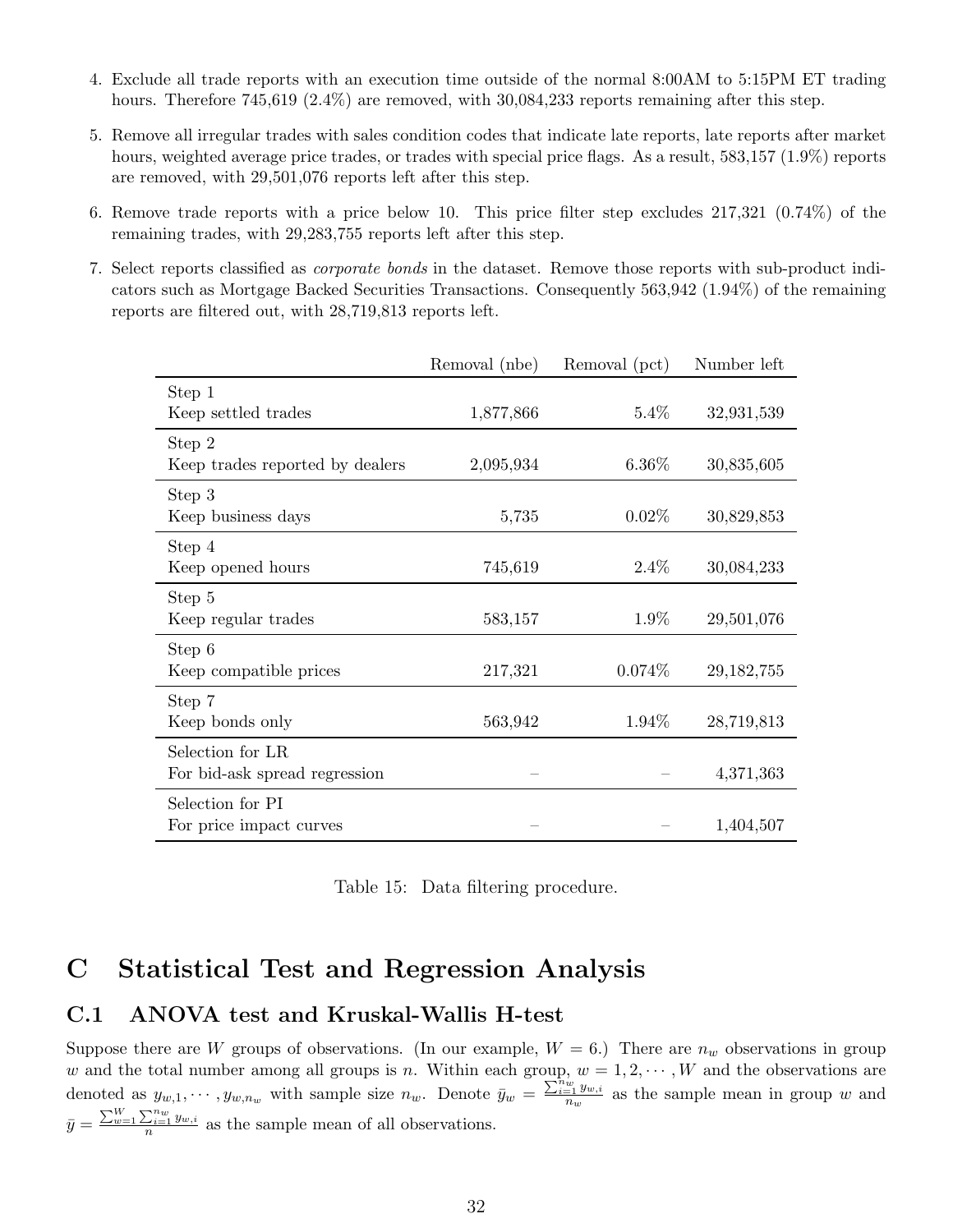One-way ANOVA test. A one-way ANOVA test is applied to samples from two or more groups, possibly with differing sizes. In a one-way ANOVA test, the formula for the F-ratio is  $F = \frac{MS_B}{MS_W}$  $\frac{MS_B}{MS_W}$ , where  $MS_B =$  $\sum_{j=1}^J n_j (\bar{y}_j - \bar{y})^2$  $\frac{n_j(\bar{y}_j-\bar{y})^2}{n-1}$  is the between-group mean square value and  $MS_W = \frac{\sum_{j=1}^{J} \sum_{i=1}^{n_j} (y_{j,i}-\bar{y}_j)^2}{\frac{n(n-1)}{n-1}}$  $\frac{n(n-1)}{W}$ is the within-group mean square value.

### C.2 KS test

Denote by  $F(x) = \mathbb{P}(X_1 \leq x)$  a cumulative density function of a true underlying distribution of the data and define an *empirical* cumulative density function by  $F_n(x) = \mathbb{P}_n(X \leq x) = \frac{1}{n} \sum_{i=1}^n I(X_i \leq x)$ . Then  $\sup_{x\in\mathbb{R}}|F_n(x)-F(x)|\to 0.$ 

Suppose that the first sample  $X_1, X_2, \cdots, X_m$  of size m has a cumulative distribution function (CDF)  $F(x)$ and the second sample  $Y_1, Y_2, \cdots, Y_n$  of size n has a CDF  $G(x)$ . Suppose that one wants to test

$$
H_0: F = G \quad \text{vs.} \quad H_1: F \neq G.
$$

Let  $F_m(x)$  and  $G_n(x)$  be their respective empirical CDFs, then  $D_{mn} = \begin{pmatrix} \frac{mn}{(m+n)} & \cdots & \frac{mn}{(m+n)} \end{pmatrix}$  $\frac{mn}{(m+n)}\Big)^{\frac{1}{n}}\sup_x |F_m(x) - G_n(x)|$  satisfies the following property of convergence in the distribution:

$$
\mathbb{P}(|D_{mn}| < t) \to H(t) = 1 - 2 \sum_{i=1}^{\infty} (-1)^{i-1} e^{-2i^2 t},
$$

where  $H(t)$  is the CDF of the KS distribution.

Kruskal-Wallis H-test. The Kruskal-Wallis H-test is a non-parametric version of ANOVA. The test works on two or more independent samples, which may have different sizes. The mathematical formula for H-statistic is

$$
H = \frac{12}{n(n+1)} \sum_{j=1}^{W} \frac{T_j^2}{n_j} - 3(n+1),
$$

where  $T_j$  is the sum of ranks in the  $j^{th}$  group.

### C.3 Cross-validation results

<span id="page-32-0"></span>Lasso.



Figure 8: Cross-validation score for Lasso.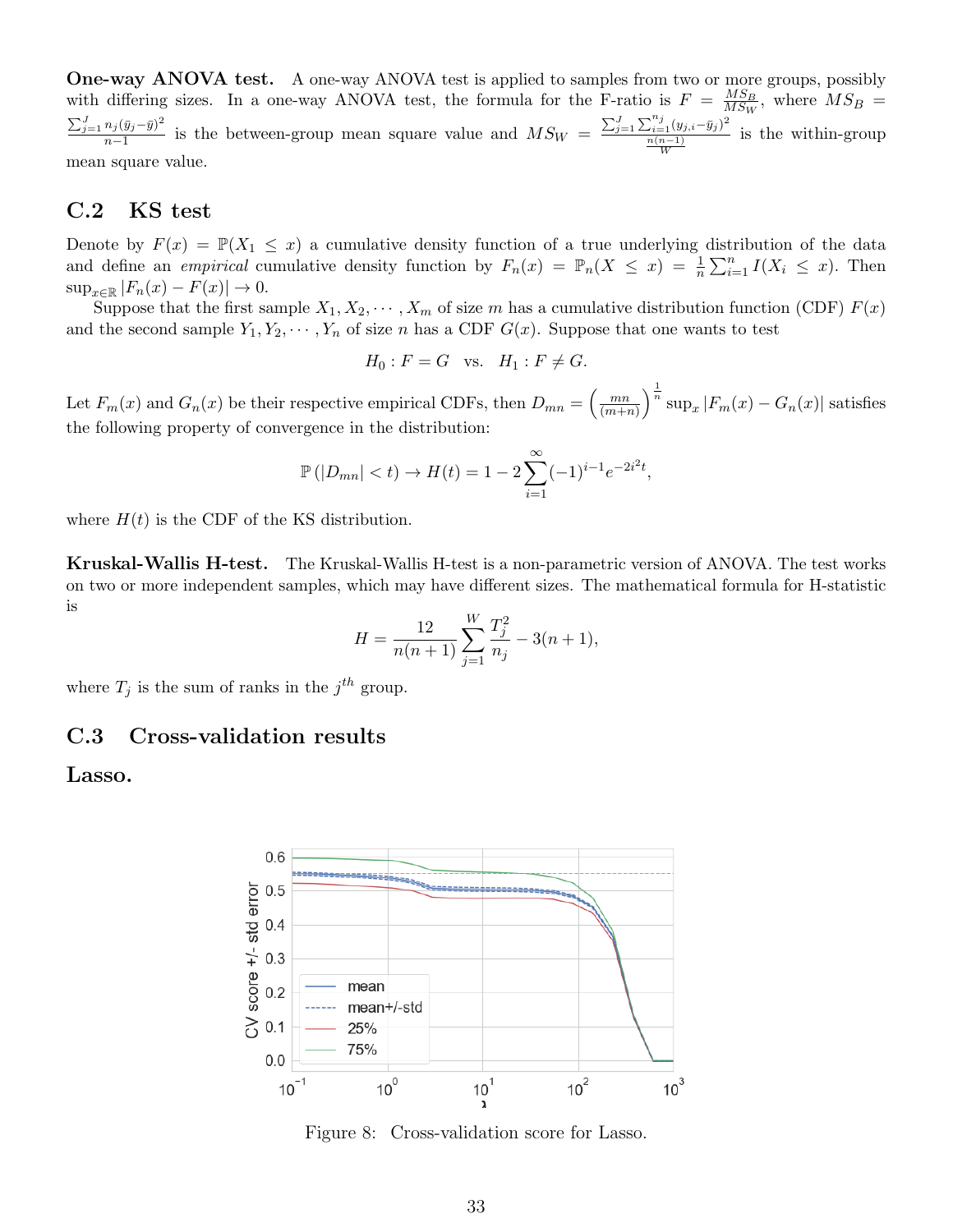<span id="page-33-1"></span>

| $\lambda_l$                                  | $1.0 \times 10^{-1}$ | $1.62 \times 10^{-1}$ | $2.64 \times 10^{-1}$ | $4.28 \times 10^{-1}$ | $6.95 \times 10^{-1}$ |
|----------------------------------------------|----------------------|-----------------------|-----------------------|-----------------------|-----------------------|
| $\widehat{R^2}$                              | 0.550                | 0.549                 | 0.547                 | 0.544                 | 0.541                 |
| Number in $\mathfrak{I}_1$                   | 15                   | 12                    | 12                    | 14                    | 15                    |
| Number in $\mathfrak{I}_2$                   | 152                  | 153                   | 155                   | 156                   | 157                   |
| $\lambda_l$                                  | 1.13                 | 1.83                  | 2.98                  | 4.83                  | 7.85                  |
| $\widehat{R^2}$                              | 0.527                | 0.517                 | 0.507                 | 0.505                 | 0.484                 |
| Number in $\mathfrak{I}_1$                   | 18                   | 16                    | 16                    | 16                    | 14                    |
| Number in $\mathfrak{I}_2$                   | 158                  | 160                   | 161                   | 161                   | 162                   |
| $\lambda_l$                                  | $1.27 \times 10$     | $2.07 \times 10$      | $3.36\times10$        | $5.46\times10$        | $8.86 \times 10$      |
| $R^2$                                        | 0.484                | 0.483                 | 0.481                 | 0.477                 | 0.464                 |
| Number in $\mathfrak{I}_1$                   | 14                   | 16                    | 13                    | 16                    | 16                    |
| Number in $\mathfrak{I}_2$                   | 160                  | 161                   | 161                   | 160                   | 158                   |
| $\lambda_l$                                  | $1.44 \times 10^{2}$ | $2.34 \times 10^{2}$  | $3.79 \times 10^{2}$  | $6.16 \times 10^{2}$  | $1.00 \times 10^{3}$  |
| $\widehat{R^2}$                              | 0.442                | 0.364                 | 0.133                 | $-0.001$              | $-0.001$              |
| Number of $\tilde{R}^2$ in $CI(\lambda_l)$   | 17                   | 13                    | 16                    | 8                     | 8                     |
| Number of $\tilde{R}^2$ in $CI_2(\lambda_l)$ | 155                  | 149                   | 149                   | 175                   | 175                   |

Table 16: Number of  $\tilde{R}^2$  in the confidence interval for Lasso.

# <span id="page-33-0"></span>Ridge.



Figure 9: Cross-validation score for Ridge.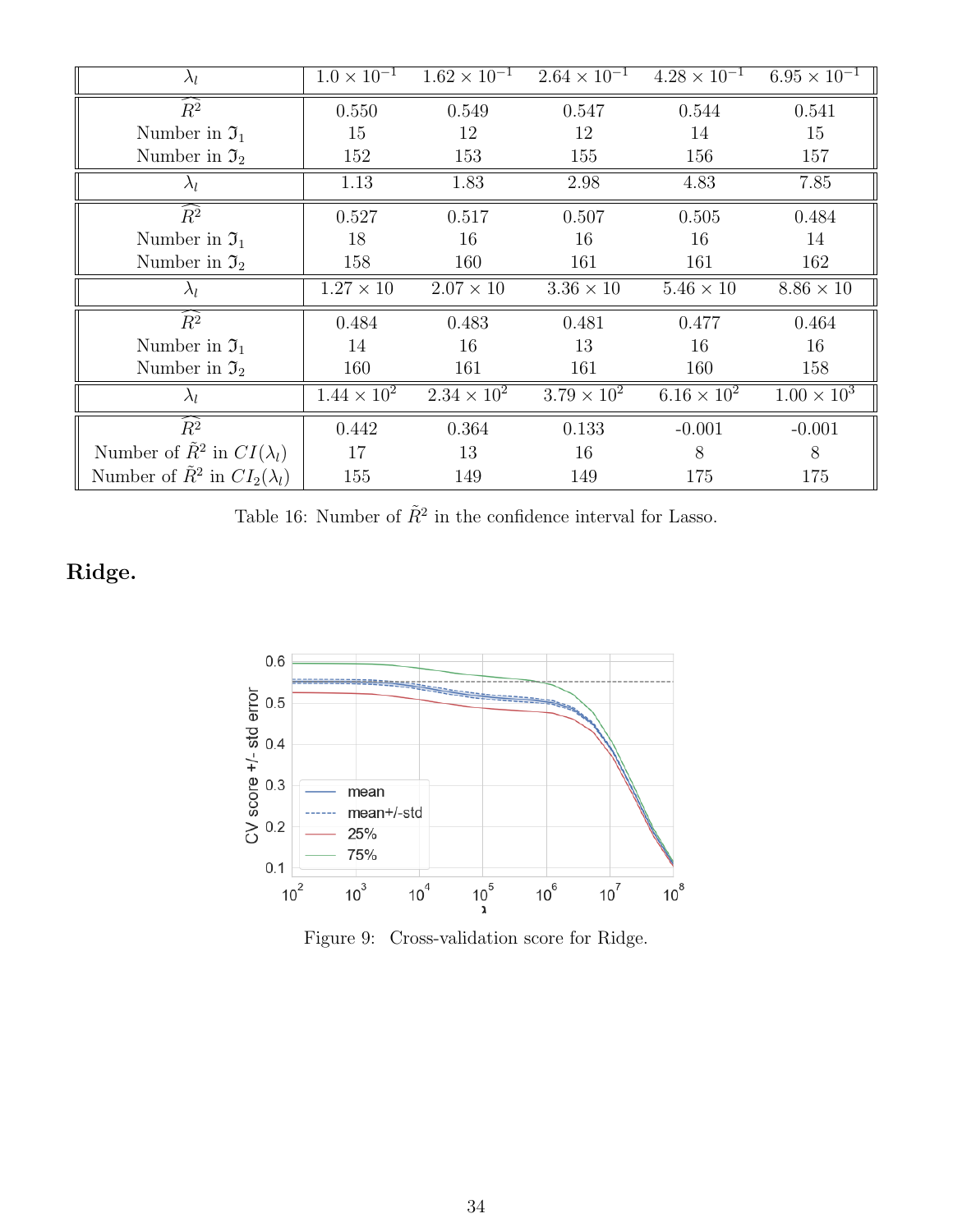<span id="page-34-1"></span>

| $\lambda_r$                | $1.00 \times 10^{2}$ | $2.07 \times 10^{2}$ | $4.28 \times 10^{2}$ | $8.85 \times 10^2$   | $1.83 \times 10^3$   |
|----------------------------|----------------------|----------------------|----------------------|----------------------|----------------------|
| $\widehat{R^2}$            | 0.551                | 0.551                | 0.551                | 0.550                | 0.549                |
| Number in $\mathfrak{I}_1$ | 9                    | 9                    | 11                   | 9                    | 11                   |
| Number in $\mathfrak{I}_2$ | 168                  | 167                  | 166                  | 166                  | 166                  |
| $\lambda_r$                | $3.79 \times 10^{3}$ | $7.84 \times 10^3$   | $1.62 \times 10^{4}$ | $3.36 \times 10^{4}$ | $6.95 \times 10^{4}$ |
| $\widehat{R}^2$            | 0.546                | 0.540                | 0.533                | 0.524                | 0.518                |
| Number in $\mathfrak{I}_1$ | 11                   | 14                   | 15                   | 13                   | 11                   |
| Number in $\mathfrak{I}_2$ | 168                  | 169                  | 170                  | 172                  | 173                  |
|                            |                      |                      |                      |                      |                      |
| $\lambda_r$                | $1.44 \times 10^{5}$ | $2.98 \times 10^5$   | $6.16 \times 10^{5}$ | $1.27 \times 10^6$   | $2.64 \times 10^{6}$ |
| $\widehat{R^2}$            | 0.513                | 0.509                | 0.506                | 0.500                | 0.485                |
| Number in $\mathfrak{I}_1$ | 11                   | 11                   | 13                   | 17                   | 11                   |
| Number in $\mathfrak{I}_2$ | 172                  | 171                  | 171                  | 167                  | 164                  |
| $\lambda_r$                | $5.46 \times 10^{6}$ | $1.23 \times 10^{7}$ | $2.34 \times 10^{7}$ | $4.83 \times 10^{7}$ | $1.00 \times 10^8$   |
| $\widehat{R^2}$            | 0.448                | 0.381                | 0.287                | 0.188                | 0.109                |
| Number in $\mathfrak{I}_1$ | 8                    | 8                    | 6                    |                      |                      |

Table 17: Number of  $\tilde{R}^2$  in the confidence interval for Ridge regression.

EN.

<span id="page-34-0"></span>

Figure 10: Cross-validation score for EN.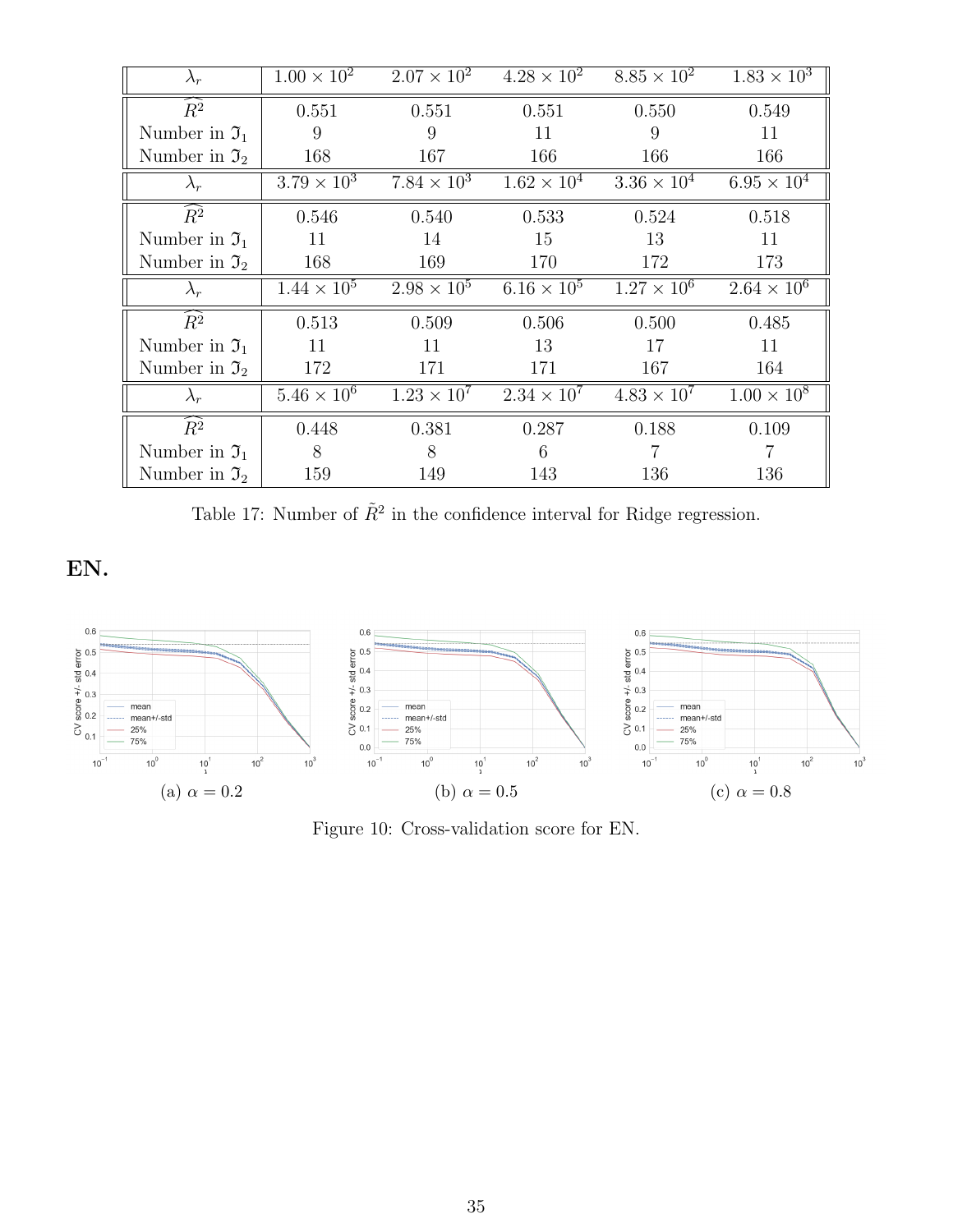| $\alpha = 0.2, \lambda_e =$            |                  | $1.0 \times 10^{-1}$ $2.78 \times 10^{-1}$ $7.74 \times 10^{-1}$ $2.15$                        |                                                       |        | 5.99     |
|----------------------------------------|------------------|------------------------------------------------------------------------------------------------|-------------------------------------------------------|--------|----------|
| $\widehat{R}^2$                        | 0.537            | 0.526                                                                                          | 0.516                                                 | 0.510  | 0.505    |
| $\Im_1$                                | 15               | 16                                                                                             | 15                                                    | 13     | 12       |
| $\mathfrak{I}_{2}$                     | 161              | 160                                                                                            | 160                                                   | 160    | 159      |
| $\alpha = 0.2, \lambda_e =$            |                  | $1.68 \times 10$ $4.64 \times 10$ $1.29 \times 10^{2}$ $3.59 \times 10^{2} 1.00 \times 10^{3}$ |                                                       |        |          |
| $\widehat{R}^2$                        | 0.494            | 0.450                                                                                          | 0.340                                                 | 0.178  | 0.048    |
| $\mathfrak{I}_1$                       | 9                | 2                                                                                              | 16                                                    | 11     | 13       |
| $\mathfrak{I}_{2}$                     | 152              | 150                                                                                            | 133                                                   | 137    | 142      |
| $\alpha = 0.5, \lambda_e =$            |                  | $1.0 \times 10^{-1}$ $2.78 \times 10^{-1}$ $7.74 \times 10^{-1}$ $2.15$                        |                                                       |        | 5.99     |
| $\widehat{R^2}$                        | 0.542            | 0.530                                                                                          | 0.518                                                 | 0.5010 | 0.505    |
| $\mathfrak{I}_1$                       | 16               | 16                                                                                             | 17                                                    | 11     | 12       |
| $\mathfrak{I}_2$                       | 160              | 162                                                                                            | 163                                                   | 161    | 160      |
| $\alpha = 0.5, \lambda_e =$            |                  | $1.68 \times 10$ $4.64 \times 10$                                                              | $1.29 \times 10^2$ $3.59 \times 10^21.00 \times 10^3$ |        |          |
| $\widehat{R}^2$                        | 0.498            | 0.470                                                                                          | 0.368                                                 | 0.169  | $-0.001$ |
| $\mathfrak{I}_1$                       | 13               | 9                                                                                              | 17                                                    | 12     | 16       |
| $\mathfrak{I}_2$                       | 158              | 154                                                                                            | 154                                                   | 138    | 174      |
| $\overline{\alpha} = 0.8, \lambda_e =$ |                  | $1.0 \times 10^{-1}$ $2.78 \times 10^{-1}$ $7.74 \times 10^{-1}$                               |                                                       | 2.15   | 5.99     |
| $R^2$                                  | 0.547            | 0.538                                                                                          | 0.524                                                 | 0.508  | 0.504    |
| $\mathfrak{I}_1$                       | 16               | 16                                                                                             | 15                                                    | 17     | 12       |
| $\mathfrak{I}_2$                       | 159              | 160                                                                                            | 160                                                   | 162    | 159      |
| $\alpha = 0.8, \lambda_e =$            | $1.68 \times 10$ | $4.64 \times 10$ $1.29 \times 10^2$ $3.59 \times 10^21.00 \times 10^3$                         |                                                       |        |          |
| $\widehat{R^2}$                        | 0.502            | 0.487                                                                                          | 0.417                                                 | 0.170  | $-0.001$ |
| $\mathfrak{I}_1$                       | 13               | 10                                                                                             | 9                                                     | 12     | 16       |
| $\mathfrak{I}_2$                       | 160              | 158                                                                                            | 147                                                   | 139    | 174      |

Table 18: Number of  $\tilde{R}^2$  in confidence interval for EN.

## <span id="page-35-0"></span>C.4 Comparison between the Enhanced TRACE and Standard TRACE datasets

The comparison between the Enhanced TRACE and Standard TRACE datasets for OLS and two-step LASSO is summarized here.

Table [20](#page-37-0) compares the OLS regression with data in Enhanced TRACE and Standard TRACE from the same period January 01, 2015-December 31, 2016. It shows similar  $R^2$  values, with 55.4% for Enhanced TRACE and 54.4% for Standard TRACE. The relative difference between the regression coefficients is small except for the following features.

- Prop Volume sell \$ and Prop Volume buy \$: For Enhanced TRACE, the coefficient of Prop Volume buy \$ is 50% larger than that of Prop Volume sell \$. This relationship is reversed for Standard TRACE. Further studies of the distribution of capped transactions show that 65% of these transactions are customer sell orders. This contributes to the changes of these two features in the Standard TRACE as well as the difference in regression coefficients. See Figure [11.](#page-36-1)
- Turnover and Years to maturity: The coefficients of these two features are much bigger for Standard TRACE. This difference is tolerable as neither of two features is significant ( $p \ge 0.1$ ).

Comparing the two-step LASSO model on these two datasets (see Table [19\)](#page-36-0) confirms similar conclusions: the outstanding features are consistent and the regression coefficients are compatible.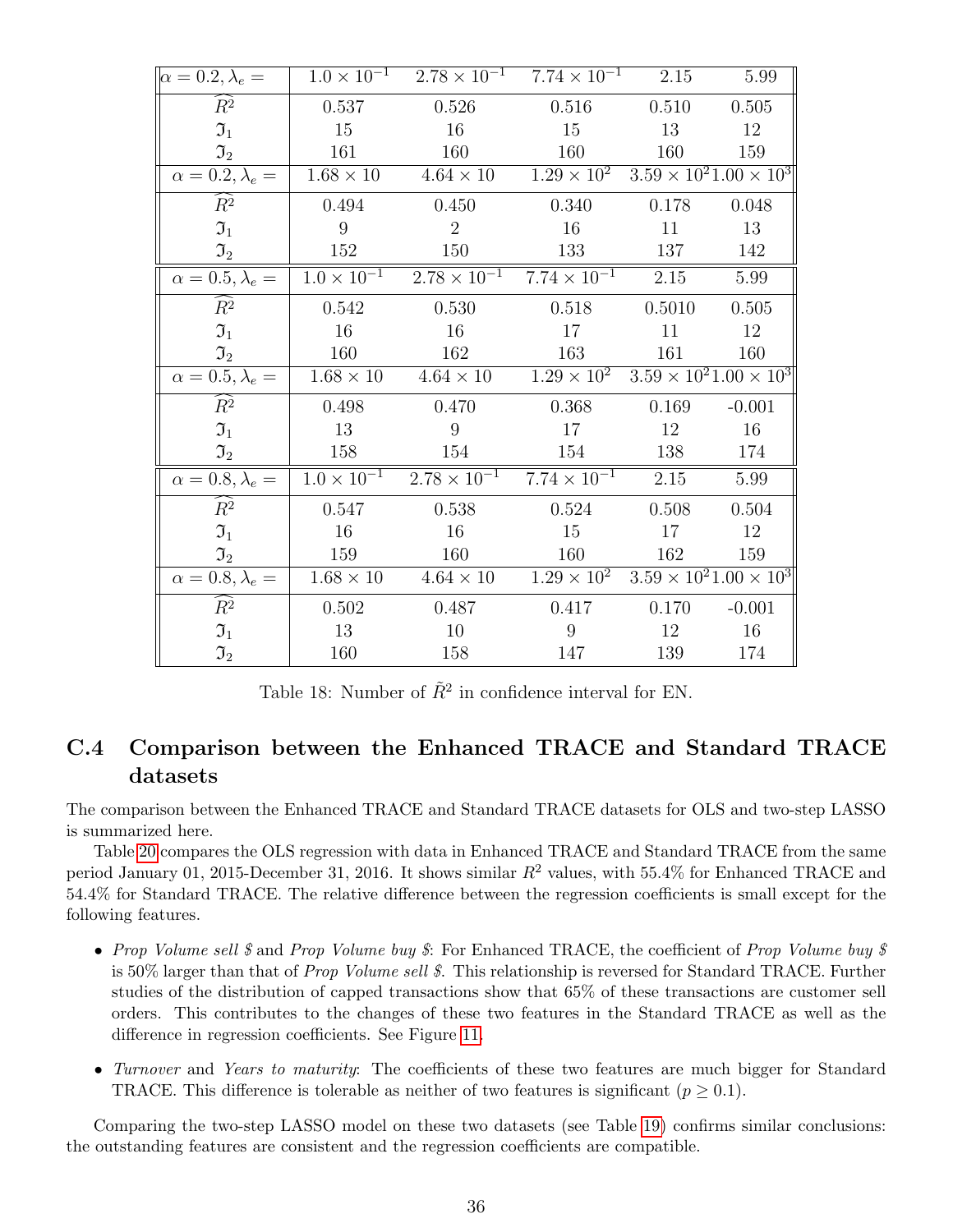<span id="page-36-0"></span>

|                      | Enhanced TRACE Standard TRACE |                 |
|----------------------|-------------------------------|-----------------|
| Volatility           | 80.7218***                    | ***<br>72.96    |
|                      | (0.253)                       | (0.21)          |
| Trading activity     | $42.1450***$                  | ***<br>45.46    |
|                      | (0.451)                       | (0.496)         |
| Log(Total Volume)    | $-21.1246***$                 | ***<br>$-19.39$ |
|                      | (0.252)                       | (0.261)         |
| Years since issuance | ***<br>0.25                   | ***<br>0.32     |
|                      | (0.052)                       | (0.041)         |
| Constant             | 86.1737                       | 63.25           |
| N                    | 152,408                       | 130,716         |
| $R^2$                | ℅<br>52.8                     | ℅<br>52.5       |

<span id="page-36-1"></span>Table 19: Two-step Lasso regression table: the impact on bid-ask spread (in bp).



Figure 11: Proportion of customer buy orders in dollars (mean 0.48 for Enhanced TRACE and mean 0.52 ofr Standard TRACE).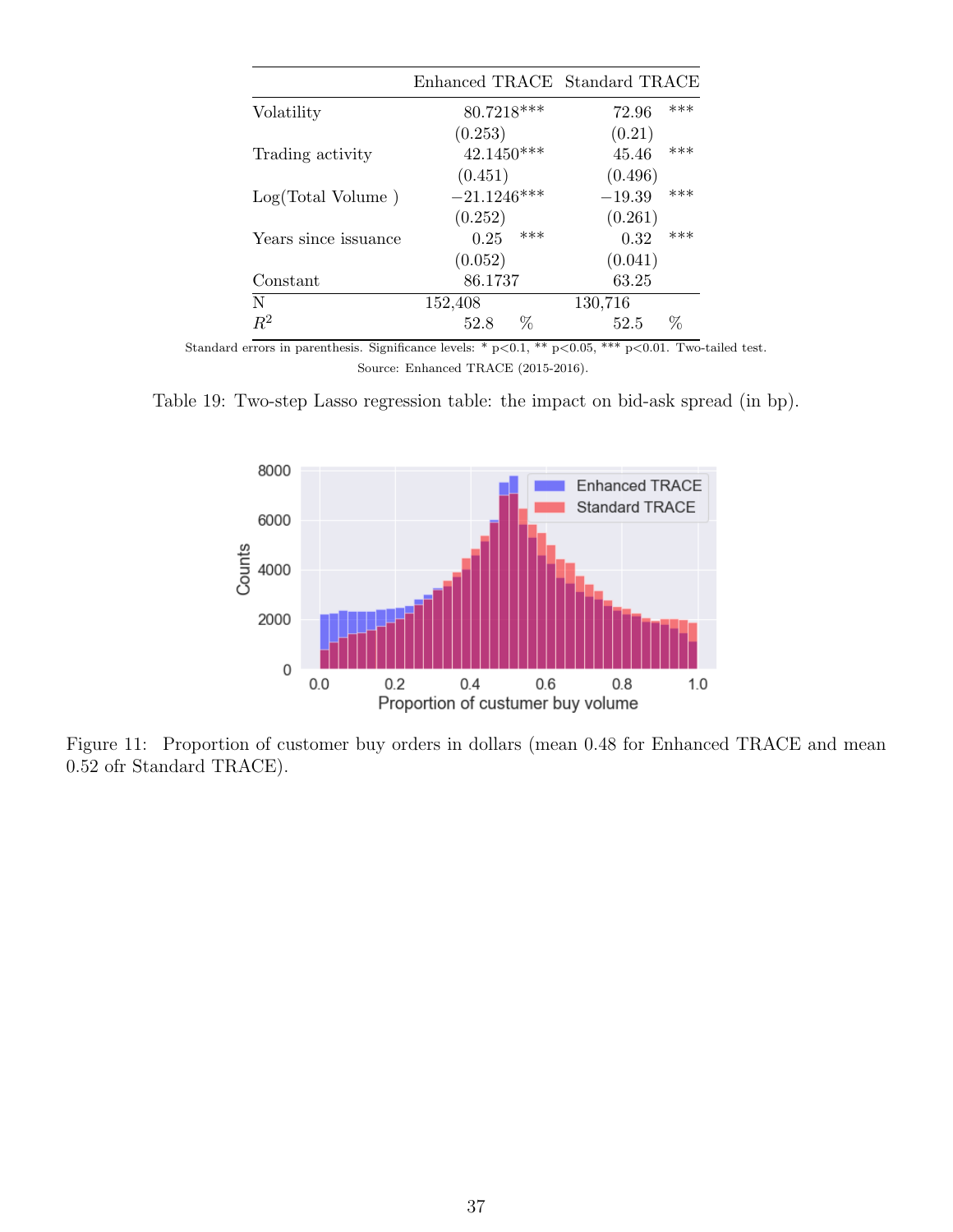<span id="page-37-0"></span>

|                                            | TRACE Enhanced Standard TRACE |     |          |       |
|--------------------------------------------|-------------------------------|-----|----------|-------|
| Volatility                                 | 77.73                         | *** | 66.4     | $***$ |
| Number of trade days                       | $-3.66$                       | *** | $-2.85$  | ***   |
| Prop number of buys                        | 10.32                         | *** | 9.93     | ***   |
| Prop number of sells                       | 32.45                         | *** | 28.68    | ***   |
| Trading activity                           | 46.32                         | *** | 51.27    | ***   |
| Prop volume sell \$                        | 16.35                         | *** | 23.18    | ***   |
| Prop Volume buy \$                         | 26.42                         | *** | 15.43    | ***   |
| Log(total volume)                          | $-21.40$                      | *** | $-20.62$ | ***   |
| Avg price                                  | $-0.12$                       | *** | $-0.14$  | ***   |
| Coupon                                     | $-0.47$                       | *** | $-0.42$  | ***   |
| Duration                                   | 1.42                          | *** | 1.98     | ***   |
| Years to maturity                          | $-0.07$                       |     | $-0.37$  |       |
| Years since issuance                       | 1.26                          | *** | 1.33     | ***   |
| Turnover                                   | $-1.77$                       |     | $-23.54$ |       |
| LIBOR-OIS                                  | 34.01                         | *** | 30.62    | ***   |
| Indicator of high yield bonds              | 26.79                         | *** | 23.49    | ***   |
| Indicator of investment grade bonds        | 15.99                         | *** | 13.12    | ***   |
| Indicator of basic materials sector        | 8.90                          | *** | 8.88     | ***   |
| Indicator of communications sector         | 5.13                          | *** | 4.03     | ***   |
| Indicator of consumer, cyclical sector     | 4.03                          | *** | 3.41     | ***   |
| Indicator of consumer, non-cyclical sector | 4.97                          | *** | 4.40     | ***   |
| Indicator of energy sector                 | 3.88                          | *** | 3.49     | ***   |
| Indicator of financial sector              | 4.05                          | *** | 2.99     | ***   |
| Indicator of industrial sector             | 2.815                         | *** | 3.16     | ***   |
| Indicator of technology sector             | 4.41                          | *** | 4.06     | ***   |
| Indicator of utilities sector              | 4.58                          | *** | 4.29     | ***   |
| Constant                                   | 42.77                         | *** | 35.80    | ***   |
| N                                          | 152,408                       |     | 130,716  |       |
| $R^2$                                      | 55.4                          | %   | 54.4     | %     |

Table 20: OLS regression: Comparison between TRACE Enhanced and Standard TRACE

# D Additional Details of the Price Impact Analysis

### <span id="page-37-1"></span>D.1 Estimation of TIM2 Model

For simplicity, we omit the subscript  $b$  f(or bond  $b$ ) in the derivation here. Assume that there are two types of events  $\Pi := \{+1, -1\}$  with  $+1$  denoting customer-buy orders and  $-1$  denoting customer-sell orders. In this case, the mid-price dynamics [\(14\)](#page-17-1) leads to the following expression for mid-price changes:

$$
R_k(1) := M_{k+1} - M_t = \sum_{\pi \in \Pi} G_{\pi}(0) I(\pi_{k+1} = \pi) V_{k+1}^{\alpha} \epsilon_{k+1} + \eta_{k+1}
$$
  
+ 
$$
\sum_{j=0}^{\infty} \sum_{\pi' \in \Pi} \underbrace{(G_{\pi'}(j+1) - G_{\pi'}(j))}_{\Delta_1 G_{\pi'}(j)} I(\pi_{k-j} = \pi') \epsilon_{k-j} V_{k-j}^{\alpha}.
$$
 (23)